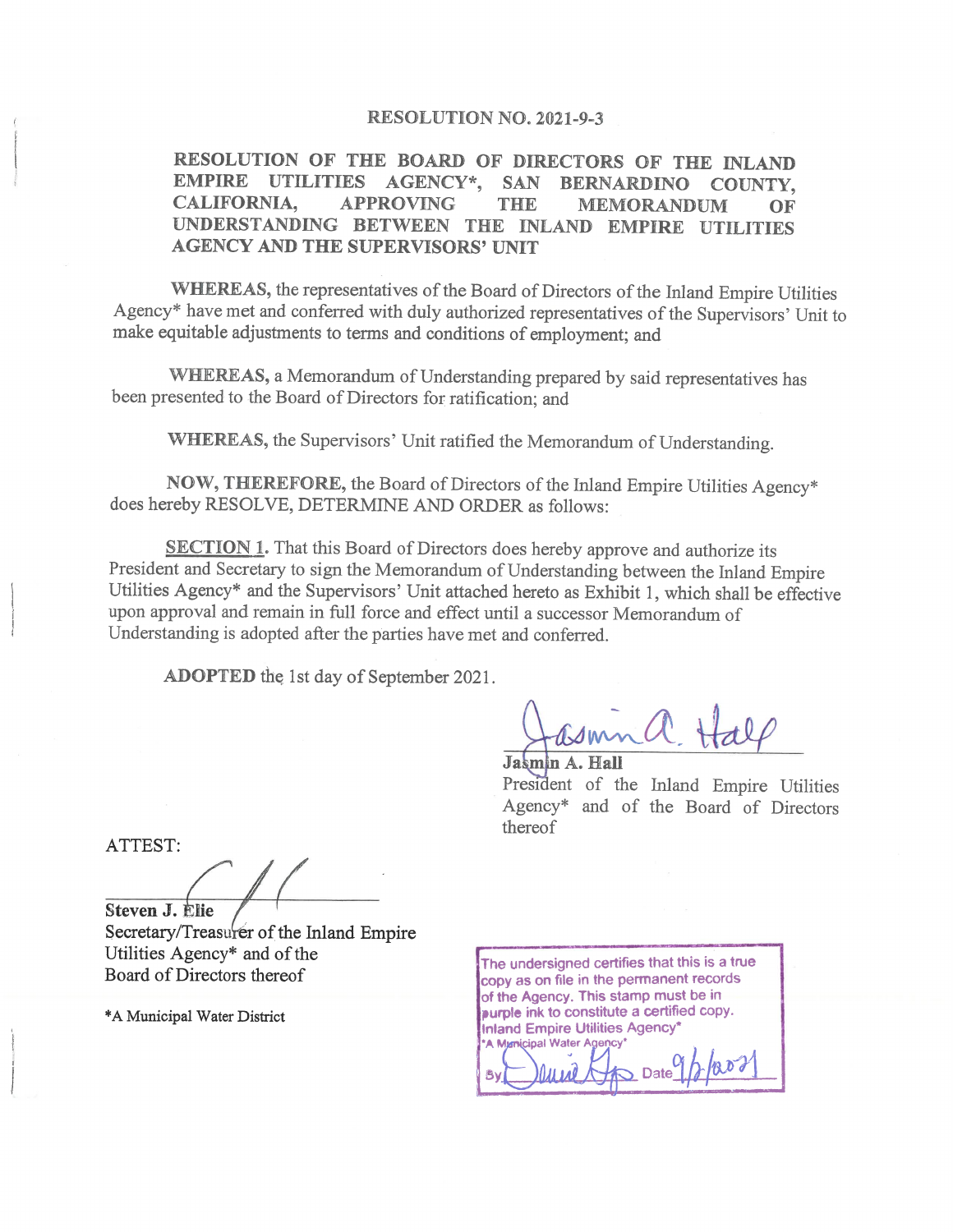Resolution No. 2021-9-3 Page 2

STATE OF CALIFORNIA  $\mathcal{L}$  $)$  SS **COUNTY OF SAN BERNARDINO**  $\lambda$ 

I, Steven J. Elie, Secretary/Treasurer of the Inland Empire Utilities Agency\*, DO HEREBY CERTIFY that the foregoing Resolution being No. 2021-9-3, was adopted at a regular Board Meeting on September 1, 2021 of said Agency by the following vote:

Camacho, Elie, Hall, Hofer, Tule AYES:

NOES: None

ABSTAIN: None

**ABSENT:** None

Steven J. Elie j Secretary/Treasurer of the Inland Empire Utilities Agency\* and of the Board of Directors thereof

(SEAL)

| Set of the conflict and conduction in the competency of the                                                                                                                                                                    |  |                                                  |  |
|--------------------------------------------------------------------------------------------------------------------------------------------------------------------------------------------------------------------------------|--|--------------------------------------------------|--|
|                                                                                                                                                                                                                                |  | e en sue l'empression de l'anciet de l'anciet de |  |
| *A Municipal Water District The anti- and the first of the first of the first of the first of the first of the first of the first of the first of the first of the first of the first of the first of the first of the first o |  |                                                  |  |
|                                                                                                                                                                                                                                |  | politically in the first of the present          |  |
|                                                                                                                                                                                                                                |  | a ha di se il velo l'avoire di megandi           |  |
|                                                                                                                                                                                                                                |  | complete a statute of a con-                     |  |
|                                                                                                                                                                                                                                |  |                                                  |  |
|                                                                                                                                                                                                                                |  |                                                  |  |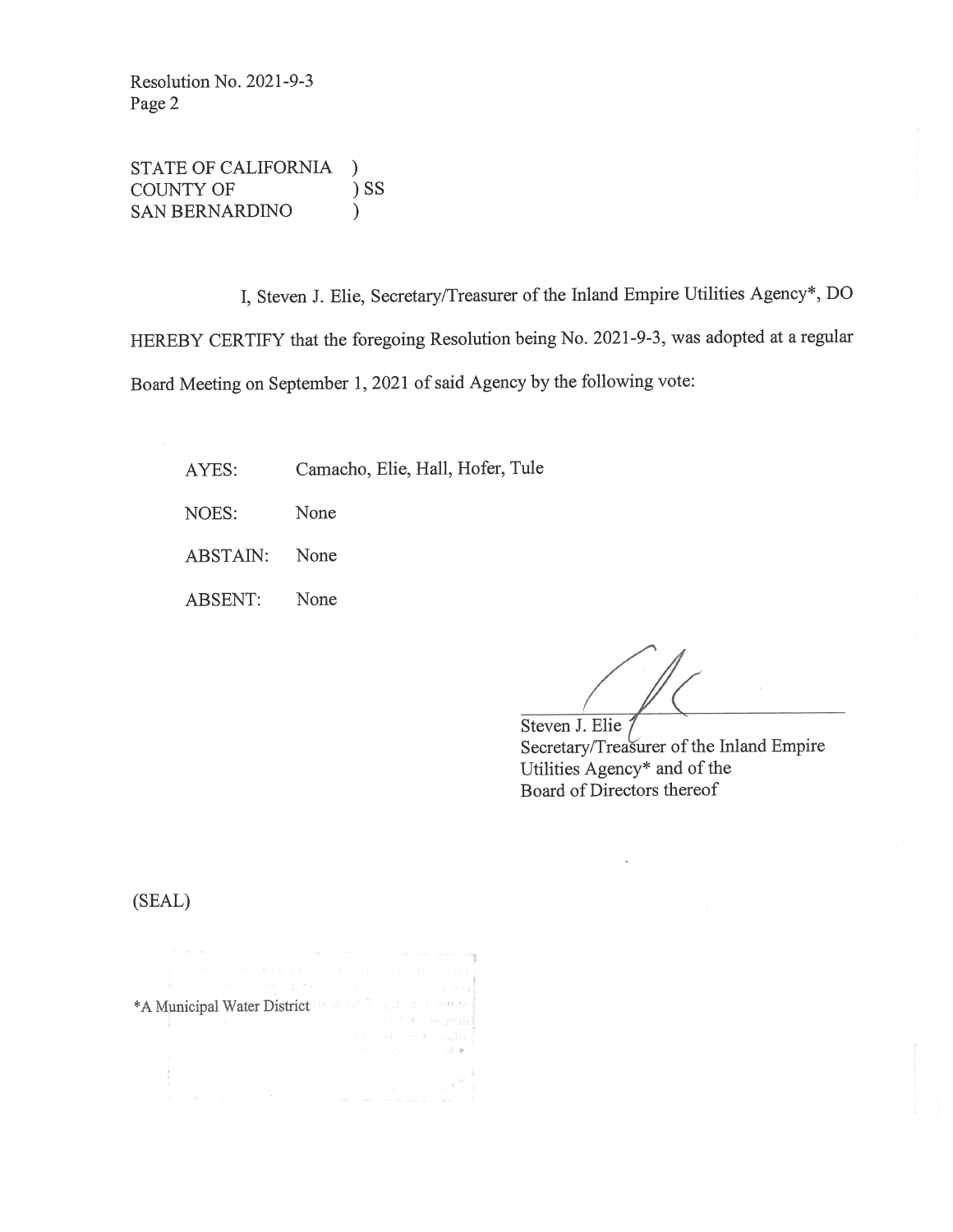Exhibit 1

# THE INLAND EMPIRE UTILITIES AGENCY\*

# MEMORANDUM OF UNDERSTANDING

# **SUPERVISORS' UNIT**

# FOR THE PERIOD OF JULY 1, 2021 THROUGH JUNE 30, 2024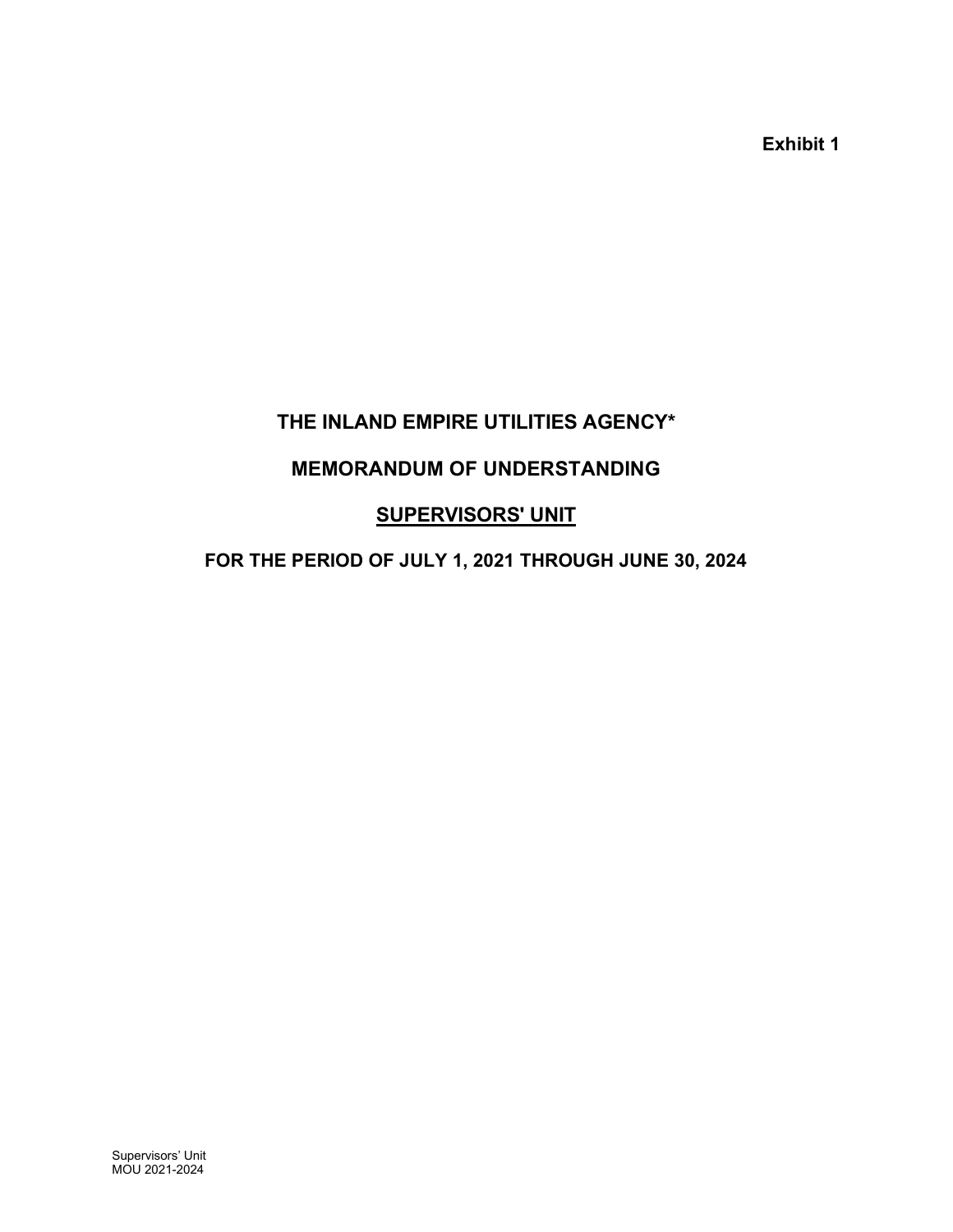|                         | <b>ARTICLE 1 - DESIGNATION OF PARTIES</b>                                                                                                                                                                                                                                                                                                                                                                                                                                                                                                                                                                                                                                                                                                                                                                                                                                                                                                                                                                                                                                                                                                                                                                                      | $\overline{2}$ |                                                                                                                                                                                                                                                                                                                                                                                                                    |
|-------------------------|--------------------------------------------------------------------------------------------------------------------------------------------------------------------------------------------------------------------------------------------------------------------------------------------------------------------------------------------------------------------------------------------------------------------------------------------------------------------------------------------------------------------------------------------------------------------------------------------------------------------------------------------------------------------------------------------------------------------------------------------------------------------------------------------------------------------------------------------------------------------------------------------------------------------------------------------------------------------------------------------------------------------------------------------------------------------------------------------------------------------------------------------------------------------------------------------------------------------------------|----------------|--------------------------------------------------------------------------------------------------------------------------------------------------------------------------------------------------------------------------------------------------------------------------------------------------------------------------------------------------------------------------------------------------------------------|
|                         | <b>ARTICLE 2 - PURPOSE</b>                                                                                                                                                                                                                                                                                                                                                                                                                                                                                                                                                                                                                                                                                                                                                                                                                                                                                                                                                                                                                                                                                                                                                                                                     |                | $\overline{2}$                                                                                                                                                                                                                                                                                                                                                                                                     |
| <b>ARTICLE 3 - TERM</b> |                                                                                                                                                                                                                                                                                                                                                                                                                                                                                                                                                                                                                                                                                                                                                                                                                                                                                                                                                                                                                                                                                                                                                                                                                                |                | $\mathbf{2}$                                                                                                                                                                                                                                                                                                                                                                                                       |
|                         | <b>ARTICLE 4 - DEFINITIONS</b><br>Section 4.01. - General<br>Section 4.02. - Appointment<br>Section 4.03. - Anniversary Year<br>Section 4.04. - Classification<br>Section 4.05. - Continuous Regular Employment<br>Section 4.06. - Exempt Employees<br>Section 4.07. - Holiday Leave<br>Section 4.08. - Holiday Pay<br>Section 4.09. - Hourly Rate of Pay<br>Section 4.10. - Immediate/Extended Family<br>Section 4.11. - Inactive Status<br>Section 4.12. - Job Abandonment<br>Section 4.13. - Non-Exempt Employees<br>Section 4.14. - Overtime<br>Section 4.15. - Overtime Pay<br>Section 4.16. - Position<br>Section 4.17. - Probationary Employee<br>Section 4.18. - Probationary Period<br>Section 4.19. - Promotion<br>Section 4.20. - Reclassification<br>Section 4.21. - Reemployment<br>Section 4.22. - Regular Employee<br>Section 4.23. - Reinstatement<br>Section 4.24. - Resignation<br>Section 4.25. - Step Advancement<br>Section 4.26. - Supervisory Employee<br>Section 4.27. - Temporary Employee<br>Section 4.28. - Termination<br>Section 4.29. - Transfer<br>Section 4.30. - Unpaid Status<br>Section 4.31. - Work Schedule<br>Section 4.32. - Scheduled Vacation<br>Section 4.33. - Unscheduled Vacation |                | $\boldsymbol{2}$<br>$\begin{array}{c} 2 \\ 3 \\ 3 \\ 3 \end{array}$<br>$\ensuremath{\mathsf{3}}$<br>$\overline{\mathbf{4}}$<br>$\overline{\mathbf{4}}$<br>$\overline{\mathbf{4}}$<br>4<br>4<br>$\overline{\mathbf{4}}$<br>4<br>4<br>$\mathbf 5$<br>$\frac{5}{5}$<br>$\frac{5}{5}$<br>$\mathbf 5$<br>$\sqrt{5}$<br>$\mathbf 5$<br>$\,6$<br>$\,6$<br>6<br>$\,6$<br>6<br>6<br>6<br>6<br>6<br>7<br>$\overline{7}$<br>8 |
|                         | <b>ARTICLE 5 - GENERAL PROVISIONS</b><br>Section 5.01. - Equal Employment Opportunity<br>Section 5.02. - Harassment in Employment<br>Section 5.03. - Compliance With Law                                                                                                                                                                                                                                                                                                                                                                                                                                                                                                                                                                                                                                                                                                                                                                                                                                                                                                                                                                                                                                                       |                | 8<br>8<br>8<br>8                                                                                                                                                                                                                                                                                                                                                                                                   |

# TABLE OF CONTENTS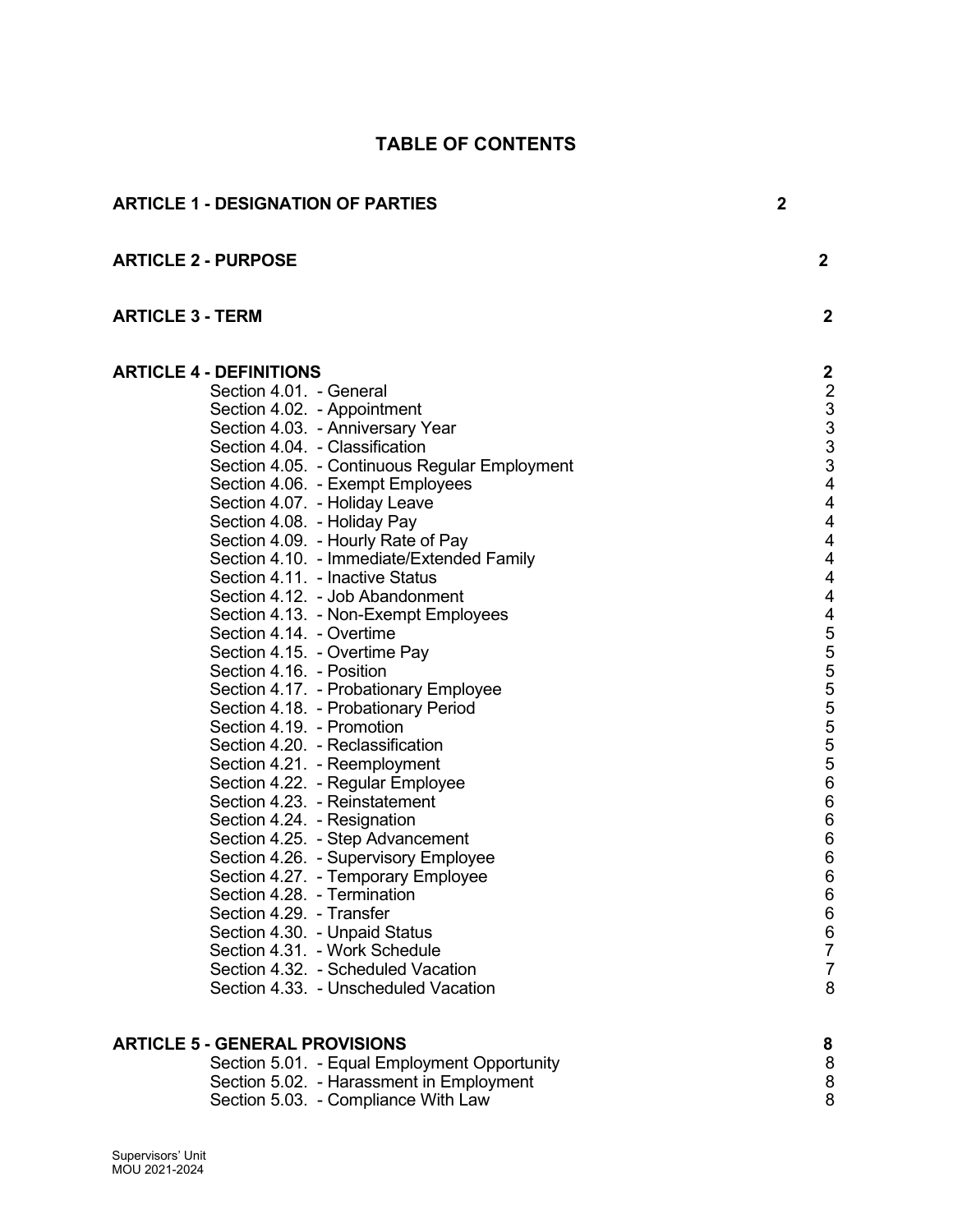| Section 5.04. - Amendment of Memorandum of Understanding (MOU)<br>Section 5.05. - Labor/Management Meetings<br>Section 5.06. - Whistleblower Protection<br>Section 5.07. - Savings Clause<br>Section 5.08. - Zipper Clause                                                                                                                                                                                                                                                                                                                                                                                                                                                                                                                                                                                                                                                                                                                                                    | 8<br>8<br>9<br>9<br>9                                                                                                                   |
|-------------------------------------------------------------------------------------------------------------------------------------------------------------------------------------------------------------------------------------------------------------------------------------------------------------------------------------------------------------------------------------------------------------------------------------------------------------------------------------------------------------------------------------------------------------------------------------------------------------------------------------------------------------------------------------------------------------------------------------------------------------------------------------------------------------------------------------------------------------------------------------------------------------------------------------------------------------------------------|-----------------------------------------------------------------------------------------------------------------------------------------|
| <b>ARTICLE 6 - FILLING OF VACANCIES</b><br>Section 6.01. - General                                                                                                                                                                                                                                                                                                                                                                                                                                                                                                                                                                                                                                                                                                                                                                                                                                                                                                            | 9<br>9                                                                                                                                  |
| Section 6.02. - Filling of Vacancy                                                                                                                                                                                                                                                                                                                                                                                                                                                                                                                                                                                                                                                                                                                                                                                                                                                                                                                                            | 9                                                                                                                                       |
| ARTICLE 7 - EMPLOYMENT APPLICATIONS AND APPLICANTS<br>Section 7.01. - Application Forms<br>Section 7.02. - Physical Examination and Condition<br>Section 7.03. - Employment Tests<br>Section 7.04. - Acceptance of Applicant<br>Section 7.05. - Rejection of Applicant<br>Section 7.06. - Background Investigations                                                                                                                                                                                                                                                                                                                                                                                                                                                                                                                                                                                                                                                           | 10<br>10<br>11<br>11<br>11<br>11<br>12                                                                                                  |
| <b>ARTICLE 8 - PERSONNEL RECORDS</b><br>Section 8.01. - General                                                                                                                                                                                                                                                                                                                                                                                                                                                                                                                                                                                                                                                                                                                                                                                                                                                                                                               | 12 <sub>2</sub><br>12                                                                                                                   |
| <b>ARTICLE 9 - PROBATIONARY PERIODS</b><br>Section 9.01. - Regulations<br>Section 9.02. - Technical Probation<br>Section 9.03. - Dismissal During the Probationary Period                                                                                                                                                                                                                                                                                                                                                                                                                                                                                                                                                                                                                                                                                                                                                                                                     | 13<br>13<br>14<br>14                                                                                                                    |
| ARTICLE 10 - CLASSIFICATION, COMPENSATION AND PAY PERIOD<br>Section 10.01. - Classification/Compensation Plan<br>Section 10.02. - Classification Revision and Reclassification<br>Section 10.03. - New Positions<br>Section 10.04. - Compensation<br>Section 10.05. - Preparation of Compensation Plan<br>Section 10.06. - Adoption of Compensation Plan<br>Section 10.07. - Salary Adjustments and Step Advancements<br>Section 10.08. - Step Advancement/Performance<br>Section 10.09. - Denial of Step Advancement/Performance<br>Section 10.10. - Authority of General Manager<br>Section 10.11. - Acting Pay<br>Section 10.12. - Official Business Pay Authorization<br>Section 10.13. - Pay Periods<br>Section 10.14. - Salary Test of FLSA<br>Section 10.15. - Promotional Compensation<br>Section 10.16. - Direct Deposit<br>Section 10.17. - Shift Differential<br>Section 10.18. - Timesheets<br>Section 10.19. - Overtime Compensation<br>Section 10.20. - On-call | 15 <sub>1</sub><br>15<br>15<br>15<br>15<br>16<br>16<br>16<br>17<br>18<br>18<br>19<br>19<br>20<br>20<br>20<br>20<br>20<br>20<br>20<br>21 |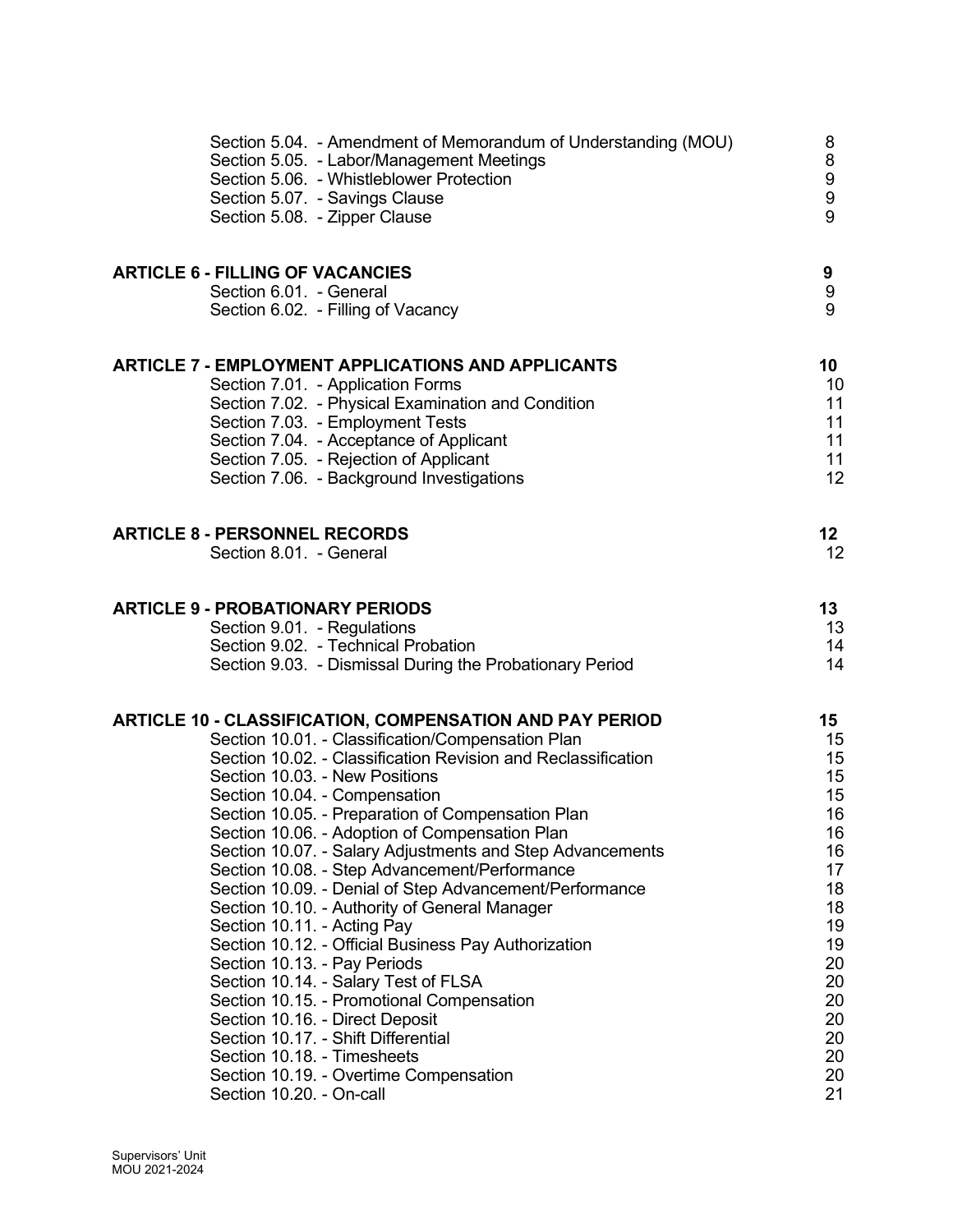| Section 10.21. - Assignment Stipend Pay                                   | 22 |
|---------------------------------------------------------------------------|----|
| Section 10.22. - Exempt Employee Flex Time                                | 22 |
| <b>ARTICLE 11 - BENEFITS</b>                                              | 22 |
| Section 11.01. - Medical Benefits/Life Insurance Plans                    | 22 |
| Section 11.02. - Retirement Plan                                          | 25 |
| Section 11.03. - Long-Term Disability                                     | 26 |
| Section 11.04. - State Disability Insurance                               | 27 |
| Section 11.05. - Uniforms                                                 | 27 |
| Section 11.06. - Safety Shoes                                             | 27 |
| Section 11.07. - Mileage Reimbursement                                    | 27 |
| Section 11.08. - Professional Development Stipend                         | 27 |
| Section 11.09. - Educational Reimbursement                                | 28 |
| Section 11.10. - Cellular Telephone Usage                                 | 28 |
| Section 11.11. - 401 Governmental Money Purchase Plan & Trust (401a Plan) | 28 |
| Section 11.12 - Wellness Stipend                                          | 28 |
| Section 11.13 - Deferred Compensation                                     | 28 |
| <b>ARTICLE 12 - PERFORMANCE APPRAISALS</b>                                | 28 |
| Section 12.01. - General                                                  | 28 |
| Costian 10.00 Duty of Departments                                         | nn |

| <u>UUULIVII IL.UI. UUIIUIUI</u>                         |    |
|---------------------------------------------------------|----|
| Section 12.02. - Duty of Departments                    | 29 |
| Section 12.03. - Employee's Responsibility              | 29 |
| Section 12.04. - Grievance of Performance Appraisal     | 29 |
| Section 12.05. - Demotions                              | 29 |
| Section 12.06. - Step Advancement/Performance           | 30 |
| Section 12.07. - Denial of Step Advancement/Performance | 31 |
|                                                         |    |

# ARTICLE 13 - LEAVES OF ABSENCE 31

| Section 13.01. - Pre-approved Leaves of Absence                                 | 31 |
|---------------------------------------------------------------------------------|----|
| Section 13.02. - Leave of Absence With Pay                                      | 31 |
| Section 13.03. - Leave of Absence Without Pay                                   | 32 |
| Section 13.04. - Holidays                                                       | 32 |
| Section 13.05. - Vacation Leave                                                 | 34 |
| Section 13.06. - Sick Leave                                                     | 37 |
| Section 13.07. - Sick Leave Buy Back                                            | 40 |
| Section 13.08. - Bereavement Leave                                              | 40 |
| Section 13.09. - Industrial Injury Leave                                        | 41 |
| Section 13.10. - Jury and Court Leave                                           | 41 |
| Section 13.11. - Military Leave                                                 | 41 |
| Section 13.12. - Pregnancy, Childbirth & Other Related Medical Conditions Leave | 41 |
| Section 13.13. - Longevity Leave                                                | 42 |
| Section 13.14. - Leave of Absence to Vote                                       | 42 |
| Section 13.15. - Payment of Accrued Leave                                       | 42 |

| <b>ARTICLE 14 - SEPARATION FROM SERVICE</b>           | 43  |
|-------------------------------------------------------|-----|
| Section 14.01. - Discharge During Probationary Period | 43  |
| Section 14.02. - Layoff                               | 43. |
| Section 14.03. - Resignation                          | 43  |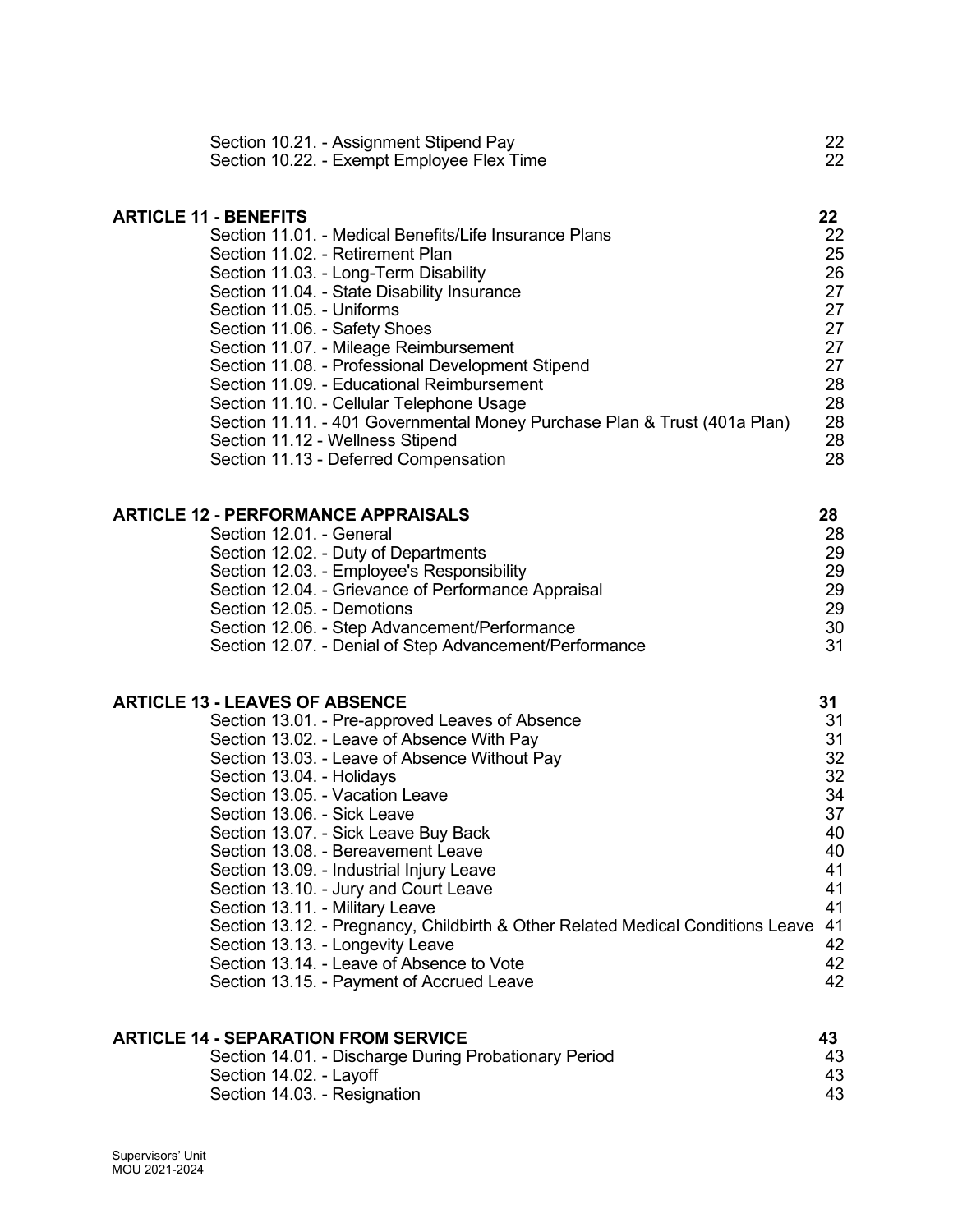| <b>ARTICLE 15 - EMPLOYEE CONDUCT</b>                                          | 43 |
|-------------------------------------------------------------------------------|----|
| Section 15.01. - Peaceful Performance of Duties                               | 43 |
| Section 15.02. - Recognition of Boycotts                                      | 44 |
| Section 15.03. - Outside Employment                                           | 44 |
| Section 15.04. - Personal Conduct                                             | 44 |
| Section 15.05. - Financial Affairs                                            | 44 |
| Section 15.06. - Employees Acting as Agents of the Agency                     | 44 |
| <b>ARTICLE 16 - GRIEVANCE PROCEDURE</b>                                       | 44 |
| Section 16.01. - General                                                      | 44 |
| Section 16.02. - Purpose                                                      | 45 |
| Section 16.03. - Procedure                                                    | 45 |
| <b>ARTICLE 17 - DISCIPLINARY ACTIONS AND APPEALS PROCEDURES</b>               | 48 |
| Section 17.01. - Types of Discipline                                          | 48 |
| Section 17.02. - Conduct Leading to Disciplinary Action(s)                    | 49 |
| Section 17.03 - Administrative Leave                                          | 51 |
| Section 17.04. - Agency Authority                                             | 51 |
| Section 17.05. - Employee's Receipt                                           | 51 |
| Section 17.06. - Pre-Disciplinary Procedure and Disciplinary Appeal Procedure | 51 |
| <b>ARTICLE 18 - RULE MAKING AUTHORITY</b>                                     | 55 |
| Section 18.01. - General                                                      | 55 |
| <b>ARTICLE 19 - NOTICE</b>                                                    | 55 |
| Section 19.01. - General                                                      | 55 |
| <b>ARTICLE 20 - ASSOCIATION DUES DEDUCTION</b>                                | 55 |
| <b>ARTICLE 21 - MANDATORY SUBJECTS OF BARGAINING</b>                          | 56 |
| Section 21.01. - General                                                      | 56 |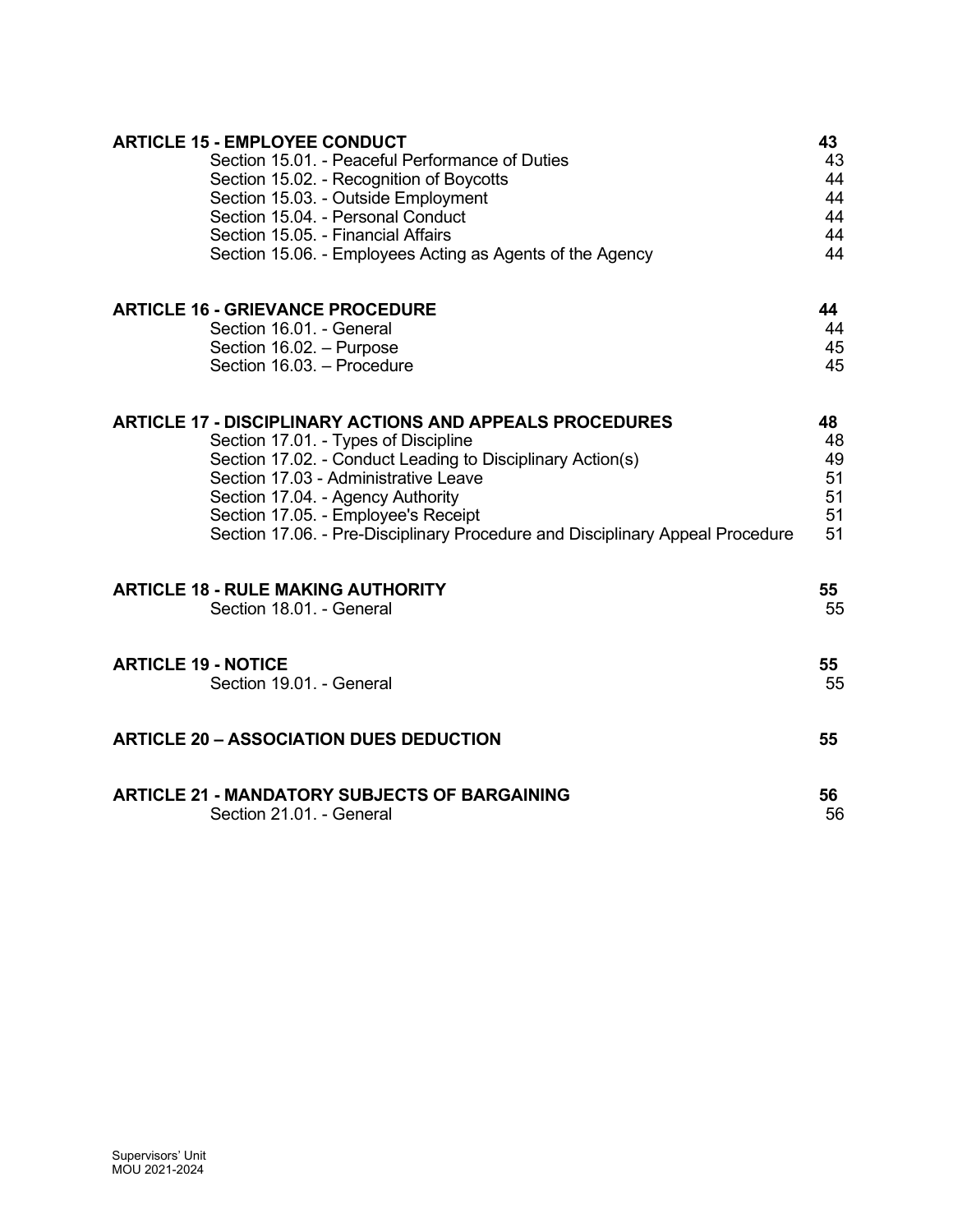# THE INLAND EMPIRE UTILITIES AGENCY\* MEMORANDUM OF UNDERSTANDING

# SUPERVISORS' UNIT

The Agency does hereby adopt this Memorandum of Understanding (MOU) establishing rules, regulations, and procedures for employees of the Supervisors' Unit.

Provisions of the MOU do not apply to part-time, temporary, limited term, contract, or intern personnel (employees) unless specifically noted in this MOU, Agency Policy, or the employee's contract. This MOU does not create any contract of employment, expressed or implied, or any rights in the nature of a contract.

- A. There are no provisions in this MOU that shall be deemed to limit or curtail the Agency in any way in the exercise of the rights, powers, and authority which the Agency had prior to entering into this MOU unless and only to the extent that the provisions of this MOU specifically curtail or limit such rights, powers and authority.
- B. The exclusive rights of the Agency include, but are not limited to:
	- 1) Determine the mission of its constituent departments, commissions, and boards;
	- 2) Set standards of service;
	- 3) Determine the procedures and standards of selection for employment and promotion;
	- 4) Direct its employees;<br>5) Relieve its employee
	- Relieve its employees from duty because of lack of work and/or for other legitimate reasons;
	- 6) Maintain efficiency of government operations;
	- 7) Determine the methods, means and personnel by which Agency operations are to be conducted;
	- 8) Determine the content of job classifications;
	- 9) Take all necessary actions to carry out its missions in emergencies;
	- 10) Exercise complete control, direction and discretion over its organization and the technology of performing its work;
	- 11) Discharge, suspend, demote, reprimand, and withhold salary increases and benefits or otherwise discipline employees for cause;
	- 12) Establish reasonable employee performance standards, including but not limited to, quality standards, and required compliance herewith;
	- 13) Determine staffing plans and hours of operations for the best use of Agency resources; and,
	- 14) Enforce other management rights secured by the Inland Empire Utilities Agency Employer-Employee Relations Resolution.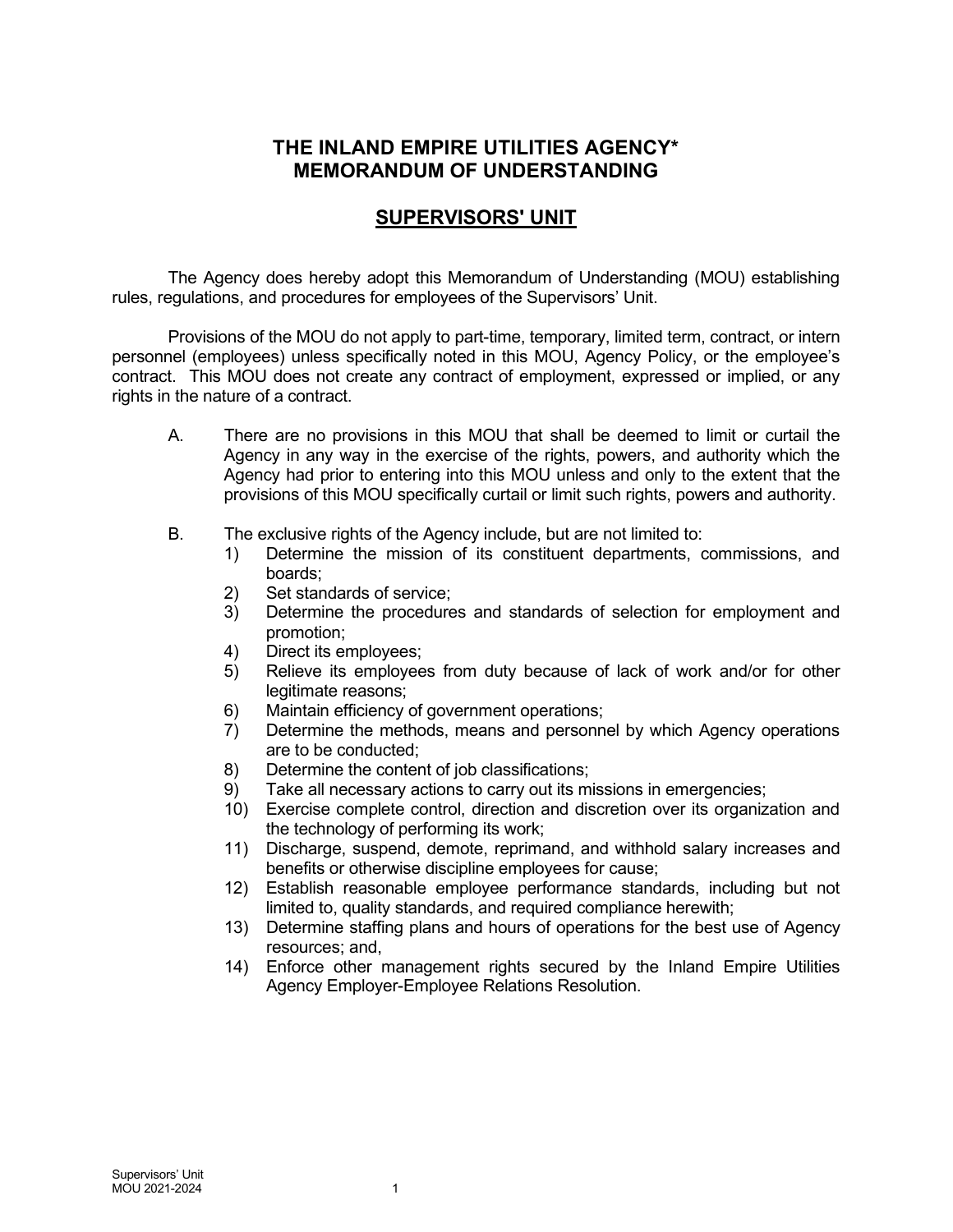# ARTICLE 1 - DESIGNATION OF PARTIES

The Supervisors' Unit is a recognized employee organization which represents a unit of representation established by the Board of Directors of the Agency, pursuant to the Agency's Employer/Employee Relations Resolution, and which includes the following classifications, as well as those which may be added, deleted, or modified in the future pursuant to the Employer/Employee Relations Resolution:

Accounting Supervisor **Laboratory Supervisor** Business Systems Supervisor **Maintenance Supervisor** Collection System Supervisor **Collection System Supervisor Operations Supervisor** \* Contracts and Procurement Supervisor Records Management Supervisor Groundwater Recharge Supervisor Water Resources Supervisor Warehouse Supervisor **Safety Officer** Safety Officer

Compost Facility Supervisor Process Automation and Control Supervisor Engineering Services Supervisor Source Control/Environmental Resources Supv. Facilities Program Supervisor Supervisor-Environmental Compliance & Energy

\*Non-exempt classification

The provisions of this MOU shall apply to the above-referenced classifications, who shall receive all benefits agreed to in this MOU for the term of this contract.

## ARTICLE 2 - PURPOSE

The parties to this MOU agree that its purpose is to confirm and maintain a spirit of cooperation between the Agency and the Supervisors' Unit. The Agency and the Supervisors' Unit will strive to promote a harmonious relationship between the parties, through this MOU, that will result in benefits for the Agency and the Supervisors' Unit.

# ARTICLE 3 - TERM

- A. This MOU shall be effective as of July 1, 2021. It shall remain in full force and effect through June 30, 2024, or until a successor MOU is adopted after the parties have met and conferred.
- B. In or before March 2024, the parties agree to initiate the meet and confer process on a successor MOU.
- C. During the term of this MOU through June 30, 2024, if the Agency provides any other bargaining units a COLA or Medical Benefit adjustment greater than contained in this MOU then the Agency shall adjust this MOU to make it consistent with the changes in the other MOU.

# ARTICLE 4 - DEFINITIONS

Section 4.01. - General

Unless otherwise required by the context, various terms used in this document shall have the meanings set forth in this section. Terms expressed in the singular shall also include the plural.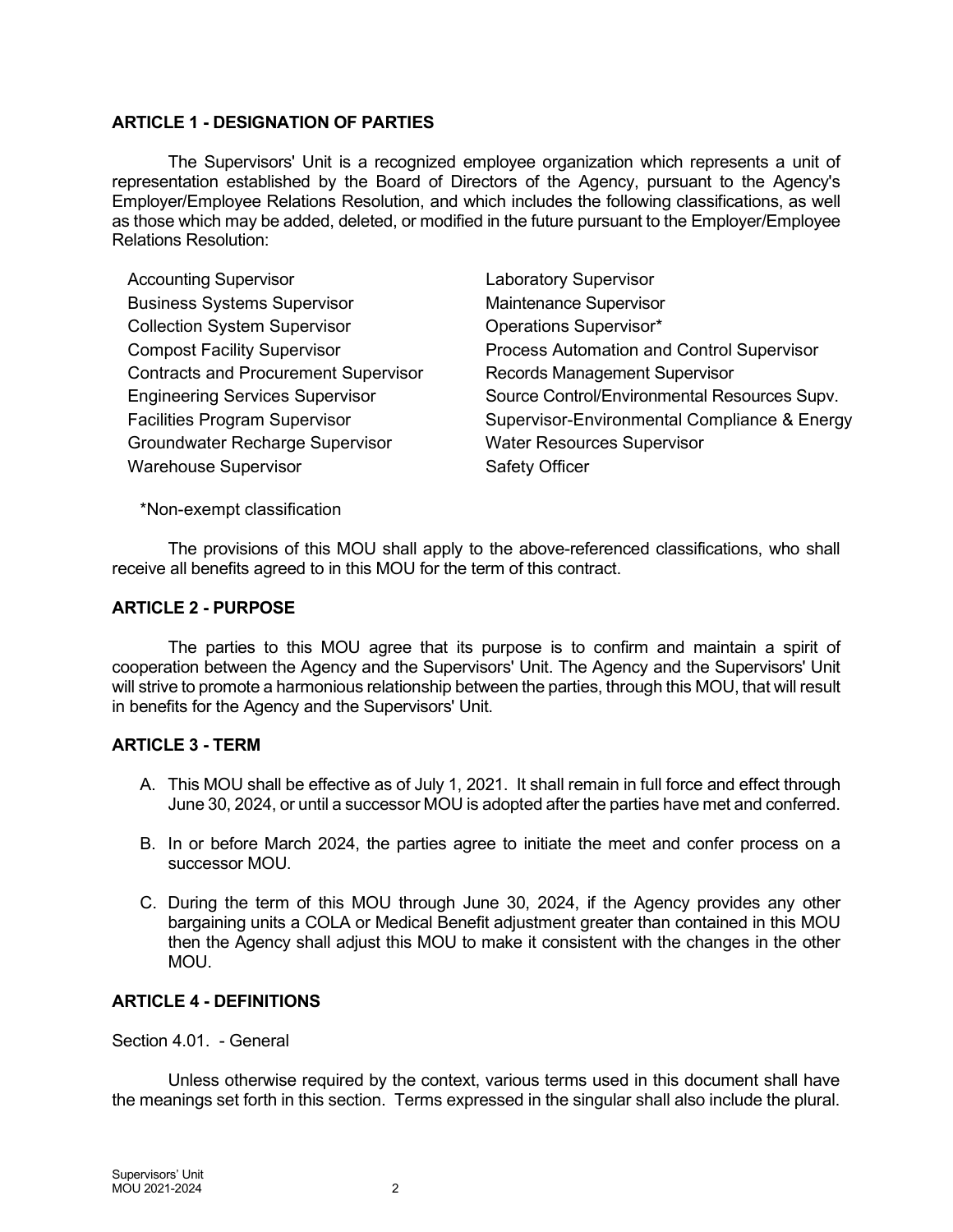Section 4.02. - Appointment

The act of filling a vacant position with a person who has met the qualifications for the position.

Section 4.03. - Anniversary Year

The year following the date of employment with the Agency and each successive year thereafter.

Section 4.04. - Classification

A group of positions sufficiently similar in duties, authority, and responsibility, to permit grouping under a common title in the application of common standards of selection, transfer, demotion, and salary.

Section 4.05. - Continuous Regular Employment

That period of actual employment by the Agency following an employee's date of employment, or the employee's most recent date of reemployment or reinstatement, whichever is later. The term shall also include military leaves of absence and pre-approved leaves of absence, provided that on the day prior to such periods the employee was in the employ of the Agency and that during such periods the employee takes no action expressed or implied to terminate employment.

- A. Break in Continuous Regular Employment
	- 1) Failure to Return to Work

A break in continuous regular employment for failure to return to work as required at the completion of one of the above authorized periods of absence shall, except in the event of the employee's death during such a period, be considered as voluntary termination as of the date the period of absence began.

2) Termination of Employment

Termination of employment by resignation, discharge, or other means or failure to return to work at the completion of one of the above authorized periods of absence shall constitute a break in continuous regular employment.

3) Other Employment

Employment by other than the Armed Forces of the United States or its Allies during a period of authorized absence shall constitute a break in continuous regular employment unless such other employment is approved by the Agency.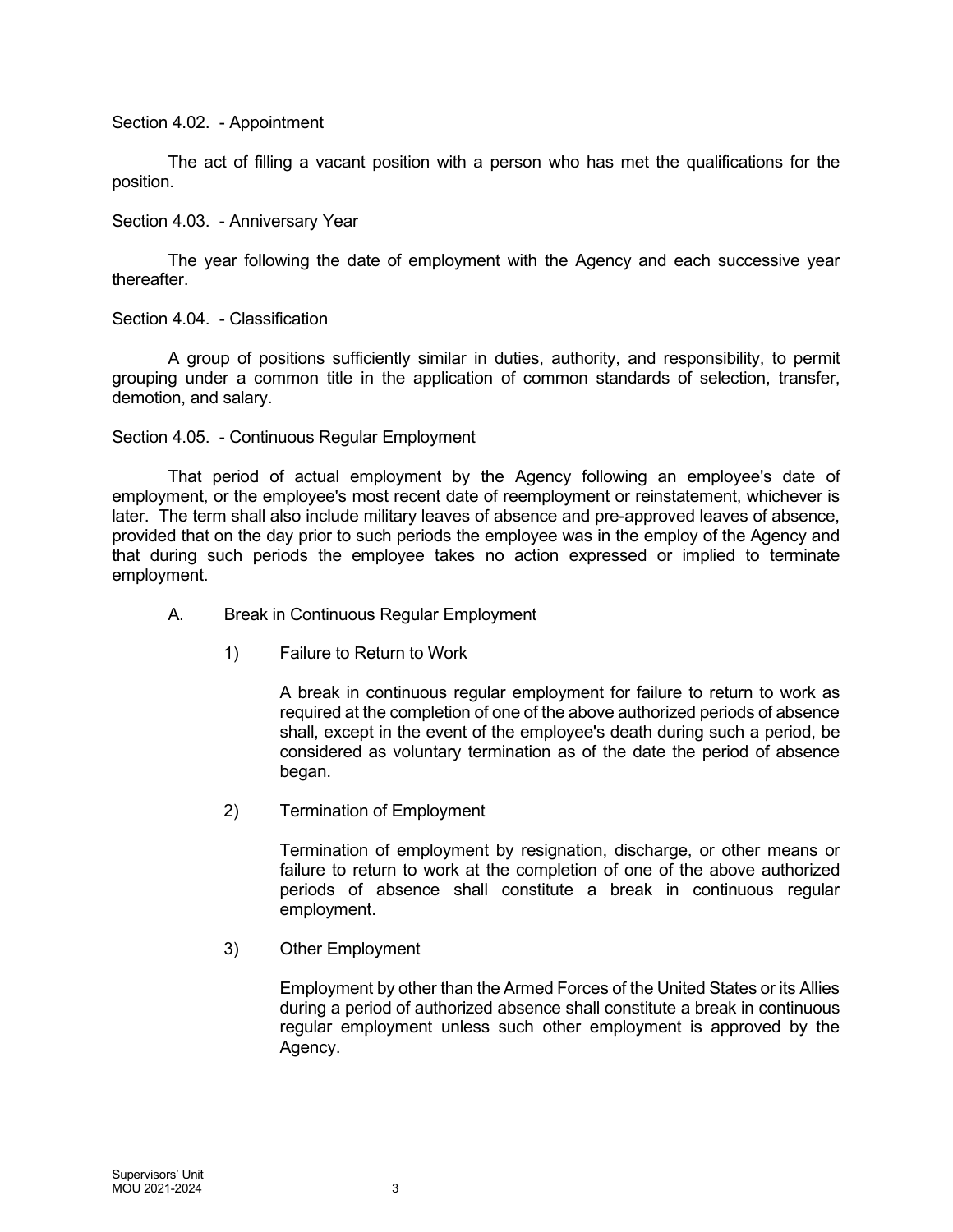Section 4.06. - Exempt Employees

Employees in exempt positions who are excluded from FLSA overtime pay requirements and are compensated on a bi-weekly salary basis.

Section 4.07. - Holiday Leave

A holiday recognized by the Agency when employees will be granted a day off with pay.

Section 4.08. - Holiday Pay

Pay received by those employees who are required to work on an Agency recognized holiday.

Section 4.09. - Hourly Rate of Pay

The hourly rate of pay for non-exempt employees is the amount equal to the classification and step position an employee currently holds.

Section 4.10. - Immediate/Extended Family

- A. Immediate Family is limited to: Spouse, State Registered Domestic Partner, Parent (biological or an individual who stands or stood in loco parentis to an employee when the employee was a minor), Child (biological/adopted/foster/stepchild, a legal ward, or a child of a person standing in loco parentis who is under age 18), Brother and Sister.
- B. Extended Family is limited to: Aunt, Brother-in-law, Daughter-in-law, Ex-spouse (if children are involved), Father-in-law, Grandchild, Grandparent, Half-Brother, Half-Sister, Mother-in-law, Nephew, Niece, Sister-in-law, Son-in-law, Stepbrother, Stepsister, and Uncle.

Section 4.11. - Inactive Status

An employee who is on an authorized leave of absence without pay for more than thirty (30) calendar days.

Section 4.12. - Job Abandonment

An employee who does not report or call-in to work as scheduled for two (2) or more consecutive workdays, and has not been excused for vacation, floating holiday, sick leave, or a leave of absence without pay, shall be considered as having abandoned his/her job. Such employee may be disciplined in accordance with Article 17, Disciplinary Actions and Appeals Procedures.

Section 4.13. - Non-Exempt Employees

Employees in non-exempt positions who are covered under FLSA regulations, including overtime pay requirements and are compensated on an hourly basis.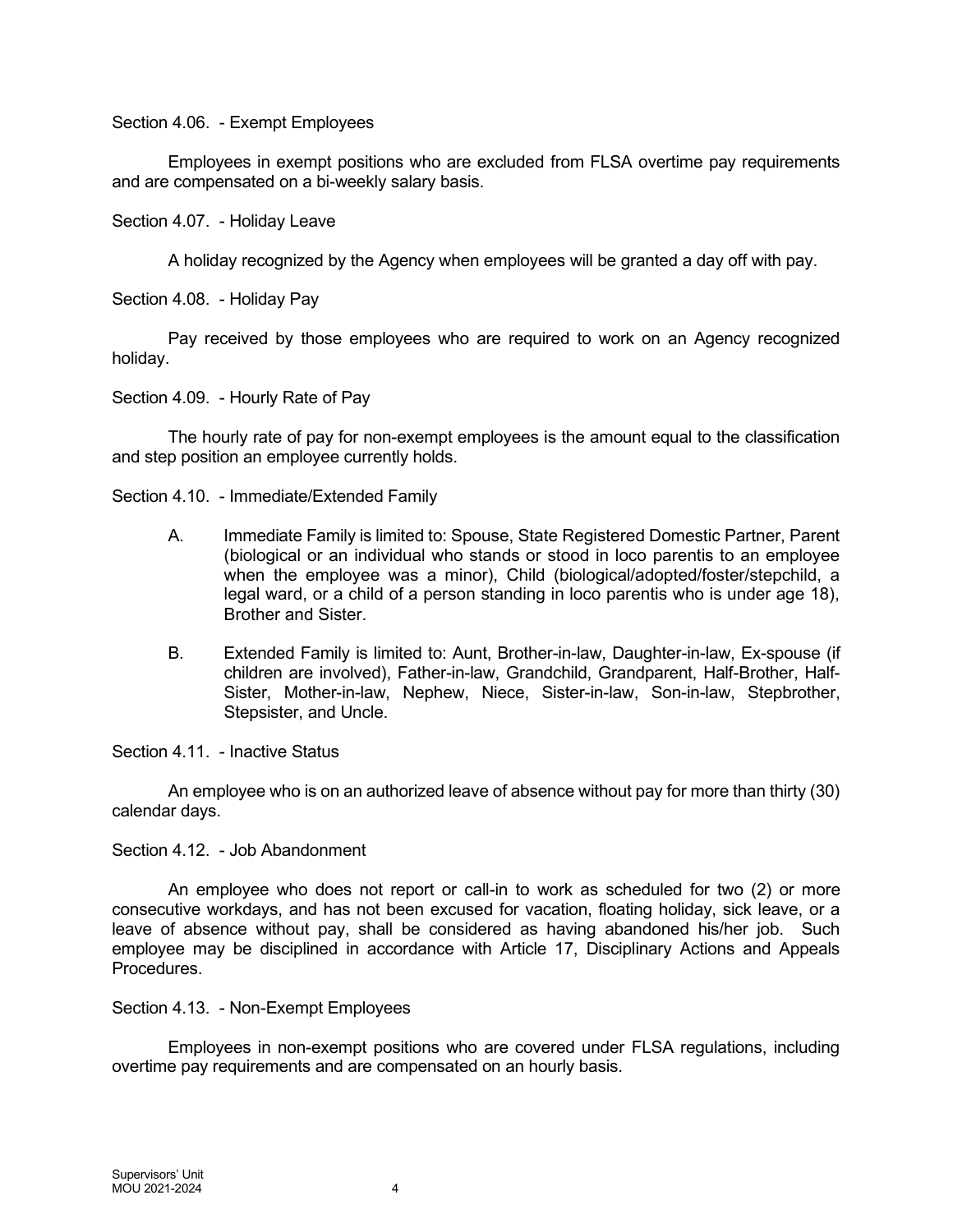Section 4.14. - Overtime

Overtime shall be defined for non-exempt employees as all hours worked in excess of forty (40) hours per workweek.

#### Section 4.15. - Overtime Pay

A rate equivalent to one and one-half (1½) times an employee's hourly rate of pay.

Section 4.16. - Position

A group of duties and responsibilities assigned by proper authority to be performed by one employee. A position may be full or part time, occupied or vacant, temporary, or regular.

Section 4.17. - Probationary Employee

A. Original Probationary Employee

A person appointed to fill a regular position, but who has not yet completed the probationary period. The probationary period is a trial period in which a new employee is evaluated on the ability to fulfill the skills required by a position and the ability to establish an effective working relationship with co-workers.

B. Technical Probationary Employee

A regular employee appointed, through promotion or a lateral transfer, to a classification or position having duties other than the employee's current position.

Section 4.18. - Probationary Period

A period considered an integral part of the examination, recruiting, testing and selection process during which an employee is required to demonstrate fitness for the position to which the employee is appointed by actual performance of the duties and responsibilities of the position.

Section 4.19. - Promotion

The movement of an employee from one classification to another classification having a higher maximum base rate of pay.

Section 4.20. - Reclassification

The reallocation of a position, through a change in duties and responsibilities, based on the needs of the Agency, to a different classification and/or salary range.

#### Section 4.21. - Reemployment

The rehiring, other than reinstatement, of an individual who formally worked as an employee of the Agency.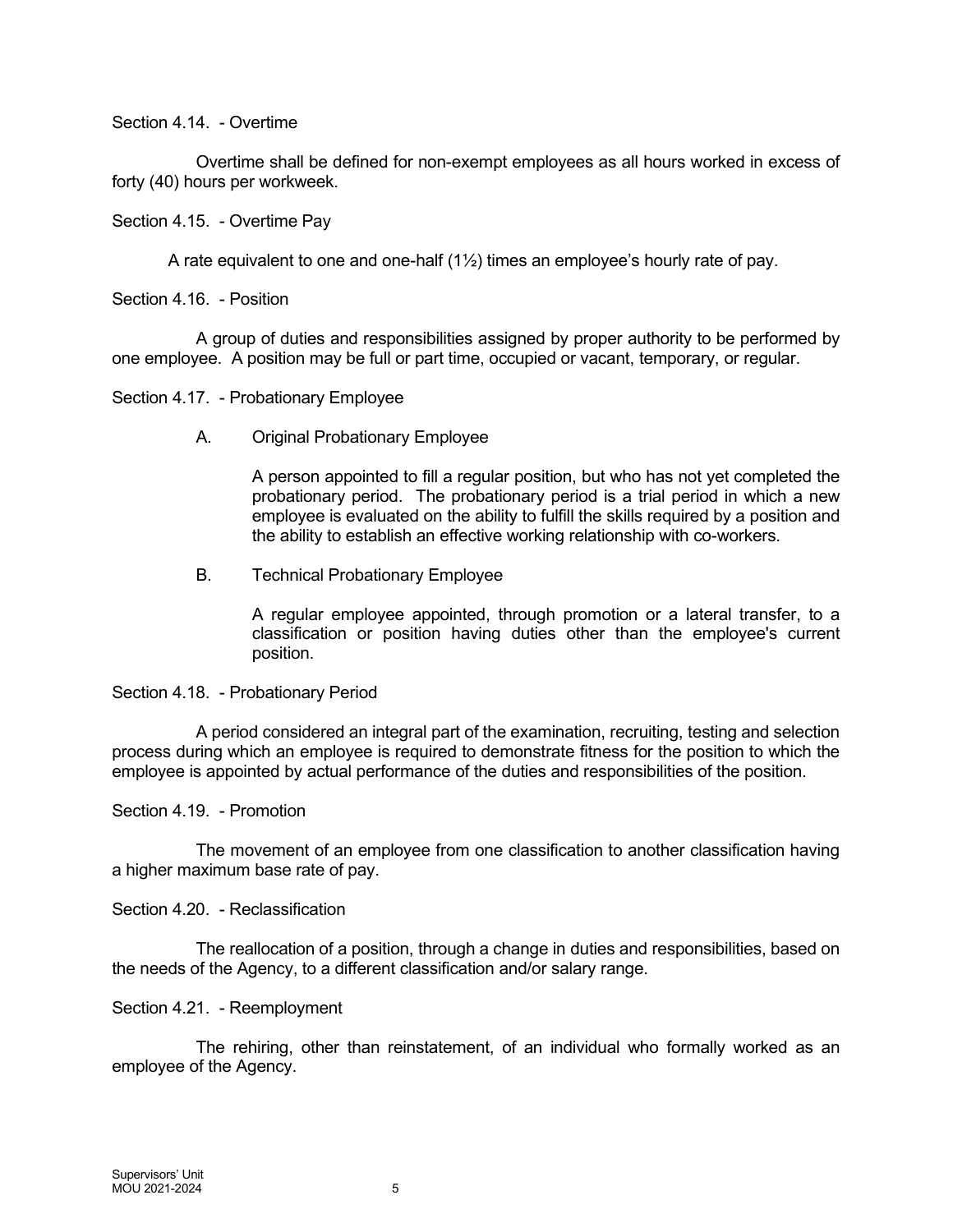#### Section 4.22. - Regular Employee

An employee who has successfully completed the original probationary period.

#### Section 4.23. - Reinstatement

The restoration, without competitive examination, of a former regular employee to a classification in which the employee formerly served as a regular, non-probationary employee.

#### Section 4.24. - Resignation

The termination, at the election of the employee, of employment with the Agency.

#### Section 4.25. - Step Advancement

A salary increase, based on Meets Expectations or better employee performance, which is within the limits of a pay range established for a classification.

#### Section 4.26. - Supervisory Employee

Any employee who has authority, in the interest of the Agency, to hire, transfer, suspend, lay off, recall, promote, discharge. assign, reward, or discipline other employees, or has responsibility to direct them, or to adjust their grievances, or effectively to recommend such action, of in connection with the foregoing, the exercise of such authority is not of a merely routine or clerical nature but requires the use of independent judgement.

#### Section 4.27. - Temporary Employee

A person employed to meet a short-term need of the Agency. An employee shall not be retained in this status more than six (6) months without the written approval of the General Manager, or designated representative(s). Temporary employees are not entitled to Agency benefits or any other provision stipulated in this MOU.

#### Section 4.28. - Termination

The termination of an employee at the discretion of the Agency by means of layoff, discharge, or other means.

#### Section 4.29. - Transfer

The movement of an employee from one position to another position in the same classification or in a comparable classification with the same maximum salary, involving the performance of similar duties and responsibilities and requiring substantially the same basic qualifications.

#### Section 4.30. - Unpaid Status

When an employee does not receive compensation for time not worked, or does not have any usable accrued leave time, or is not eligible for any other paid leave, such employee shall be considered as being in an unpaid status.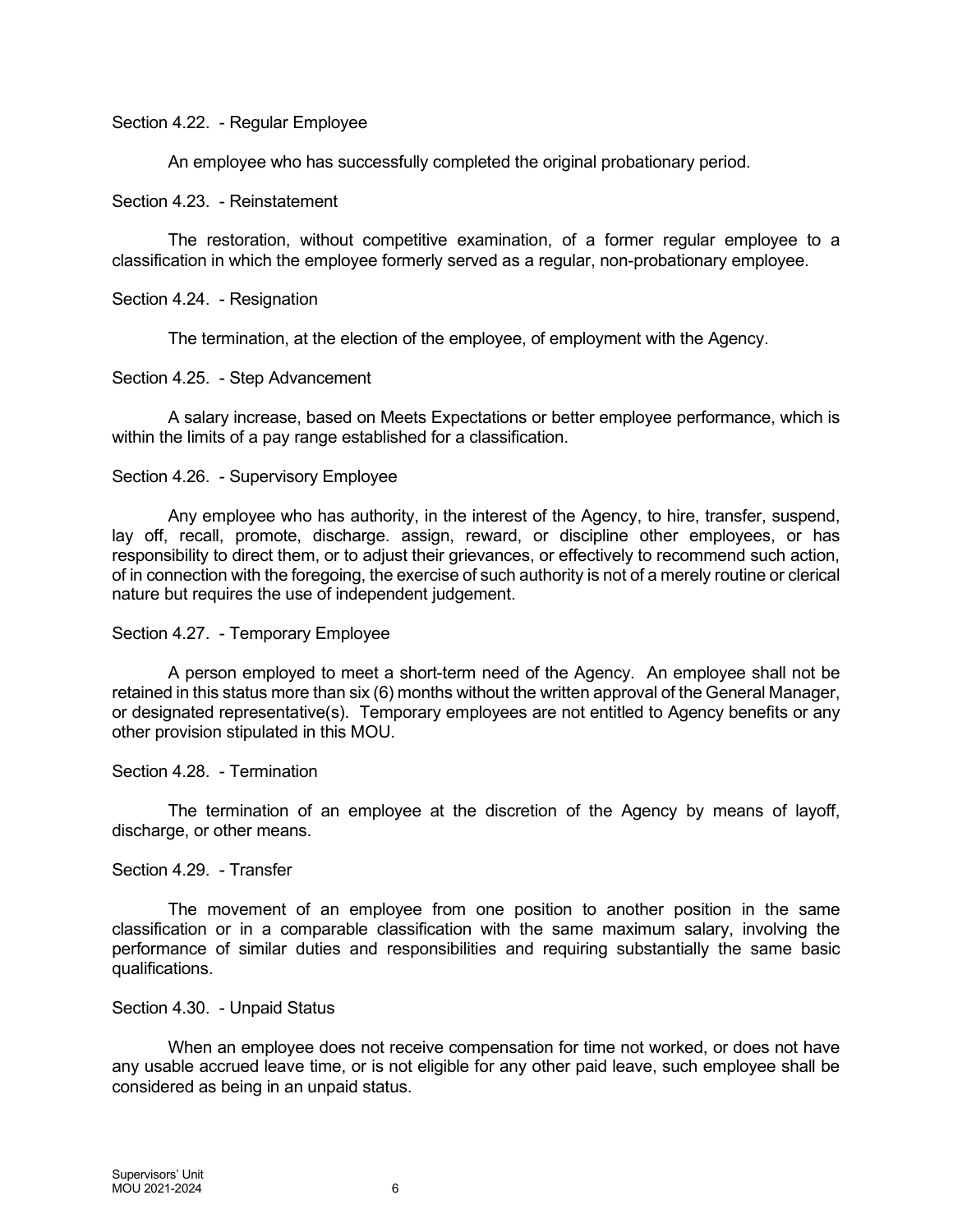#### Section 4.31. - Work Schedule

A work period consists of a two (2) week period consisting of eighty (80) hours worked over fourteen (14) days.

A workweek is a fixed and regularly recurring period of one hundred and sixty-eight (168) hours consisting of seven (7) consecutive twenty-four (24) hour periods.

A. 9/80 Work Schedule

A 9/80 work schedule shall consist of eighty (80) hours worked over a two (2) week period with four 9-hour days in one (1) week and four 9-hour days plus one 8-hour day in the other. The 9/80 workweek, for purposes of computing overtime for nonexempt employees, is defined as beginning exactly four (4) hours into the eight (8) hour shift on the day of the week that corresponds with the employee's alternating regular flex day off.

Example: Friday On/Off:

|  |  |  |  |  | WK F Sa S M T W Th F Total                       |
|--|--|--|--|--|--------------------------------------------------|
|  |  |  |  |  | $1 0 0 0 9 9 9 9 4 = 40$                         |
|  |  |  |  |  | $2 \t 4 \t 0 \t 0 \t 9 \t 9 \t 9 \t 9 \t 0 = 40$ |

#### B. 5/40 Work Schedule

A 5/40 work schedule shall consist of five 8-hour days equaling forty (40) hours per workweek, with the workweek defined as beginning at 12:00 a.m. on Sunday and ending at midnight the following Saturday.

C. 4/10 Work Schedule

A 4/10 work schedule shall consist of four 10-hour days equaling forty (40) hours per week, with the workweek defined as beginning at 12:00 a.m. on Sunday and ending at midnight the following Saturday.

D. The General Manager, or designated representative(s), shall be empowered to arrange work schedules in alternate time distributions provided that such alternate distributions are in the best interests of the Agency and that affected employees have been provided a minimum of fourteen (14) calendar days' notice of said change. All employees of the Agency are subject to call for emergencies which are inherent in the Agency's responsibilities.

Staff assignments and schedules will be determined by management for the best use of agency resources to meet the needs of the Agency.

Section 4.32. - Scheduled Vacation

A scheduled vacation is a leave request that is approved and dated by the supervisor at least two (2) weeks prior to the scheduled time off.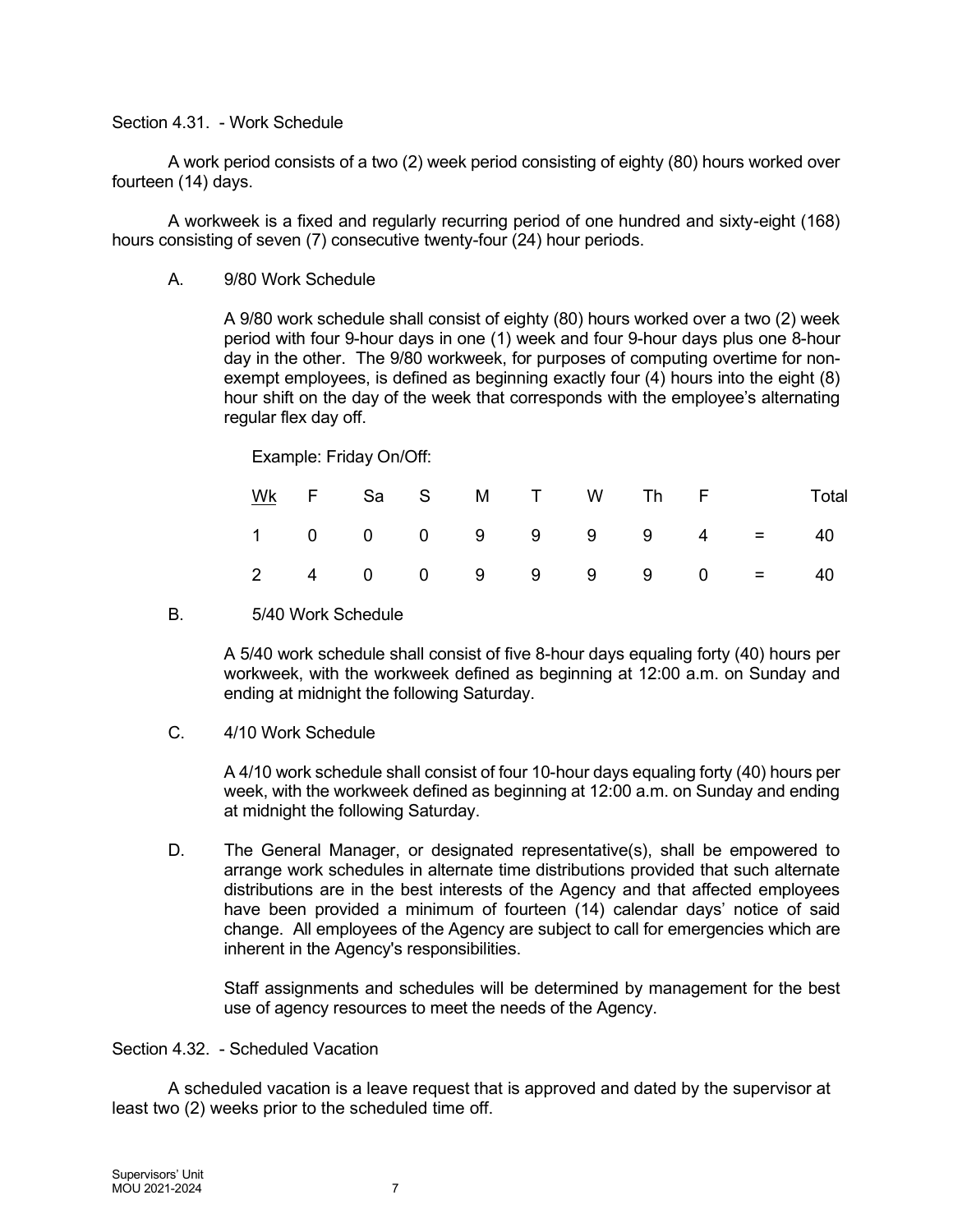### Section 4.33. - Unscheduled Vacation

An unscheduled vacation is a leave request that is approved and dated by the supervisor less than two (2) weeks prior to the scheduled time off.

## ARTICLE 5 - GENERAL PROVISIONS

Section 5.01. - Equal Employment Opportunity

The Agency provides equal employment opportunity to all employees and applicants without regard to sex, race, color, religion, national origin, age, ancestry, physical or mental disability, genetics, marital status, sexual orientation, or veteran status.

#### Section 5.02. - Harassment in Employment

Harassment of an applicant or employee by a supervisor, management employee or coworker on the basis of sex, race, color, religion, national origin, age, ancestry, physical or mental disability, genetics, marital status, sexual orientation or veteran status will not be tolerated. Harassment by or against any employee or applicant or from a person providing services pursuant to a contract on the basis of sex, race, color, religion, national origin, age, ancestry, physical or mental disability, genetics, marital status, sexual orientation or veteran status will not be tolerated (refer to Agency Policy A-29 and A-30).

#### Section 5.03. - Compliance With Law

The Agency's Board of Directors and employees shall take no actions relative to personnel or labor relations matters that conflict with or attempt to circumvent applicable State or Federal Laws.

Section 5.04. - Amendment of Memorandum of Understanding (MOU)

This MOU may be amended by the Agency Board of Directors, after meeting and conferring with representatives of the unit.

Section 5.05. - Labor/Management Meetings

- A. Representatives of the Unit and the Agency shall meet informally at the request of either party to discuss matters of mutual interest to each party. The time and place of the meeting shall be selected by the representatives involved. Three (3) designated Supervisors' Unit employees shall be allotted Association Leave time to prepare for MOU negotiations. Association Leave will equal two (2) meetings per month with a maximum of two (2) hours per meeting beginning in January prior to the expiration of current MOU and ending once negotiations begin provided that negotiations commence in March.
- B. The Agency and the Association agree to utilize the labor/management meetings to meet informally at the request of either party to discuss the potential for implementing a 4/10 work schedule for unit members.
- C. The Agency and the Association agree to utilize the labor/management meetings to discuss the revisions and modifications to the MOU to establish consistent language for all bargaining units. The labor/management process shall not result in any change in terms and conditions of employment absent a meet and confer process resulting in an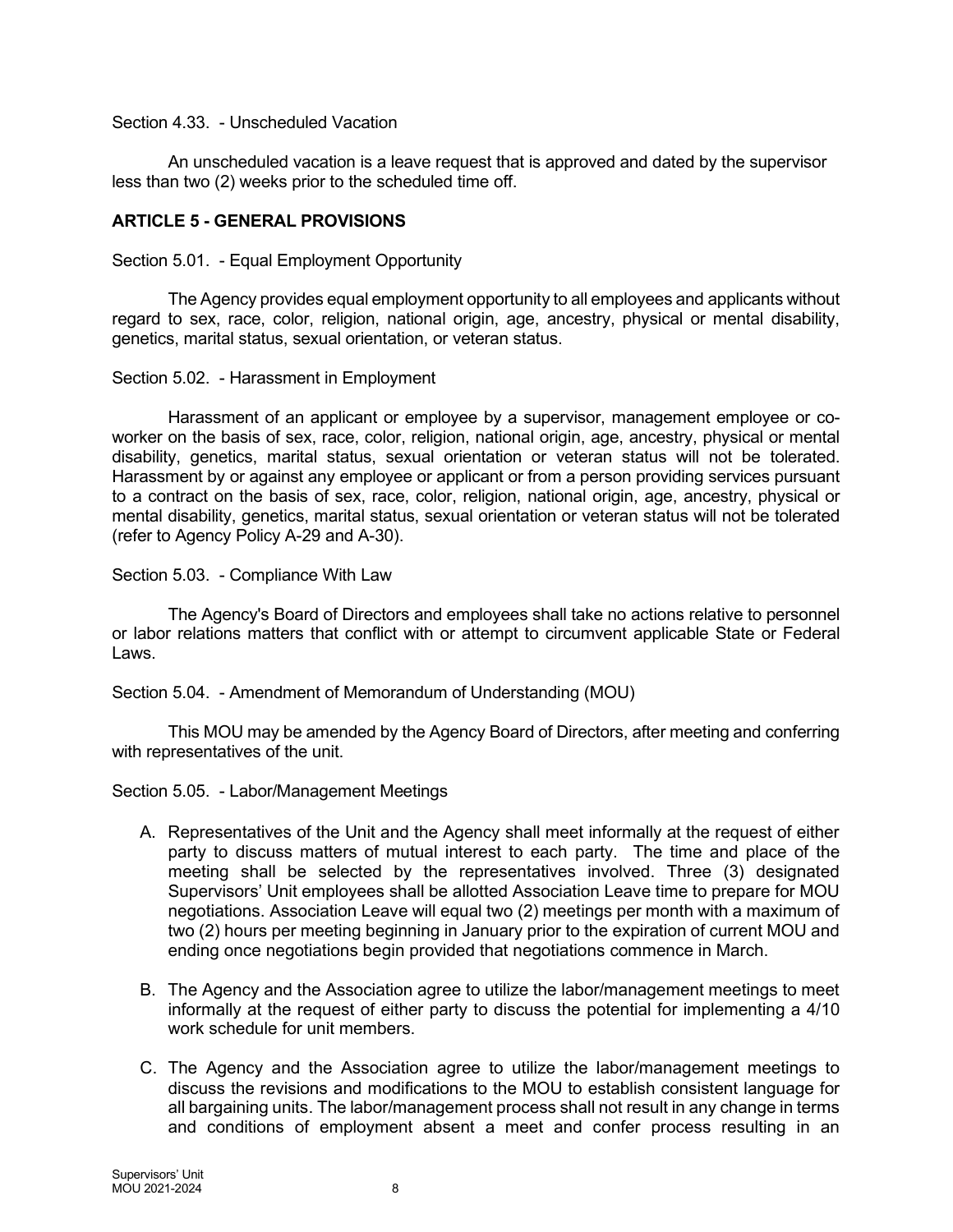#### agreement between the parties to do so.

#### Section 5.06. - Whistleblower Protection

California law prohibits retaliation against any employee for opposing/reporting unlawful discriminatory/harassment prohibited by law or for filing a complaint with, or otherwise participating in an investigation, proceeding, or hearing conducted by the Agency or another Governmental Agency. Additionally, the Agency will not retaliate against any employee who files a complaint with the Manager of Human Resources of discrimination, harassment, malfeasance, misappropriation of Agency funds, violation of regulatory permit requirements, state or federal laws, or substantial and specific danger to the public health/safety. Such complaints must be submitted in writing to the Manager of Human Resources and filed under penalty of perjury.

#### Section 5.07. - Savings Clause

If any article or section of this contract shall be held invalid by operation of laws or by any court of competent jurisdiction, the remainder of this contract shall not be affected thereby. In the event that any section is held invalid, the parties agree to immediately enter into negotiations for the purpose of arriving at a mutually satisfactory replacement of the invalidated section or article.

#### Section 5.08. - Zipper Clause

Both parties agree to meet and confer on any matter within the scope of the Meyers-Milias-Brown Act except that all subjects contained herein have been resolved by means of the meet and confer process. Neither party may be compelled by the other to renegotiate any part of the agreement except as listed above in the Savings Clause. Nothing in this section would preclude the parties from mutually agreeing to reopen a section of the contract for the purposes of improving a particular section.

#### Section 5.09. - Self-Contained Breathing Apparatus

Effective July 1, 2021, unit members shall not be required to use or be trained on the use of a Self-Contained Breathing Apparatus (SCBA) nor shall they fall under the Agency's Respiratory Protection Program.

#### ARTICLE 6 - FILLING OF VACANCIES

Section 6.01. - General

Vacancies may be filled by appointment, transfer, demotion, or promotion or by the use of a temporary employee (not to exceed twelve (12) months), as deemed in the best interest of the Agency, by the General Manager, or designated representative(s).

#### Section 6.02. - Filling of Vacancy

Whenever a vacancy occurs in the Agency's staff or labor force, the General Manager, or designated representative(s), shall decide by what manner the vacancy is to be filled.

A. Insofar as possible and practical and in keeping with the best interests of the Agency, vacancies may be filled with existing employees of the Agency, subject to the following conditions: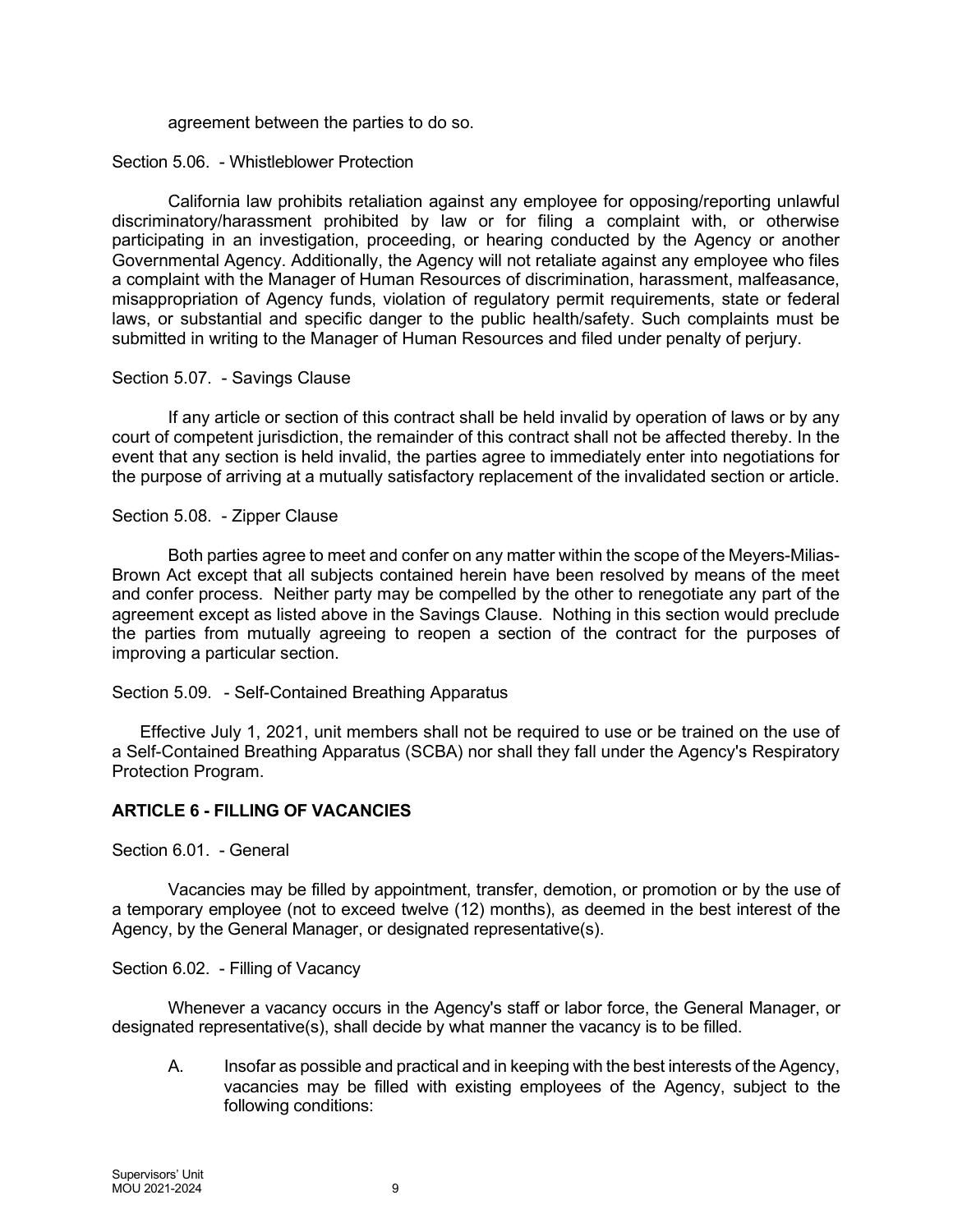- 1) A current Agency employee submits a completed application form for the vacant position.
- 2) The employee requesting consideration demonstrates or possesses the experience and/or education and other qualifications that the position requires.
- 3) An employee scores competitively on examinations, if given.
- 4) In cases where more than one employee applies and all other factors are equal, seniority in terms of employment with the Agency shall prevail.
- B. Employees shall be evaluated for promotion or advancement based on the following criteria including but not limited to:
	- 1) Overall work performance.
	- 2) Knowledge, training, ability, skill, efficiency, and overall job performance.
	- 3) Job-related work experience and education including certificates and degrees.
	- 4) Cooperative working relationships with those contacted in the course of work.
	- 5) Physical and mental ability to perform, with reasonable accommodation if disabled, the essential functions of the job.
	- 6) Attendance records with the Agency.
	- 7) Seniority with the Agency.

These criteria shall be evaluated only on the basis of the requirements of the position or classification for which the employee is being considered.

C. Qualified Agency employees may apply for a transfer or promotional position within the Agency.

#### ARTICLE 7 - EMPLOYMENT APPLICATIONS AND APPLICANTS

#### Section 7.01. - Application Forms

Employment applications shall be made online and/or on forms approved by the General Manager or designated representative(s) and provided by the Agency's Human Resources Department. These forms shall require information regarding education, prior work experience, training, references, and other information related to the job for which applying. All applications shall be signed and dated by the applicant under a penalty of perjury. Any falsification of information on an application form may disqualify an applicant.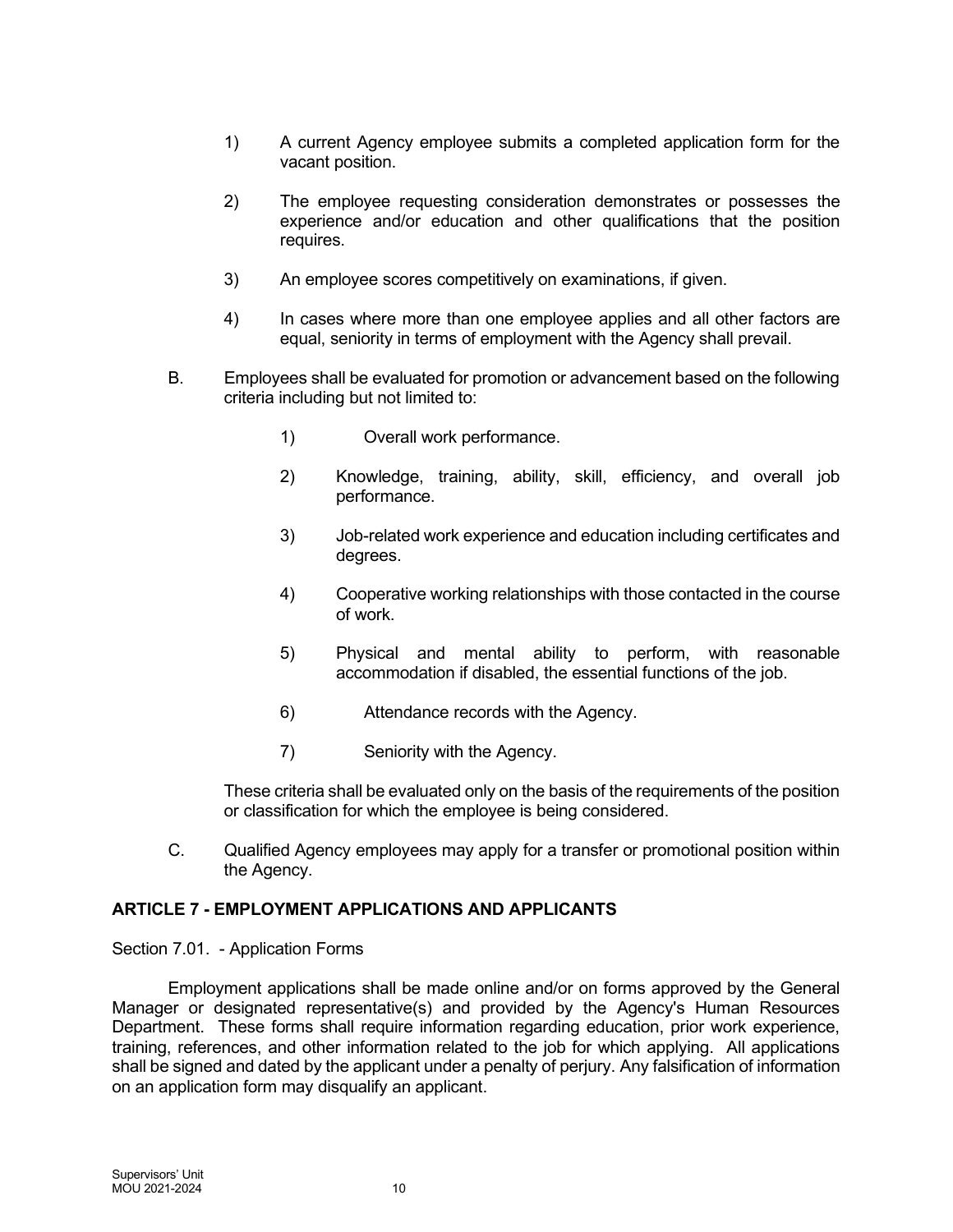## Section 7.02. - Physical Examination and Condition

After a conditional offer of employment has been made to a job applicant, and prior to the commencement of employment with the Agency, all selected applicants shall be required to undergo a physical examination and evaluation which may include drug and/or alcohol screening performed by a physician selected by the Agency. Employees, in certain classifications, may further be required to undergo additional periodic physical examinations and/or receive certain anti-toxin injections during their employment with the Agency. The expense involved in such an examination shall be borne by the Agency. The evaluation of an employee's physical ability to perform the job shall be made only on the basis of the essential functions of the position for which the employee is applying.

#### Section 7.03. - Employment Tests

Applicants for all positions, as determined by the General Manager, or designated representative(s), shall be subjected to oral, written and/or performance tests. Only applicants who demonstrate an acceptable level of knowledge, skills and abilities required of the position shall be considered for employment. If there is a job-related requirement for the position, a working knowledge of written and spoken English must be demonstrated by all applicants.

## Section 7.04. - Acceptance of Applicant

Prior to hiring, the application and pertinent information of the applicant shall be reviewed by the General Manager, or designated representative(s). Said applicant will be approved for, or recommended for, employment on the qualifications that the Manager, or designated representative(s), deem pertinent to the position or classification. Refer to Section 5.01 of this MOU for those items which shall not be adjudged pertinent.

# Section 7.05. - Rejection of Applicant

The General Manager, or designated representative(s), may reject an application, or, after examination, may disqualify the applicant, if the applicant:

- A. Is found to lack any of the requirements, certifications, or qualifications for the position involved;
- B. Is physically or mentally incapable of performing the essential functions of the job, with or without reasonable accommodation, based on competent medical/ psychological evidence, including, but not limited to, impairment caused by current illegal use of drugs; or current abuse of alcohol;
- C. Has made false statements of any material fact, or practiced any deception or fraud on the application, declarations or in securing eligibility or appointment;
- D. Is found by the Agency's automobile insurance program to be uninsurable if the essential functions of the job require the employee to be insured;
- E. Has been convicted of a crime, either a misdemeanor or felony, that relates to the position duties that the applicant would perform;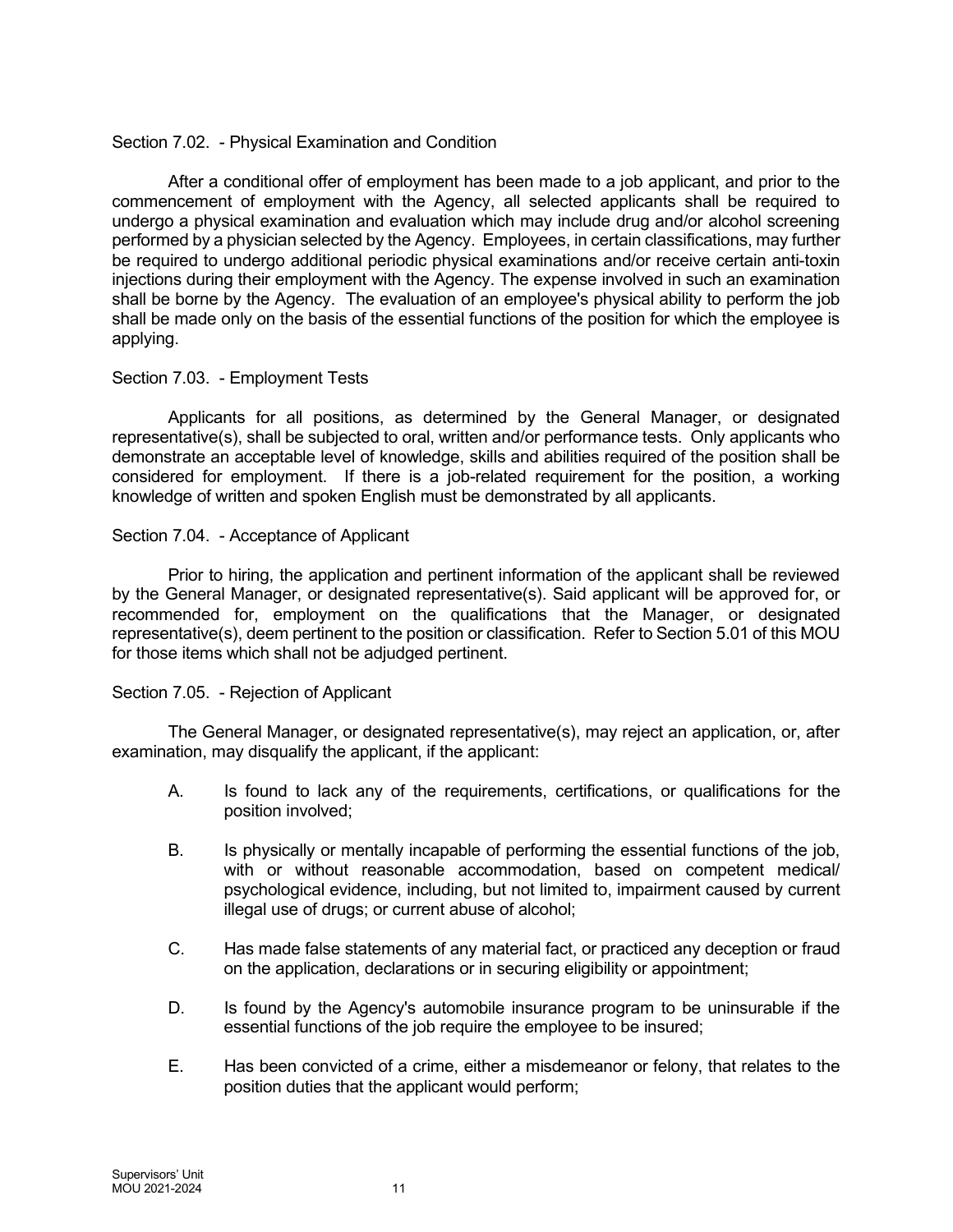- F. Has used or attempted to use political pressure or bribery to secure an advantage in the employment testing or appointment;
- G. Has directly or indirectly obtained information, in advance, regarding employment tests;
- H. Has failed to complete and/or submit the employment application correctly or within the prescribed time limits;
- I. Has had the privilege to operate a motor vehicle in the State of California suspended or revoked within the past twelve (12) months if operating a motor vehicle, requiring a driver's license, is an essential function of the job for which applying;
- J. Has a job history which, in the judgment of the General Manager, or designated representative(s), would render the applicant ineligible for the position, including a prior discharge from the Agency.

Section 7.06. - Background Investigations

After a conditional offer of employment has been made to a job applicant, and prior to the commencement of employment with the Agency, all selected applicants shall be required to allow the Agency to conduct a background investigation. Said investigation shall include verification of prior employment, verification of education, fingerprinting, credit check (for positions that regularly are involved in financial transactions) and any other information necessary to evaluate an applicant's qualifications for the position.

# ARTICLE 8 - PERSONNEL RECORDS

Section 8.01. - General

- A. Personnel records are by nature confidential, and the General Manager, or designated representative(s), shall establish procedures to maintain this confidential nature (refer to Agency Policy A-58).
- B. The contents of any personnel file or record shall only be released to the employee; the employee's designee upon written authorization of the employee; upon court order; on a need-to-know basis to the respective manager/supervisor; legal representatives of the Agency relative to personnel actions; and only with the approval of the Manager of Human Resources or designated representative.
- C. The General Manager, or designated representative(s), shall maintain as a portion of the personnel records the employee's qualifications, education, achievements, and other classified and confidential information as well as the following standard forms:
	- 1) Application Form
	- 2) Employment Record
	- 3) Periodic Performance Appraisals
- D. A separate medical file shall be established by the Human Resources Department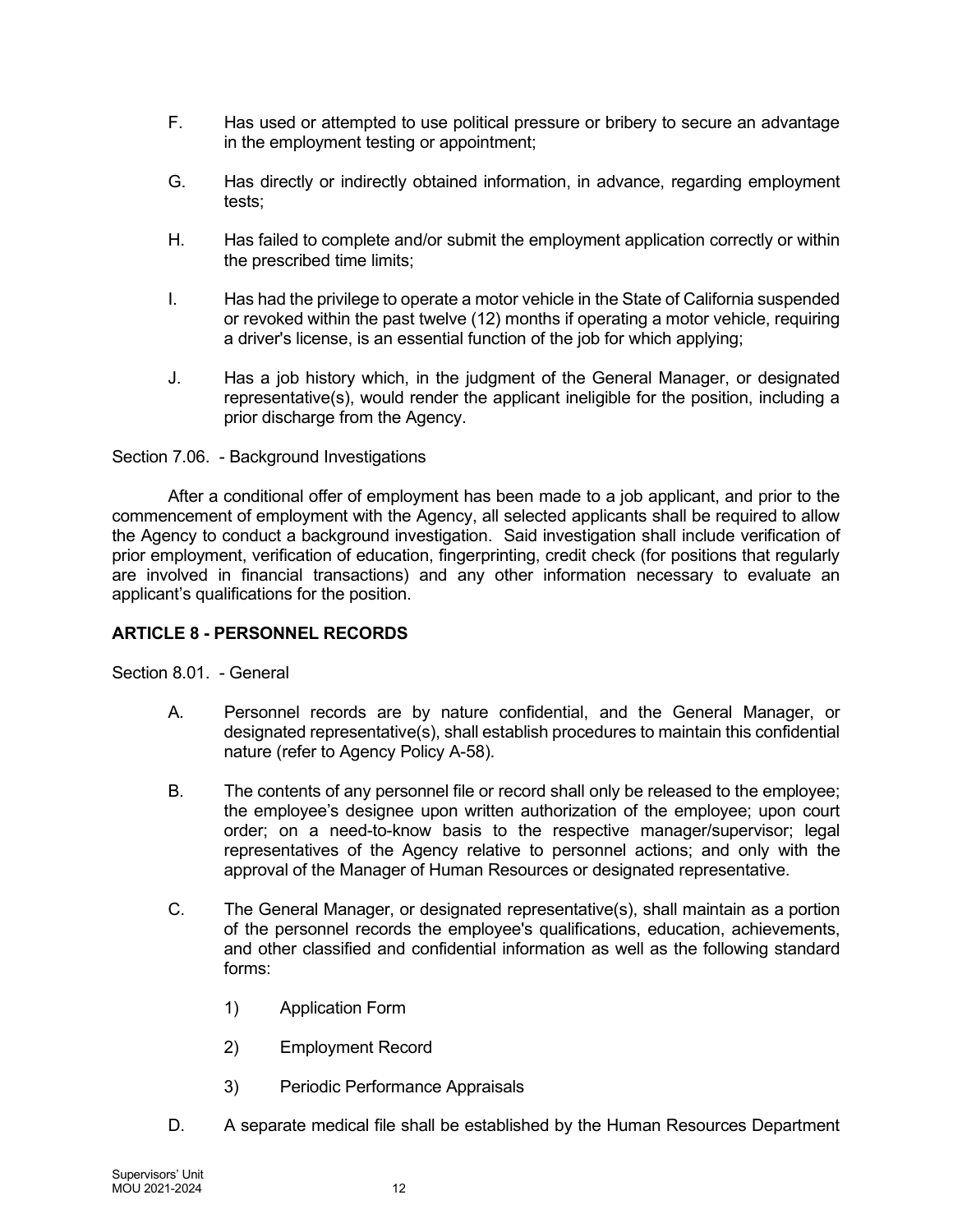for each employee. This file shall be maintained in accordance with the Agency's records retention schedule, and in a confidential manner.

- E. The General Manager, or designated representative(s), and the employee shall be empowered and charged to cause entries to be made in the employee's personnel file and each employee shall have the right to review his/her file to assure said personnel file is current and complete.
- F. Disciplinary actions of less than and including a suspension of five (5) days or less will be purged from the employee's personnel file after two (2) years upon written request of the employee to the Manager of Human Resources if the employee has not been subject to any formal discipline during the two (2) year period.
- G. Employees must provide the Agency with a current address and phone number.

# ARTICLE 9 - PROBATIONARY PERIODS

Section 9.01. - Regulations

- A. Generally, original and promotional appointments shall have a probationary period of six (6) months. The Department Manager may, in special circumstances, establish an original probationary period of one (1) year. Said probationary period shall be declared in any offer letter. There are two (2) types of probationary periods:
	- 1) Original Probation as defined in Section 4.17.A of this MOU.
	- 2) Technical Probation as defined in Section 4.17.B of this MOU.
- B. Upon approval of the Department Manager, or designated representative(s), the probationary period may be extended a maximum of an additional six (6) months.
- C. Prior to the completion of an original or technical probationary period, the probationer's supervisor or the manager of the department in which the employee works, shall prepare a performance appraisal reporting the quality of the required skills, knowledge and ability to successfully perform the job as stated in the probationer's job classification specification. This appraisal shall be reviewed with the probationary employee and a signed copy presented to the Department Manager, or designated representative(s), along with a recommendation to retain the employee, or discharge the employee. In the case of the technical probationer, the employee may be reclassified or returned to the employee's former classification or position as provided for in Section 9.02.B and Section 9.02.C.
- D. In the case of an original probationary period of one (1) year, employees who have completed six (6) months may use accrued sick leave, vacation leave and/or floating holidays.
- E. The time required for original probationary periods shall be extended by any time an employee is on an authorized leave of absence, with or without pay, which exceeds ten (10) calendar days during the Original Probationary period or during the first six (6) months of employment in the event of a one (1) year original probationary period.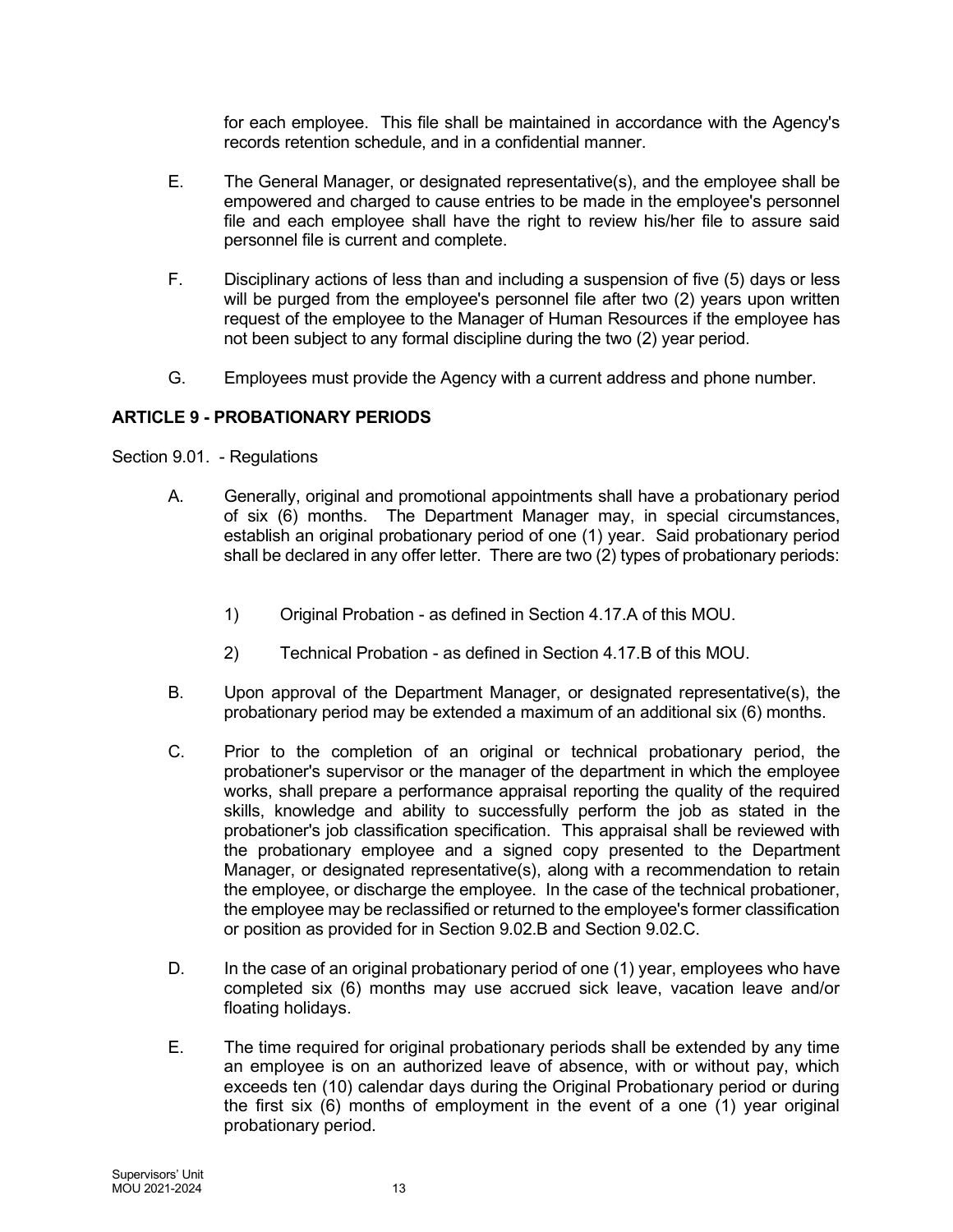F. In the case of an original probationary, limited term employees promoted and/or reclassified to regular in the same classification and who have previously completed six (6) months employment may use accrued sick, vacation leave and/or floating holiday.

Section 9.02. - Technical Probation

- A. In those cases where multiple changes in classification or position occur within said technical probation period, the maximum technical probation period will be at the discretion of the Department Manager, or designated representative(s).
- B. A regular employee who is promoted shall be subject to a technical probationary period of six (6) months (or up to one (1) year in the event of a special circumstance) during which time the employee shall demonstrate the ability to function in the new classification. If at any time during the technical probationary period the employee or the Agency feels the employee is not qualified or suited to said position, the employee may elect, or the Agency shall return said employee to the employee's previous classification. A decision by the Agency to return an employee to the previous classification is not grievable.
- C. If a vacancy exists in a different classification, said employee may be reclassified at the discretion of the Department Manager, or designated representative(s), in consultation with the Human Resources Department.
- D. An employee who satisfactorily completes Technical Probation and who is on Step 1 shall receive a merit adjustment based on his/her latest performance appraisal.
- E. Range placement and future step advancement dates upon unsuccessful completion of technical probation are as follows:
	- 1) The employee will be placed on the same range and step for the classification as the employee was on prior to the time he/she was promoted.
	- 2) The employee will be eligible for the next step advancement on the anniversary date of the original position prior to being promoted.

Section 9.03. - Dismissal During the Probationary Period

- A. During the original probationary period, an employee may be discharged by the Department Manager, or designated representative(s), without cause and without right to appeal. Written notification of the discharge shall be served on the probationary employee by the immediate supervisor, or designated representative(s), and a copy shall be filed with the Department Manager, or designated representative(s).
- B. If an opening exists in a different position or classification, the employee may, at the Department Manager's, or designated representative(s), discretion, be offered the position in lieu of termination. The employee will be required to serve another six (6) month probationary period in the new position.
- C. The final decision of the above action(s) will be at the sole discretion of the Department Manager, or designated representative(s).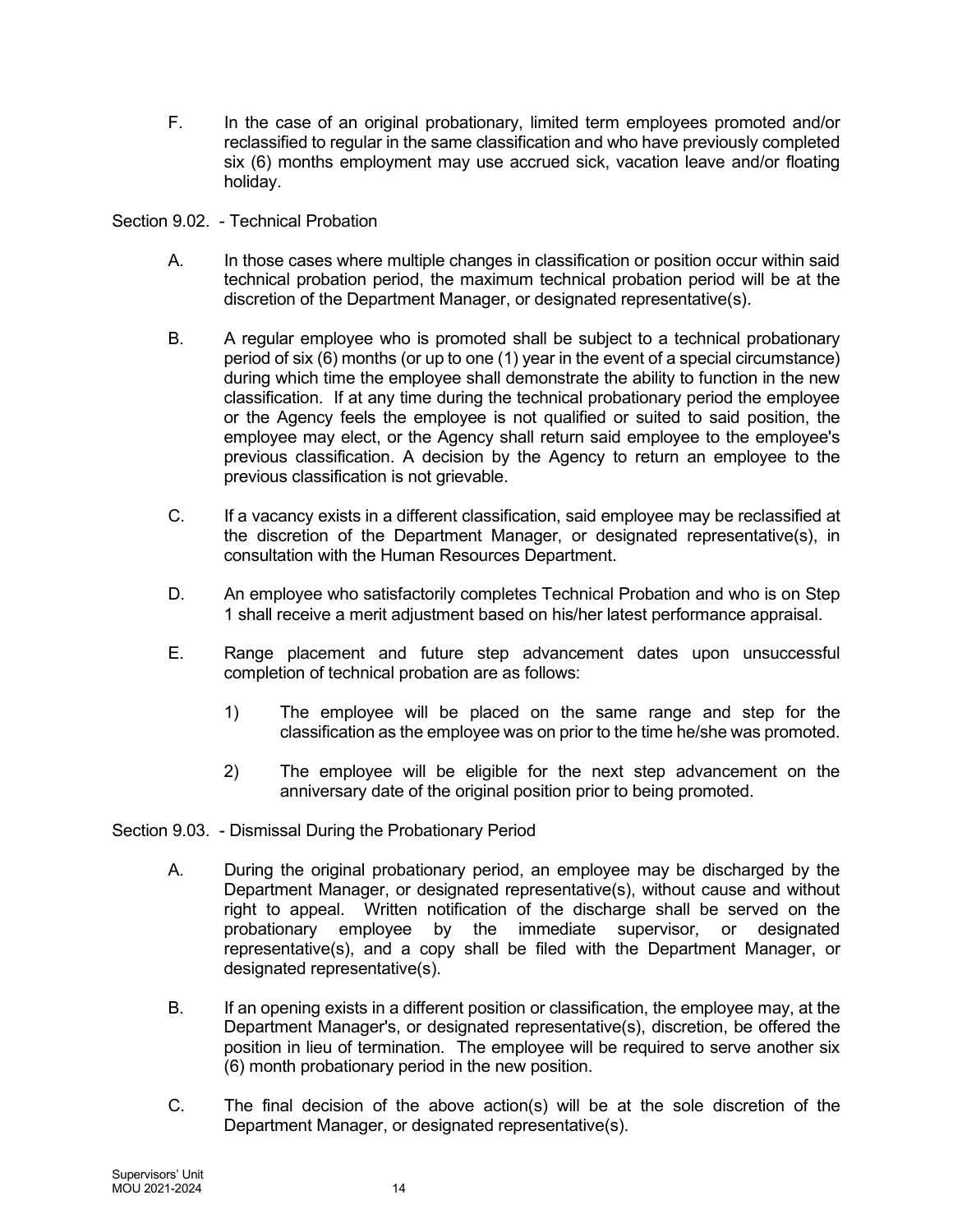D. Any employee who is discharged during his/her original probationary period shall receive his/her final compensation, including any accrued vacation leave, at the time he/she is terminated.

# ARTICLE 10 - CLASSIFICATION, COMPENSATION AND PAY PERIOD

Section 10.01. - Classification/Compensation Plan

In addition to this MOU, the General Manager, or designated representative(s), shall maintain a file which shall contain the following:

- A. A nine (9) step compensation plan to include a listing of internal salary relationships among classifications, and benchmark classifications for purposes of establishing salaries for each classification within the Agency. The compensation plan shall also include salary and/or hourly rate schedules for all classifications.
- B. Classification specifications for each job classification utilized for making appointments to all positions within the Agency. Class specifications shall define the principal duties, responsibilities, and minimum qualifications required of each classification. The General Manager, or designated representative(s), shall determine and set forth the duties and responsibilities as they are to be presented in said class specifications. Assignments may be varied or interchanged to meet the needs of the Agency.

Section 10.02. - Classification Revision and Reclassification

- A. The initial classification established in the above plan may be amended, combined, or abolished and new classifications set forth by the General Manager, or designated representative(s). In addition, any position may be reclassified to a different classification by the Human Resources Manager, or designated representative(s), when there is a change in the duties and responsibilities of the position or other sufficient cause. Any non-voluntary reclassification of a position to a different classification shall result in an employee being placed into the appropriate pay range for the new position. A demotion is not considered a non-voluntary reclassification.
- B. If an employee believes that his/her duties and responsibilities have changed significantly, the employee may request a classification study of his/her position. Such request must be submitted in writing to the General Manager, or designated representative(s).

Section 10.03. - New Positions

Any new position and/or classification that is established shall comply with this MOU and shall be allocated to the Agency's classification and compensation plan by the General Manager.

Section 10.04. - Compensation

A. Adjustments, if any, to salary ranges of employees covered by this MOU shall be made as negotiated between the Unit and the Agency and shall become part of this MOU.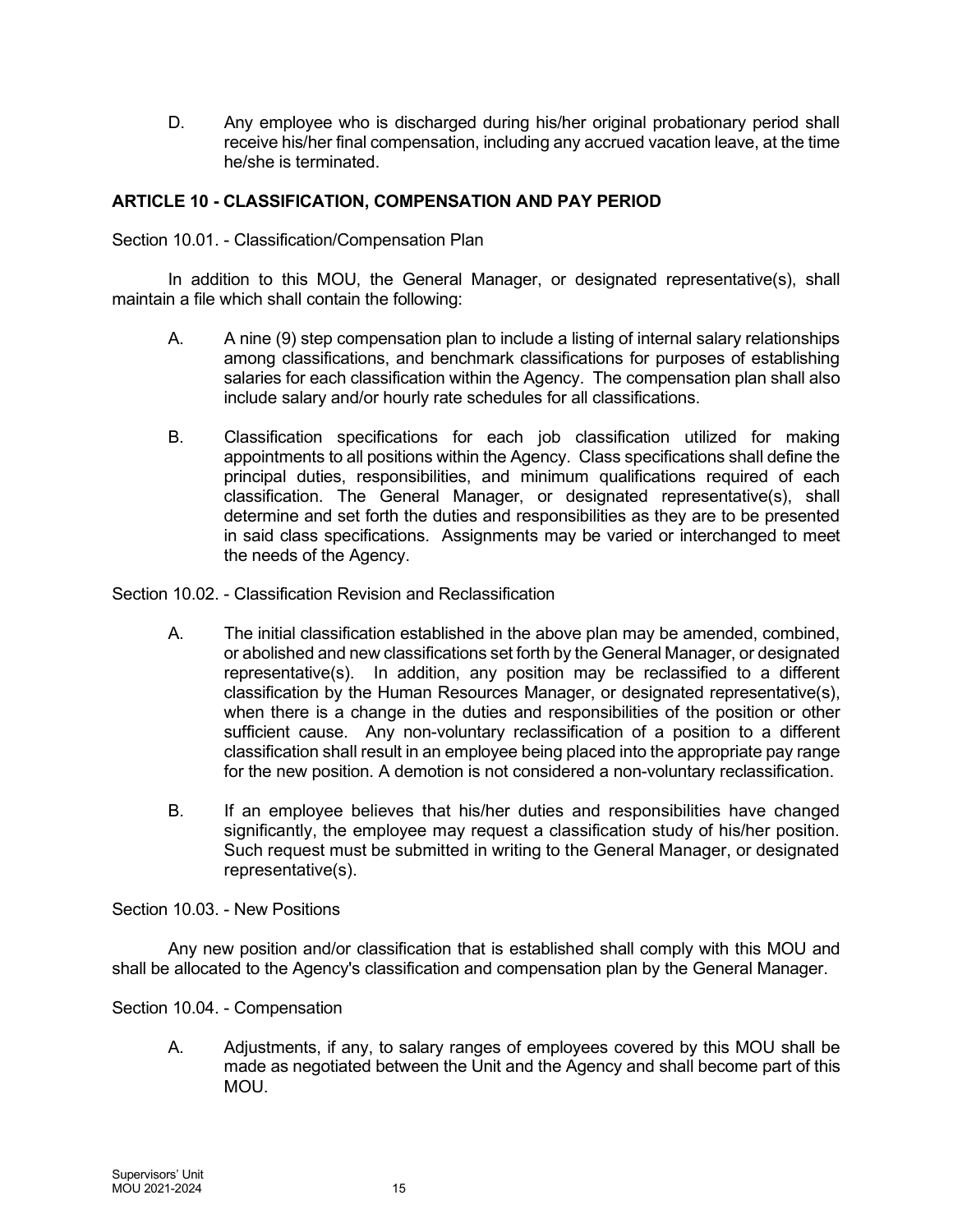- B. Effective July 1, 2021, the Agency shall implement a 3.0% base salary increase for FY 2021-2022.
- C. Effective July 1, 2022, the Agency shall implement a 3.0% base salary increase for FY 2022-2023.
- D. Effective July 1, 2023, the Agency shall implement a 3.0% base salary increase for FY 2023-2024.

Only those persons who are Agency employees and working for the Agency on the date this MOU is approved by the Board of Directors, or on the date the base salary increase is actually implemented, whichever is later, are entitled to the base salary increases set forth above.

- E. All base salary increases provided for in this MOU shall be implemented on Step "1" of the salary matrix and incrementally implemented through Step "9".
- F. All unit positions below the 185-salary range, shall be placed on the 185-salary range. Step placement will be on the salary step nearest to their current salary. Step placement will not negatively affect their current salary. For example, if the unit member is on salary step 9 of the 184-salary range, they will be placed on salary step 8 of the 185-salary range.
- G. Salary increase and step placement shall retroactive to July 1, 2021.

Section 10.05. - Preparation of Compensation Plan

A nine (9) step compensation plan shall be prepared by the General Manager, or designated representative(s), to establish the rate of compensation and consideration for all classifications and all positions within said classifications. In determining the compensation rates for the various classifications, considerations may be given to the Agency's financial status, the current cost-ofliving, local prevailing rates of compensation for like or comparable employment in public or private agencies, working conditions, fringe benefits, and any other relevant factors. The rates of compensation shall be arranged in clear and understandable tables entitled "Hourly and/or Salary Rate Schedules" which shall be made a part of this MOU.

Section 10.06. - Adoption of Compensation Plan

The nine (9) step compensation plan shall be adopted by the Board of Directors of the Agency and made a part hereof, and will be on file with the General Manager, or designated representative(s). Such compensation plan may only be amended or revised after the parties have met and conferred on any proposed amendments and or revisions.

Section 10.07. - Salary Adjustments and Step Advancements

The procedures for step advancements within each salary range are set forth as follows:

- A. New employees shall be hired at Step "1" of the established salary range for their classification. Variable entrance steps may be established if justified by recruitment needs through Step "9" with the approval of the General Manager, or designated representative(s).
- B. Within the base salary range, all step advancements will be effective on the first day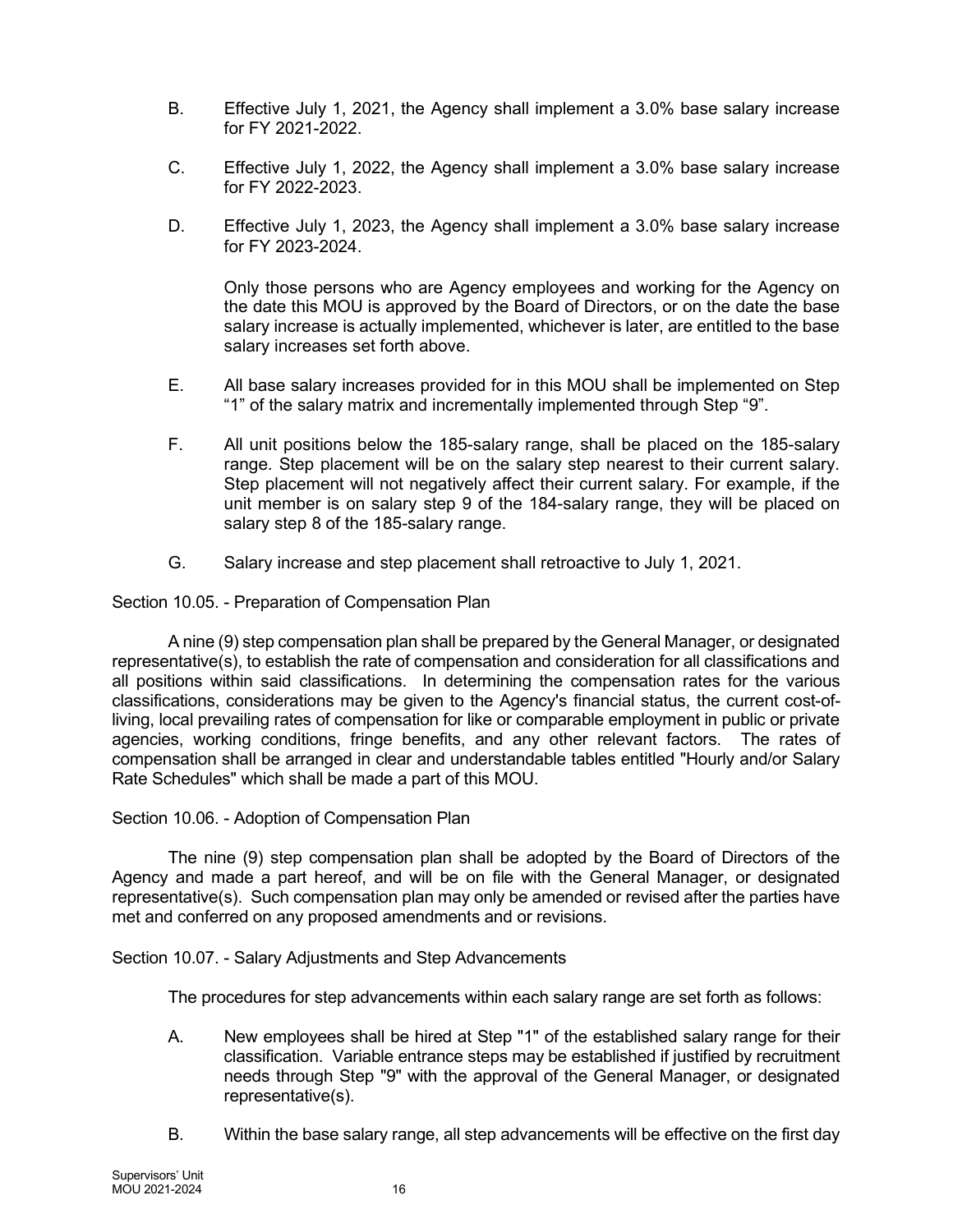of a pay period. Approval for advancement shall be based upon merit and completion of required length of service in the classification. Step advancements within each salary range shall be in increments of approximately 2½%.

- C. Upon completion of a probationary period, advancement in step(s) shall be based on performance as provided in Section 10.08. Except in cases where employees have exhibited Outstanding performance as provided in Section 10.08.E, other advancements shall be based on performance as provided in Section 10.08.B, and are contingent upon completion of one (1) year.
- D. The time required for step advancement shall be extended by any time an employee is on an authorized leave of absence with or without pay, which exceeds thirty (30) calendar days (see Section 12.01.D).
- E. The General Manager, or designated representative(s), may authorize the adjustment of the range step or pay rate of an employee to maintain salary equity within the system, to prevent undue hardship or unfairness due to the application of any rule or policy, to correct any payroll error or omission including any such action which may have arisen in the prior fiscal year, or to correct any wage inequity.

## Section 10.08. - Step Advancement/Performance

- A. The advancement of an employee within a classification shall be based on the employee exhibiting an increased ability, experience or educational level coupled with a history of meritorious service. The employee's supervisor shall evaluate the employee's qualifications and if merited, shall recommend advancement. The General Manager, or designated representative(s), shall have the authority to grant or reject recommended advancements.
- B. Employees who receive an annual performance appraisal with an overall performance rating of Meets Expectations shall be eligible to receive a one (1) step advancement, employees who receive an overall performance rating of Exceeds Expectations shall be eligible to receive a two (2) step advancement, and employees who receive an overall performance rating of Outstanding shall be eligible to receive a three (3) step advancement. In no instance shall the advancement place the employee higher than Step "9" of his/her salary range.
- C. A Meets Expectations or better performance appraisal will not be considered as justification for automatic advancement for employees who pass original or technical probation. Should an employee not be awarded a step advancement upon conclusion of his/her probationary period, he/she shall be eligible for a step advancement upon completion of one (1) year in the position.
- D. Advancements that are delayed because of late filing of recommendations shall be retroactive to the employee's benefit date when approved.
- E. An early step advancement may be granted to employees who have exhibited Outstanding performance. The due date of the next merit increase shall be upon completion of one (1) year from the date of the early step advancement (and paid in accordance with Section 10.08.G).
- F. In addition to any step advancement, Unit members may receive a Performance Award (paid in one lump sum during pay period 22) of up to ten percent (10%) of the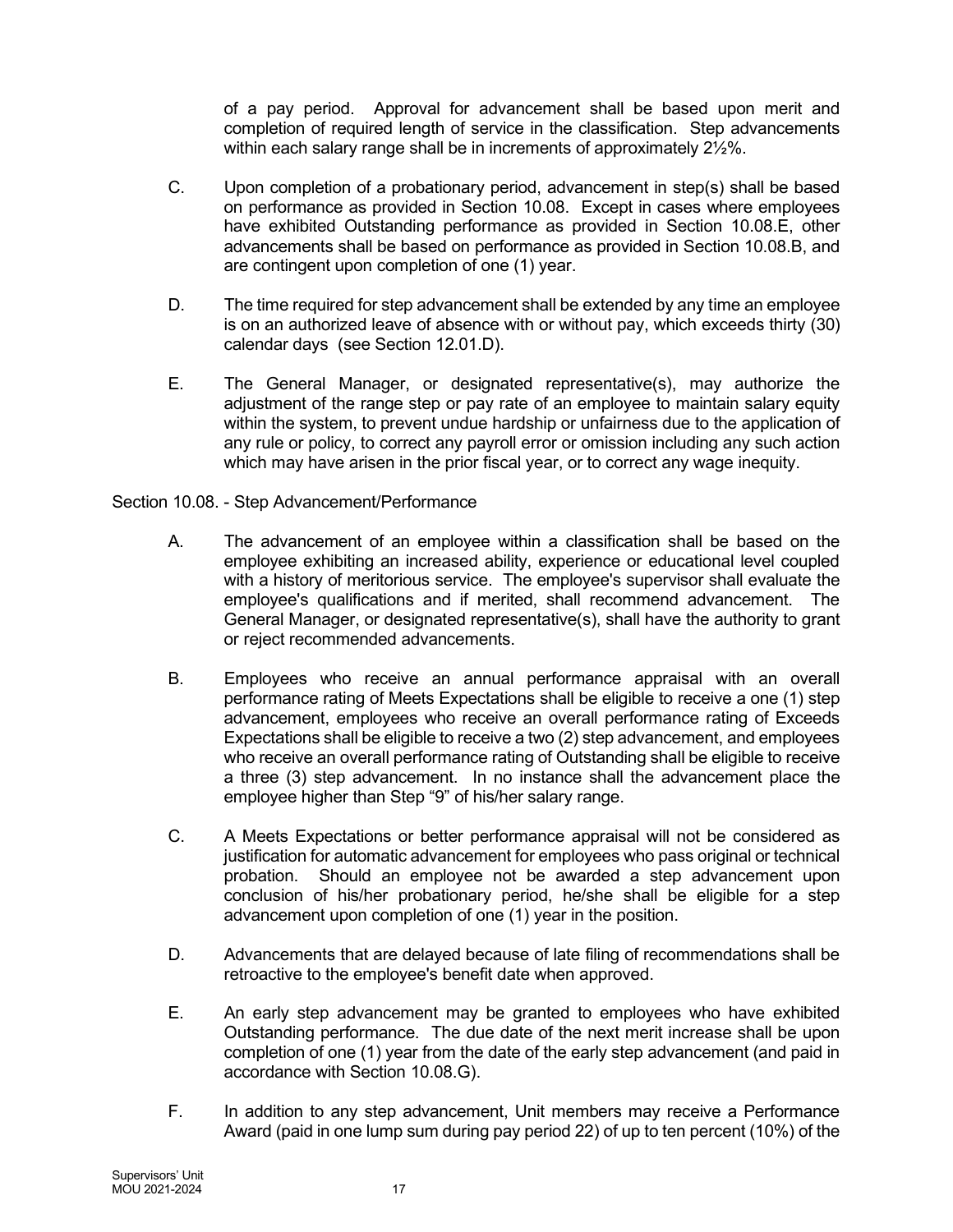employee's base salary. Performance Awards when authorized by the Board of Directors shall be awarded based on performance during the previous fiscal year. All Performance Awards shall be awarded at the sole discretion of the General Manager. This Performance Award will be awarded to only those Unit members who are working for the Agency on the date the performance award is paid. The amount of the Performance Award to employees hired, promoted, or reclassified after the beginning of a fiscal year shall be pro-rated based on the number of pay periods remaining in the fiscal year. An employee on an authorized leave of absence, with or without pay, that exceeds thirty (30) continuous calendar days shall have his/her Performance Award pro-rated by the amount of pay periods actually worked in the fiscal year.

- G. Merit adjustments shall become effective as follows:
	- 1) If a merit increase is due during the first week of a pay period, the effective date of the merit increase shall be the first day of that pay period.
	- 2) If a merit increase is due during the second week of a pay period, the effective date of the performance appraisal/merit increase shall be the first day of the following pay period.

Section 10.09. - Denial of Step Advancement/Performance

- A. An employee who receives an overall rating of Below Expectations or Unacceptable shall be denied his/her step advancement. A written performance appraisal identifying the areas of weakness and what steps/actions the employee needs to take to improve his/her performance shall be provided to and discussed with the employee.
- B. After receiving an overall rating of Below Expectations or Unacceptable, the employee shall have a maximum of two 3-month feedback evaluations to attain an overall rating of Meets Expectations or better.
- C. At the end of the maximum two 3-month feedback evaluations, if the employee's performance is still not at an acceptable level, a formal performance appraisal will be prepared along with a written recommendation to extend the performance appraisal period up to a maximum of an additional six (6) months, or to discipline the employee in accordance with Article 17, as well as the reasons for the recommendation.

Section 10.10. - Authority of General Manager

The General Manager, or designated representative(s), is hereby authorized to employ personnel to fill openings allocated by the Board of Directors within the exempt and non-exempt classifications. Within a classification, the General Manager, or designated representative(s), shall have the authority to practice discretion in assigning the position in which the employee shall be employed. Additionally, he/she is authorized to establish new classifications provided that the total number of authorized positions does not exceed the number of positions authorized by the Board of Directors. The General Manager, or designated representative(s), is further empowered to promote, demote, or transfer employees from one position to another and from one classification to another provided there is a vacancy in a classification allocated by the Board of Directors or established by the General Manager.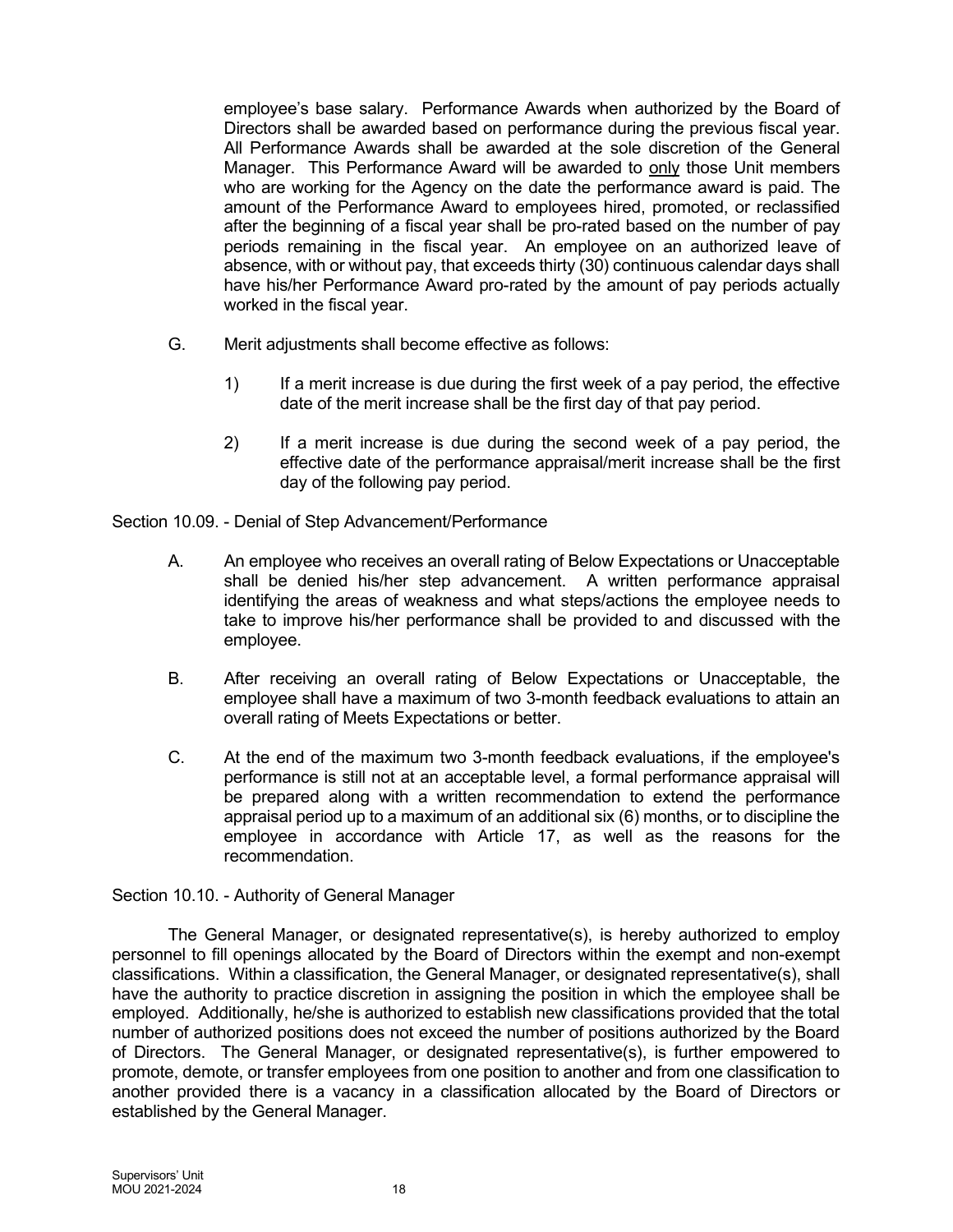## Section 10.11. - Acting Pay

Any employee performing the duties of a higher job classification, in excess of two (2) complete pay periods, may be designated as acting. An employee who is designated as acting shall receive a two (2) step minimum increase (approximately five percent (5%)) more than his/her hourly rate of pay, or shall be placed on Step "1" of the range established for the acting position, whichever is higher; however, the employee's salary shall not exceed Step "9" of the range established for the acting position at any time. An employee shall receive acting pay until officially released of those duties with the following conditions:

- A. Compensation shall be requested in writing by the employee, outlining the circumstances, and the request is subject to the approval of the General Manager, or designated representative(s).
- B. Compensation shall only be requested if the additional duties are to be undertaken for more than two (2) complete pay periods.
- C. Acting pay will be effective at the beginning of the first pay period following completion of two (2) complete pay periods from the effective date of placement in the higher job classification.
- D. An employee shall receive acting pay for a maximum of twenty-six (26) consecutive pay periods. Under special circumstances, the General Manager, or designated representative(s), may authorize an extension to meet the needs of the Agency.
- E. If the employee is scheduled to receive a merit increase for the position in which he/she normally fills while serving in an acting status, the employee shall receive a corresponding increase in acting pay, not to exceed Step "9" of the acting salary. If the new spread between his/her new normal rate and the acting rate of pay becomes less than approximately five percent (5%) the employee's compensation shall be adjusted, not to exceed Step "9" of the acting salary. The employee's merit review date shall not be affected by acting status unless they are appointed to the position in which they were acting. If such, their review date shall be adjusted to coincide with the date they started in the acting position or as provided for in Section 10.11.F.
- F. If an employee who is receiving acting pay is promoted to permanently fill the position in which he/she is acting, the date from which the employee began receiving acting pay shall be credited to the employee's total time worked in the position. Following the promotion, the employee's merit increase will be awarded at the conclusion of the technical probationary period, or upon the completion of working one (1) year in the position (including all time he/she was receiving acting pay). All subsequent merit increases will be awarded upon completion of one (1) year in each step.

Section 10.12. - Official Business Pay Authorization

Any employee of the Agency may be authorized to attend business and other matters of interest to the Agency outside the Agency area and for time periods which exceed the normal workday on the date of attendance. Employees on such assignment, at the Agency's request, must have prior approval for compensation at his/her normal rate of pay for the number of hours they would normally work on the day of attendance.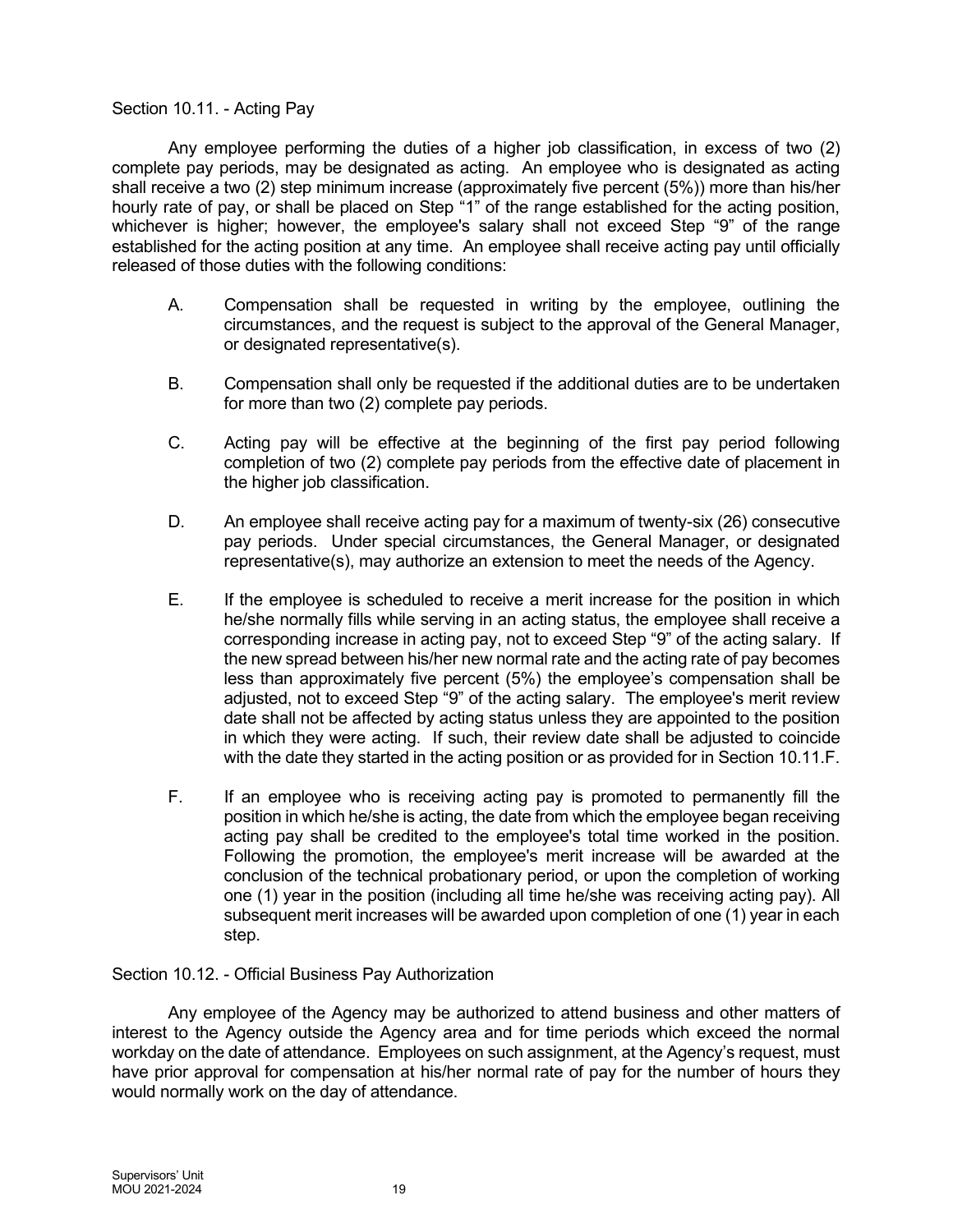## Section 10.13. - Pay Periods

All employees of the Agency shall be paid biweekly. Payroll shall be distributed every other Friday by 10:00 a.m. If a payday falls on a holiday, the payroll will be distributed on the preceding Thursday. At Thanksgiving, and when Christmas falls on a Thursday, the payroll will be distributed on Friday.

## Section 10.14. - Salary Test of FLSA

Exempt employees will not have their pay docked or reduced in any manner that would be inconsistent with the salary test of FLSA.

## Section 10.15. - Promotional Compensation

An employee who is promoted from one classification to a higher classification shall receive a minimum salary increase of two (2) steps (approximately five percent (5%) more than his/her current rate of pay, or shall be placed on Step "1" of the range established for his/her new position, whichever is higher; however, the employee's salary shall not exceed Step "9" of the new salary range.

#### Section 10.16. - Direct Deposit

All employees of the Supervisors Unit shall be compensated only by the use of direct deposit. The only exception shall be when setting up a new employee into the payroll system, for a period not to exceed three (3) pay periods while an employee changes financial institutions, or final (retirement/resignation/termination) payrolls.

#### Section 10.17. - Shift Differential

Non-exempt employees working between the hours of 2000 and 0500 shall receive a five percent (5.0%) base salary differential, in addition to the employee's normal base salary, for all hours worked between the above stated hours.

#### Section 10.18. - Timesheets

Each employee shall complete a biweekly timesheet. All timesheets are to be filled out using the Agency's identified time entry system. . Either party may during the term of this MOU reopen this section, to establish new and/or additional timesheet requirements due to changes in payroll processing.

Section 10.19. - Overtime Compensation

- A. A non-exempt employee who is required by the nature of his/her position or by emergency situations to work in excess of forty (40) hours during his/her standard work schedule shall be paid overtime at one and one-half (1½) times the employee's standard rate of pay. Only scheduled vacation and/or holiday time that falls within the employee's regular shift shall count as hours worked when computing overtime. If a holiday falls outside of an employee's regular shift and the employee does not actually work on the day of the holiday, the holiday shall not count as hours worked.
- B. The General Manager, or designated representative(s), is authorized to determine the circumstances where overtime pay is justified in rare and unusual circumstances.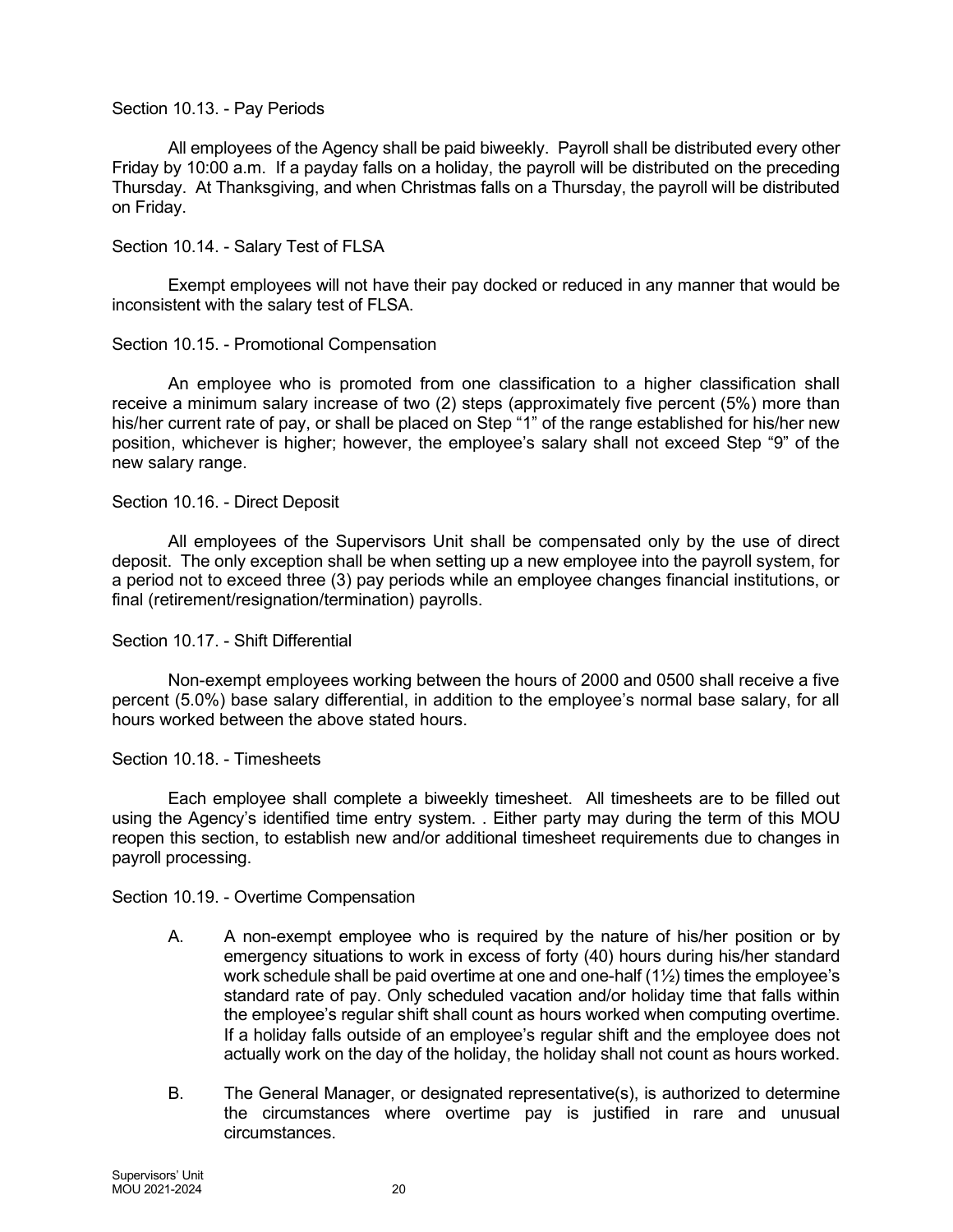C. A non-exempt employee who works overtime during the period of time that a shift differential is paid, shall receive the differential when working overtime. For the purpose of such computation, the shift differential shall be added to the employee's standard hourly rate before the hourly rate is multiplied by one and one-half  $(1\frac{1}{2})$ .

Section 10.20. - On-call

- A. On-call shall first be assigned to operators.
- B. In the event that the Operations Supervisor is not available to be on on-call, it is incumbent upon him/her to make prior arrangements with a qualified Operator to serve in such capacity in his/her absence.
- C. If the Operations Supervisor is receiving a full day's pay from sick, vacation, and/or floating holiday, he/she shall not receive on-call compensation.
- D. Operations Supervisors are expected to respond to emergency phone calls twentyfour (24) hours a day, seven (7) days a week at various locations if necessary. Operations Supervisors are not expected to respond to non-emergency communications unless they are assigned to on-call duty.
- E. On-Call Pay
	- 1. Operations Supervisors shall receive Operator on-call pay when they are the acting on-call Operator.
	- 2. Management has the right to assign employees to on-call duty to achieve the most effective and efficient response time. An employee assigned to on-call duty will be assigned at a minimum a laptop and cell phone. On-call duty is not counted as hours worked when computing overtime.
	- 3. On call duty begins at the end of the employee's shift and ends at the start of their next shift. For employees assigned to work the "standard shift" (0600 – 1600); on call duty shall start at 1600 and end at 0600.
	- 4. On-call pay shall be paid at the employee's current hourly rate of pay for each day the employee is assigned to on-call duty. Management has the right to assign on-call duty to a qualified operator for multiple facilities. Employees assigned to on-call shall be compensated as follows: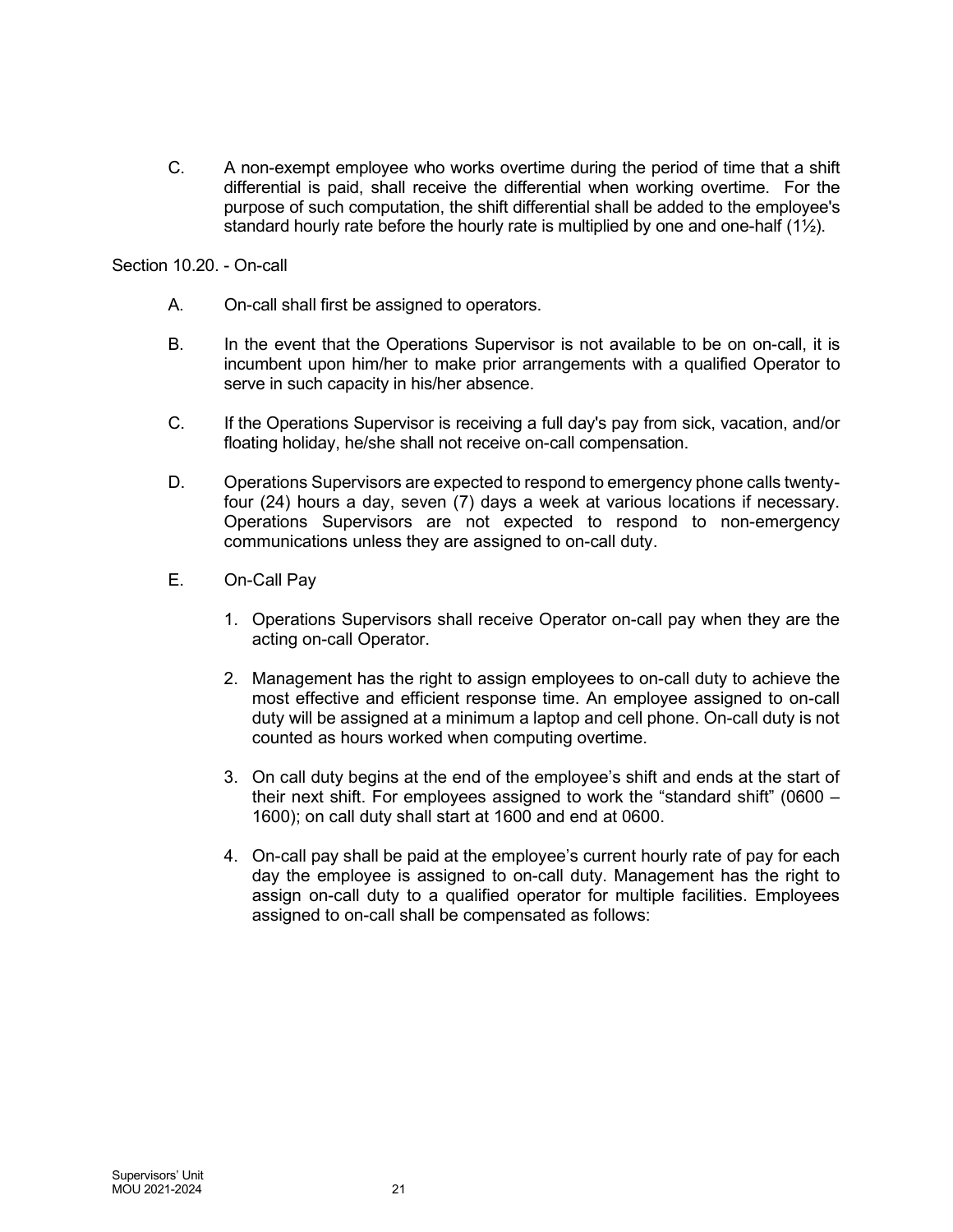| North (RP1, RP4)                          |         |
|-------------------------------------------|---------|
| One (1) facility                          | 3 hours |
| Two (2) facilities                        | 4 hours |
| South (RP2, RP5, Desalter, CC)            |         |
| One (1) facility or two (2)<br>facilities | 3 hours |
| <b>Desalter Only</b>                      | 2 hours |
| Three (3) facilities                      | 4 hours |

For the purposes of this section, facility(ies) shall include regional plant(s) and associated remote stations (i.e., lift stations, wells, etc.).

- 5. Two (2) hours of on-call pay shall be paid at the employee's current hourly rate of pay for each holiday the employee is assigned to on-call duty, in addition to the on-call compensation in Section 10.20.
- 6. Employees receiving a full day's pay from sick or vacation leave shall not be considered as available for duty. An employee may agree to be available for on-call duty while on vacation leave.
- 7. An employee assigned to on-call duty is required to respond to and address alarm(s) immediately. Contact by the on-call operator with the supervisor is considered immediate response however the on-call employee is still responsible for responding fully to the alarm condition.
- 8. An employee assigned to on-call duty must be reachable and available to respond to alarm(s). An employee who fails to respond to alarm(s) when assigned to on-call duty shall not receive on-call pay for that day and may be subject to disciplinary action.
- 9. If an employee who is scheduled for on-call duty works sixteen (16) consecutive hours, on-call duty may be reassigned to another employee.

Section 10.21. - Assignment Stipend Pay

Any operations supervisor designated as or acting as the Chief Plant Operator (CPO) will receive stipend pay in the amount of one hundred dollars (\$100) per pay period.

Section 10.22. - Exempt Employee Flex Time

If an exempt employee is working excessive hours, the supervisor of the employee shall make every attempt to flex hours in consideration of the extra time worked beyond forty (40) hours.

#### ARTICLE 11 - BENEFITS

Section 11.01. - Medical Benefits/Life Insurance Plans

A. Health Benefits

The Agency shall contribute the minimum health premium contribution established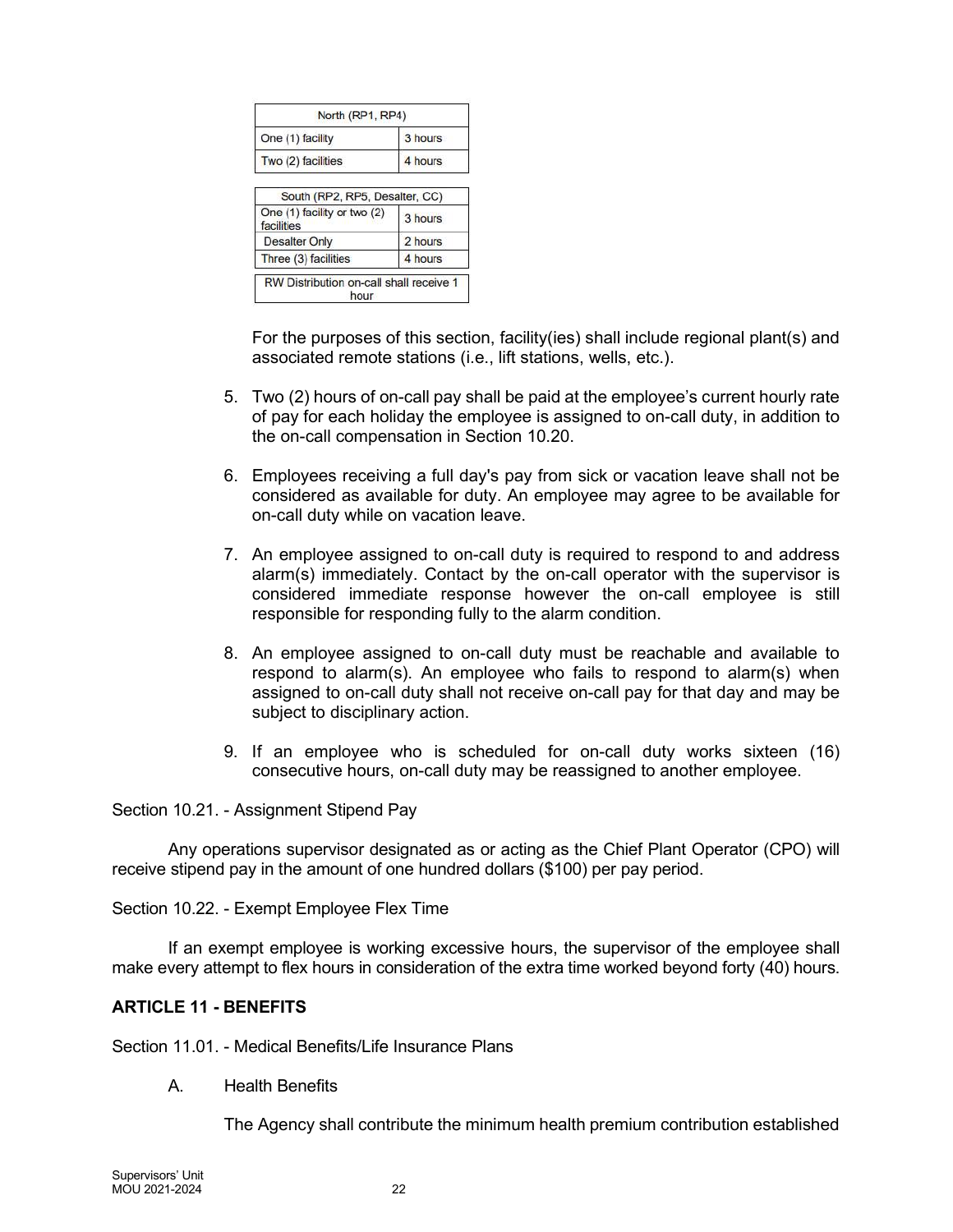for contracting agencies by CalPERS or \$133.00, whichever is greater, towards the cost of premiums for health insurance under the CalPERS Public Employees Medical and Hospital Care Act (PEMHCA) for each employee and his/her eligible dependents. The contribution shall be adjusted annually by CalPERS to reflect any changes in the medical care component of the CPI-U and shall be rounded to the nearest dollar by CalPERS. For employees who do not purchase Agency provided health insurance, the PEMHCA minimum or \$133.00, whichever is greater, shall be paid to the employee as ordinary income.

PEMHCA minimum contribution effective 2018 \$133.00

B. Additional Benefit

The Agency shall make a monthly contribution for each employee as follows, minus the minimum PEMHCA contribution or \$133.00, whichever is greater.

Employee +1

\$1,182.00 effective July 1, 2018 through December 31, 2018

Employee Family

\$1,450.00 effective July 1, 2018 through December 31, 2018

- 1) Employee Only and Opt-Outs: For employees who purchase employee only health insurance, or who do not purchase Agency provided health insurance, the maximum monthly contribution, effective July 1, 2018 through December 31, 2018 shall be \$898.00 minus the PEMHCA contribution under Section A above. If the cost of the combined premiums for health, dental, vision and life insurance (including dependent coverage) is less than the maximum allotment, the Agency shall pay the difference to employees as ordinary income, provided that the employee is enrolled and maintains membership in a CalPERS health plan for him/herself, or is able to show proof that he/she obtains and maintains health insurance through another source for him/herself. The Agency may require proof of health insurance at any time. While on Unpaid Status, as defined in Section 4.30, the employee shall not receive this allotment.
- 2) Effective January 1, 2018, and on January  $1<sup>st</sup>$  of every calendar year thereafter, during the duration of this MOU, any increase in the monthly contributions set forth above shall be based on the "blended rate" of the average increase in premiums, if any, of the two health benefit plans with the most Agency subscribers as of August 1 of the prior calendar month. The "blended rate" shall be calculated by averaging the annual percentage increase and/or decrease of the basic premium rates, as determined by CalPERS, of the two health plans with the most Agency subscribers on December 1 of each calendar year during the duration of this MOU. Any increase in the monthly contributions based upon the "blended rate" shall be capped at 6.5% per calendar year. If the "blended rate" percentage decreases, the then-current medical cap will remain unchanged.
- 3) Effective July 1, 2022, the additional benefit for Employee +1 and Employee Family in Section 11.01.B and the monthly contribution for Employee Only and Opt-Out in Section 11.01.B.1 shall increase by twenty-five dollars (\$25).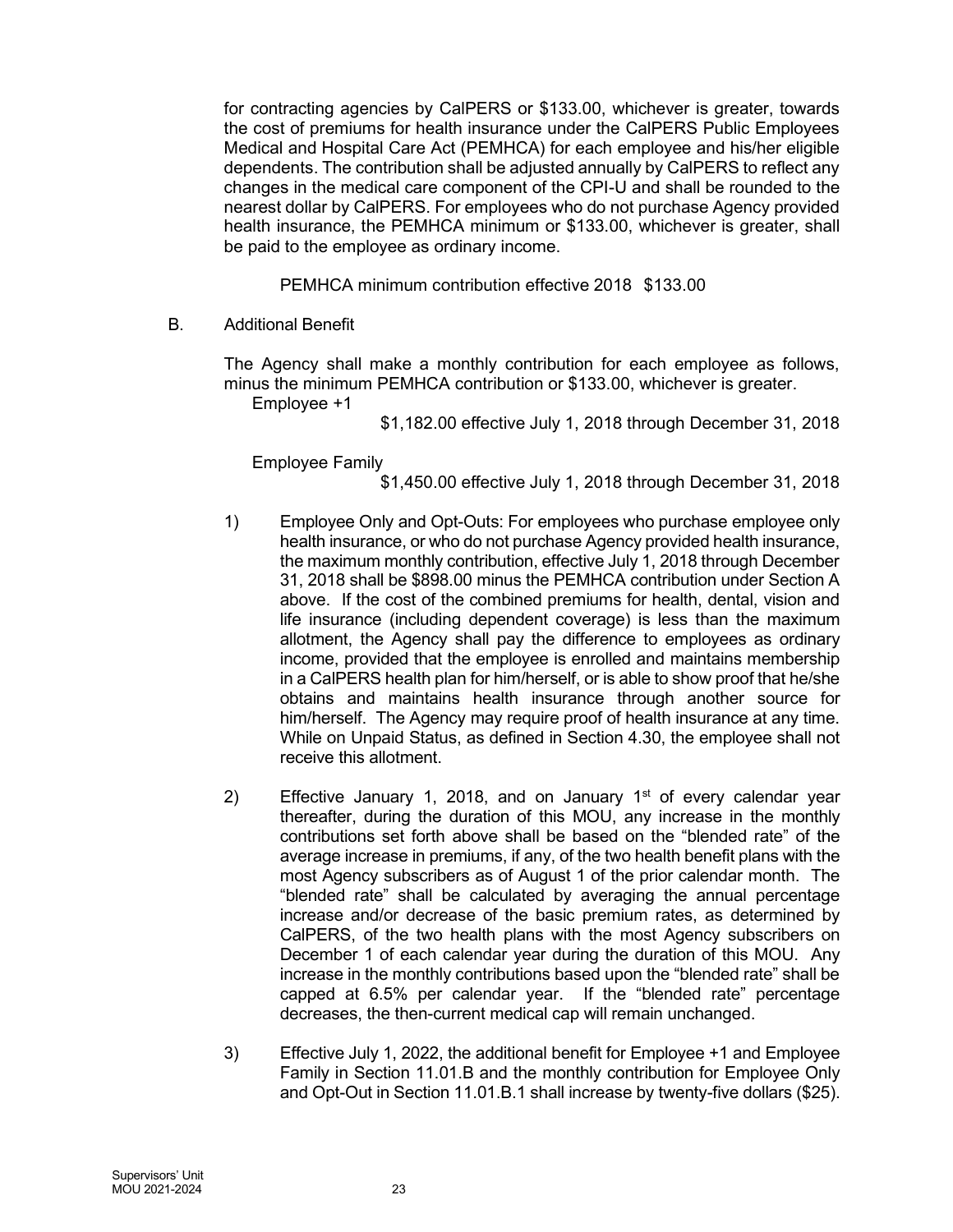- 4) Effective July 1, 2023, the additional benefit for Employee +1 and Employee Family in Section 11.01.B and the monthly contribution for Employee Only and Opt-Out in Section 11.01.B.1 shall increase by twenty-five dollars (\$25).
- 5) Should an employee's work hours be reduced by 25% or more of his/her normal working schedule due to a light duty assignment and/or doctor's orders for more than twelve (12) weeks or as provided under FMLA, the employee shall receive the difference between the monthly insurance allotment and the actual cost of his/her health, dental, vision and/or life insurance benefits on a pro-rated basis (i.e., works 75%, receives 75% of the difference between the monthly insurance allotment and the actual insurance costs). The Agency shall continue to pay the PEMHCA contribution from Section A above. Any adjustment shall be made to the amount of the additional benefit.
- 6) Except as provided for in Section 11.01.B.2, an employee must be in a paid status for a minimum of sixty (60) hours per pay period to receive the difference between the monthly insurance allotment and the actual cost of his/her health, dental, vision and/or life insurance benefits. The Agency shall continue to pay the PEMHCA contribution from Section A above.
- 7) An Agency-paid \$50,000 life insurance policy is provided to each Unit employee.
- 8) Supplemental Life Insurance is available to employees at their expense through the Agency's life insurance carrier.
- 9) Effective June 24, 2001, the Agency will provide Domestic Partnership health insurance coverage as provided through CalPERS and California State law. The extension of health insurance through CalPERS shall not change or modify any other benefit offered by the Agency unless said benefit is specifically authorized by this MOU.
- 10) Employee +1 and Employee & Family: If the cost of the combined premiums for health, dental, vision, and life insurance (including dependent coverage) is less than the monthly contribution, the Agency shall pay the difference to employees as ordinary income, provided that the employee is enrolled and maintains membership in a CalPERS health plan for him/herself including their eligible dependent(s). The Agency may require proof of health insurance at any time. While on Unpaid Status, as defined in Section 4.30, the employee shall not receive this allotment.
- C. Retiree Health Benefits

The Agency shall contribute the minimum contribution established for contracting agencies by CalPERS or \$133.00, whichever is greater, plus administration costs towards the cost of premiums for health insurance under the CalPERS Public Employees Medical and Hospital Care Act (PEMHCA) for each annuitant who retired from the Agency through CalPERS and who enrolls in a CalPERS health plan as a retiree. The contribution shall be adjusted annually by CalPERS to reflect any changes in the medical care component of the CPI-U and shall be rounded to the nearest dollar by CalPERS.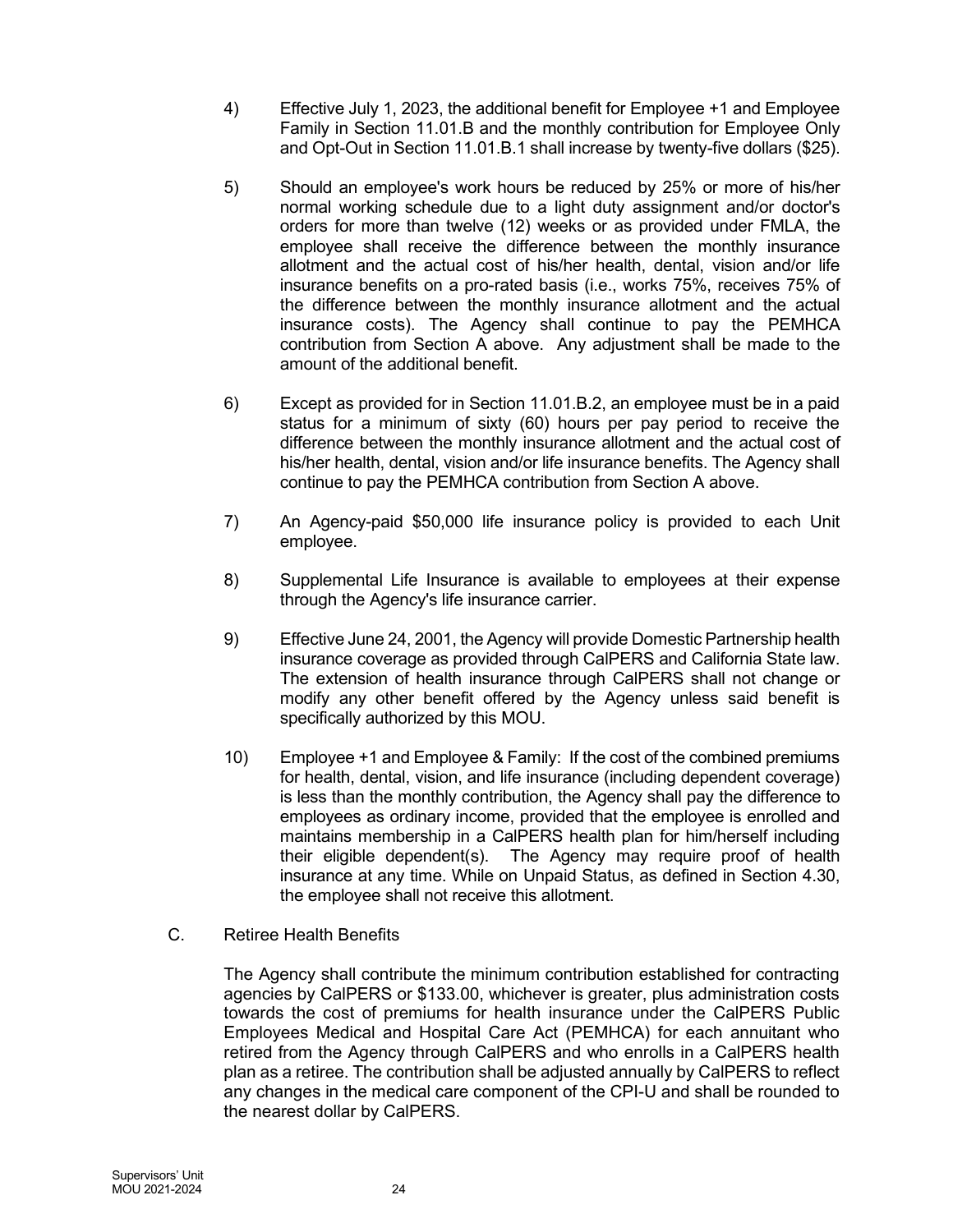PEMHCA minimum contribution effective 2018 \$133.00

- 1) Payment for the retiree health insurance benefit of \$133.00 or the minimum PEMHCA contribution, whichever is greater, shall be made directly to CalPERS for the benefit of the retiree each month.
- 2) Only employees who retire after July 4, 2004, shall have the option of purchasing health insurance from CalPERS or a provider of his/her choice without any loss in benefit. If the retiree so chooses to purchase his/her health insurance from a provider other than CalPERS, the retiree will be reimbursed on a monthly basis for his/her benefit via direct deposit to the retiree's (or surviving spouse's) bank account, up to the maximum benefit provided. Retirees are responsible for any taxes that may be due on retiree health benefits.
- D. Additional Retiree Longevity Benefits

The Agency shall contribute an additional monthly benefit to each retiree minus the minimum PEMHCA contribution or \$133.00, whichever is greater, according to the chart below whom simultaneously retires from the Agency through CalPERS and who is a minimum age of fifty-five (55).

| <b>Hire Date</b>              | <b>Benefit Level</b>                     | <b>Minimum Years of</b><br><b>Agency Service</b> | <b>Benefit</b>                          |
|-------------------------------|------------------------------------------|--------------------------------------------------|-----------------------------------------|
| <b>Before</b><br>Jan. 1, 1992 | Employee and/or<br>eligible dependent(s) | 20                                               | 50% of<br>applicable<br>Kaiser Rate*    |
| After<br>Dec. 31, 1991        | Employee only or<br>surviving spouse     | 12                                               | $50\%$ of<br>applicable<br>Kaiser Rate* |

\*The applicable Kaiser rate is equal to the rate for the region in which the retiree resides, plus administration costs.

The longevity benefit is available to qualifying retirees whether they enroll in a CalPERS medical plan or not. The retiree will be reimbursed on a monthly basis for his/her retiree longevity benefit via direct deposit to the retiree's (or surviving spouse's) bank account, up to the maximum benefit provided. Retirees are responsible for any taxes that may be due on reimbursement of retiree longevity benefits.

# Section 11.02. - Retirement Plan

- A. Each probationary and regular employee of the Agency shall participate with the Agency in a retirement plan under the California Public Employees' Retirement System (CalPERS) and subject to such terms and conditions as the Agency, in its sole discretion, may contract with that system.
- B. All PERS member contributions shall be deducted on a pre-tax basis. Said contribution shall not be considered special compensation for the calculation of the employee's retirement benefits.
- C. Employees hired after January 1, 2013, and defined as "new members" under the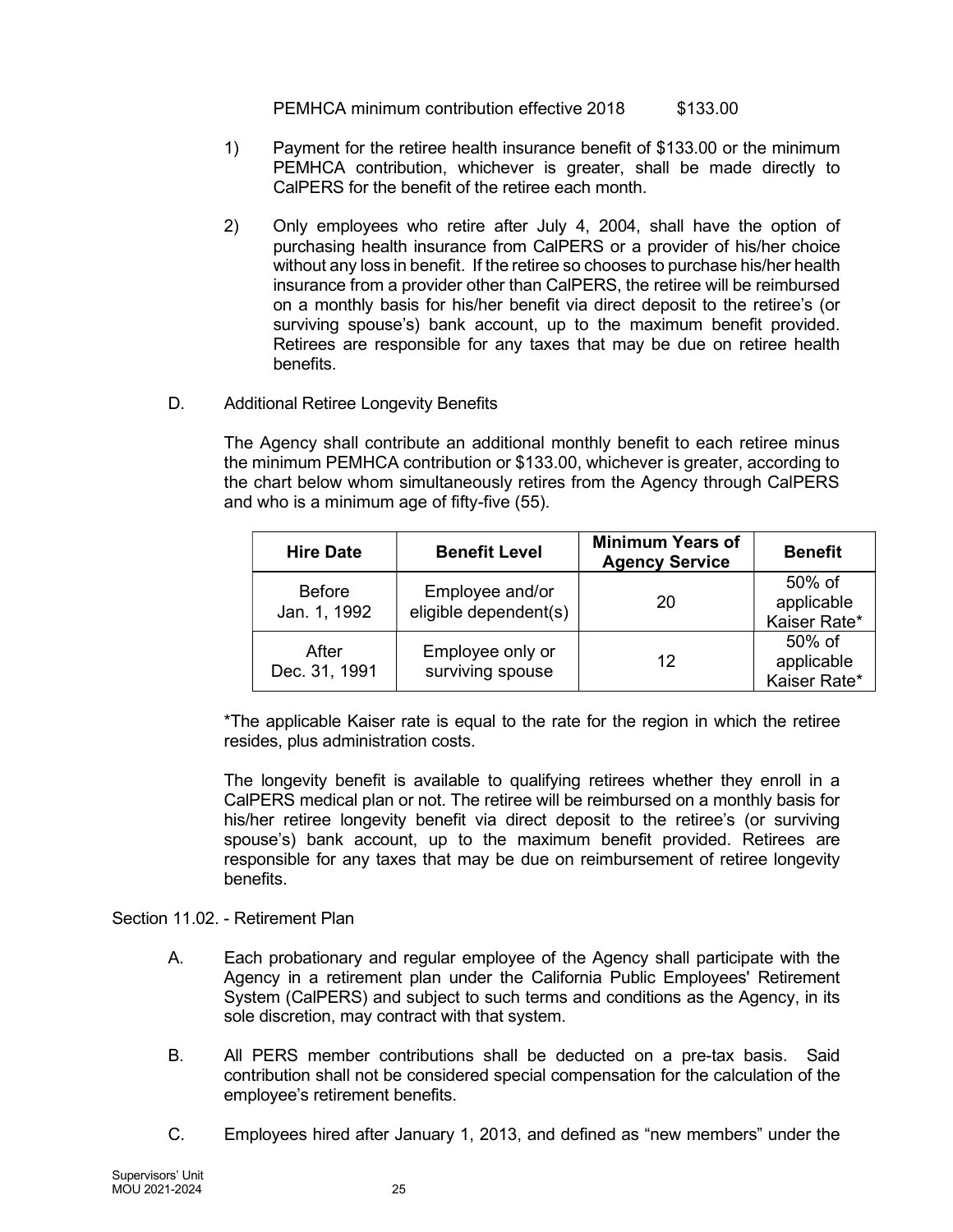Public Employees' Pension Reform Act of 2013 ("PEPRA"), Government Code section 7522, et seq., will receive the  $2\%$  @ 62 formula and will pay one half (1/2) of their total normal cost rate as determined by CalPERS.

- D. The Agency contracts with CalPERS for the Pre-retirement Optional Settlement 2 Death Benefit (Section 21548). This benefit provides that, upon the death of a member who was eligible to retire, the spouse may receive an allowance equal to the amount the member would have received if the member had retired for service retirement on the date of death and elected option 2W.
- E. The Agency contracts with CalPERS for the One (1) Year Final Compensation Benefit (Section 20042) for all employees hired prior to January 1, 2012. This benefit provides that the final compensation used to calculate a member's retirement allowance is the average full-time monthly pay rate for the highest twelve (12) consecutive months.
- F. The Agency contracts with CalPERS for Military Service Credit Purchases (Section 21024). This benefit allows members to elect to purchase up to four (4) years of service credit for any continuous active military or merchant marine service prior to employment.
- G. The Agency has adopted Resolution #2009-4-2, which allows employees who make payments by payroll deduction for CalPERS service credit purchases to defer state and federal income taxes in accordance with IRC 414(h)(2).
- H. The Agency contracts with CalPERS for the 2.5% @ 55 Benefit Formula (Section 21354.4) for all employees hired prior to January 1, 2012. Employees in this plan will pay the full 8.0% Employer Paid Member Contribution (EPMC).
- I. The Agency contracts with CalPERS for a second tier pension plan for employees hired on or after January 1, 2012 and prior to January 1, 2013, or who are hired after January 1, 2013, but were previously members in CalPERS or a reciprocal retirement system with less than 6 months gap in service, i.e. "classic members" pursuant to Section 20475 which provides for the 2.0% @ 55 Benefit Formula (Section 21354) with three year final compensation. Employees in this plan will pay the full 7.0% EPMC.

Section 11.03. - Long-Term Disability

All regular employees of the Agency are covered under an Agency paid for long-term disability plan with the following elements:

- A. Sixty (60) day elimination period.
- B. Sixty percent (60%) of the first ten thousand dollars (\$10,000) of monthly salary.
- C. The maximum benefit period is determined by the employee's age when disability begins.

The choice of carrier and other plan elements rests with the Agency. The Agency may elect to self-insure the plan.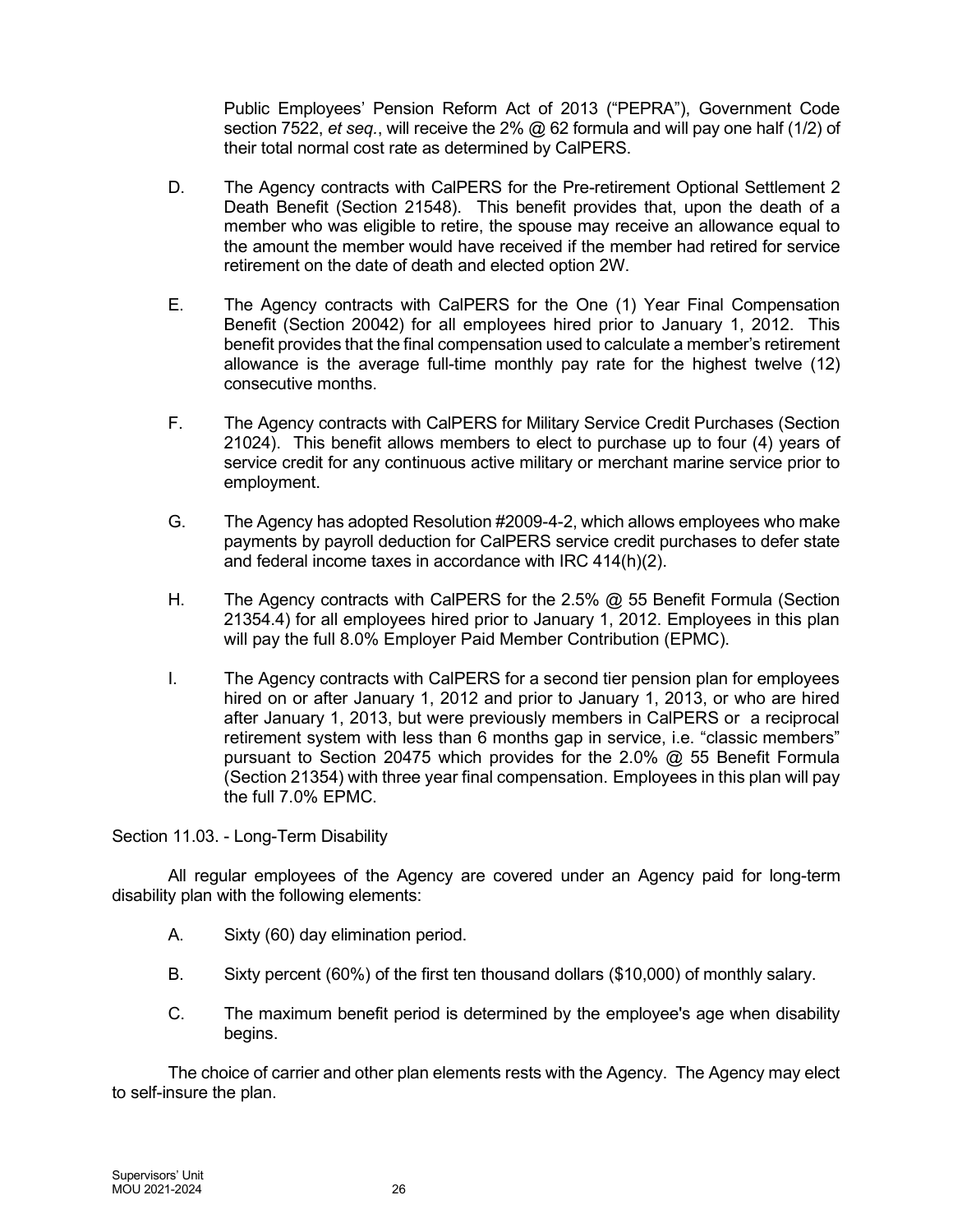## Section 11.04. - State Disability Insurance

- A. State Disability Insurance (SDI) Any employee who becomes disabled due to a non-work-related illness or injury will receive compensation benefits as established by the State Disability Insurance Fund.
- B. Paid Family Leave (PFL) All California workers who are covered by the State Disability Insurance (SDI) program will also be covered PFL. The PFL program provides a maximum of six (6) weeks of paid family leave benefits for workers who take time off as provided for by State law. Employees who utilize this program are not required to use vacation time prior to receiving benefits. PFL runs concurrently with State and Federal Family Leave.

## Section 11.05. - Uniforms

Employees in authorized classifications shall be provided with uniforms. Employees who are provided with a uniform are required to wear the provided uniform during all working hours.

## Section 11.06. - Safety Shoes

All members of the Supervisors Unit identified in the Agency's Safety Manual as requiring safety shoes must wear appropriate safety shoes at all times while on duty. Reimbursement for safety shoes shall be processed in accordance with the Safety Shoe policy contained in the Agency's Safety Manual.

#### Section 11.07. - Mileage Reimbursement

The Agency shall pay all employees mileage reimbursement in the amount established by the Internal Revenue Service. The employee shall submit a check request to receive reimbursement for mileage costs.

#### Section 11.08. - Professional Development Stipend

Unit members not on original probation shall be entitled to a professional development stipend of one thousand dollars (\$1000) per calendar year. The professional development stipend shall be paid every twenty-fifth (25th) pay period.

The professional development stipend shall replace the following incentive programs:

- 1. All certification and licensing payments and reimbursements found in Agency Policy A-70 Certification or Licensing
- 2. All professional memberships payments and reimbursements
- 3. Degree Incentive
- 4. All other certification or license incentive pay, voluntary or required

An Operations Supervisor who receives a SWRCB Grade IV or Grade V wastewater treatment certification shall receive a one-time incentive payment of \$2000 per certification (maximum incentive total per Operations Supervisor is \$4000).

Unit members shall no longer be eligible for Agency Policy A-70 Certification or Licensing. This language is meant to supersede all applicable contract language negotiated before June 30, 2021, as well as applicable Agency policy.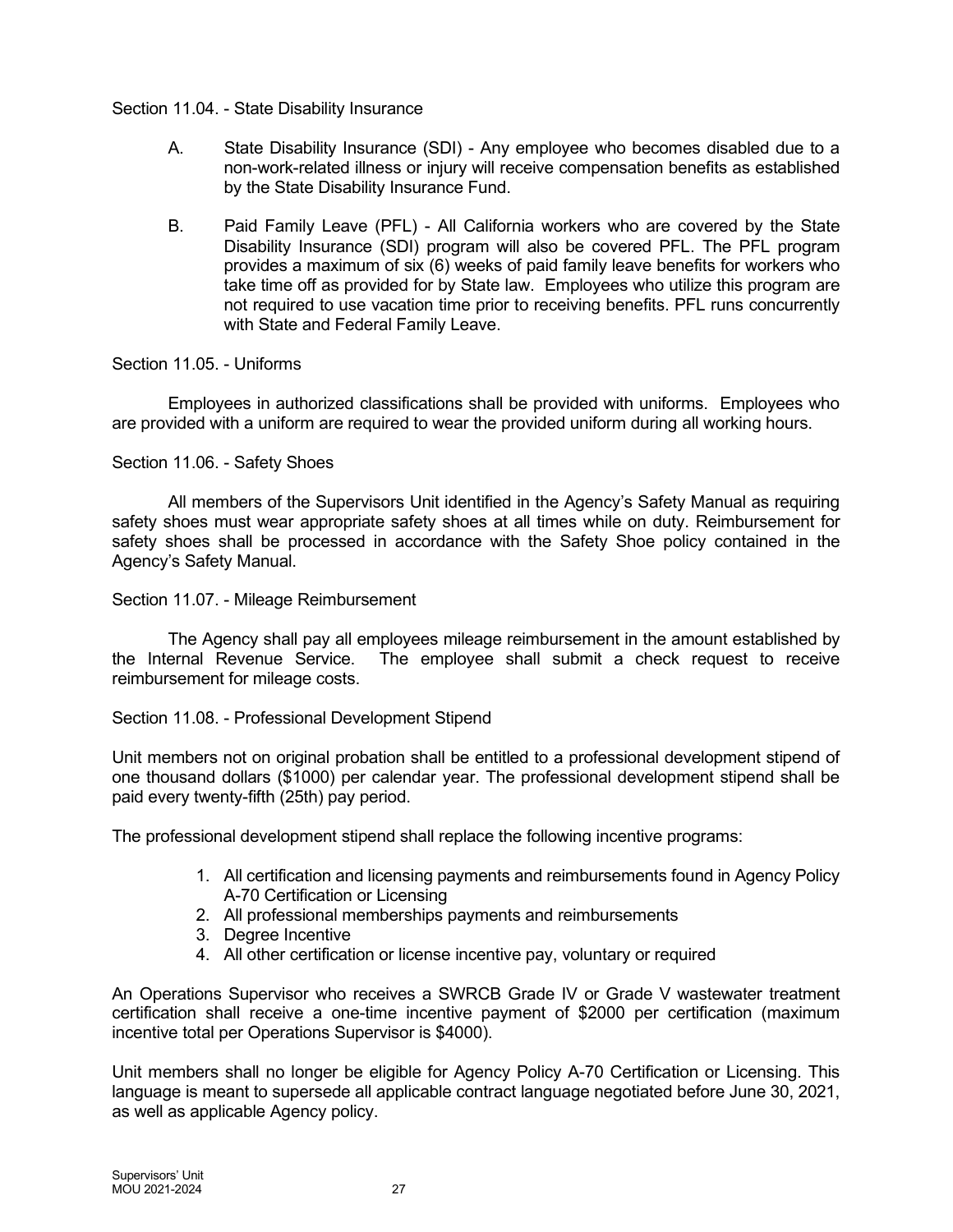#### Section 11.09. - Educational Reimbursement

The Agency shall reimburse each member of the Unit up to five thousand two hundred fifty dollars (\$5250) per fiscal year for the cost of educational expenses that are related to the employee's work at the Agency in accordance with the Educational Reimbursement program as provided for in Policy No. A-39. Unit members will be allowed to register for classes and/or courses prior to Agency approval for reimbursement.

Section 11.10. - Cellular Telephone Usage

In order to be available for emergency responses, Supervisors' Unit employees may receive an Agency provided cellular telephone in accordance with Agency Policy A-73.

Section 11.11. - 401 Governmental Money Purchase Plan & Trust (401a Plan)

Upon separation from service, all Supervisors' Unit employees who participate in the Agency's 401 Governmental Money Purchase Plan & Trust (401a Plan) shall contribute one hundred percent (100%) of paid leave accruals to the 401a Plan up to the annual contribution limit in effect at the time of separation.

Section 11.12 - Wellness Stipend

- A. Unit members not on original probation shall be entitled to a wellness stipend of five hundred dollars (\$500) per calendar year. The wellness stipend shall be paid every twenty-fifth (25th) pay period.
- B. Unit members shall no longer be eligible for Agency Policy A-78 Wellness Program. This language is meant to supersede all applicable contract language negotiated before June 30, 2021, as well as applicable Agency policy.

Section 11.13 - Deferred Compensation

- A. Unit members may borrow against their qualifying 457 plans, if allowed by the plan, subject to the terms and conditions of the deferred compensation plan.
- B. Effective July 1, 2018, The Agency will contribute twenty-five dollars (\$25) per pay period as a matching contribution to a single 457(b) account of each employee who has made an elective deferral of twenty-five dollars (\$25) or more to the plan for that pay period.

# ARTICLE 12 - PERFORMANCE APPRAISALS

Section 12.01. - General

The procedures for performance appraisals are set forth as follows:

A. Each employee will be reviewed by his/her supervisor. This review will be made on a standard Agency performance appraisal form. The purpose of this appraisal is to cause a periodic dialogue between the supervisor and the employee. The supervisor shall take this opportunity to discuss the employee's performance. At this time, the employee may have the opportunity to converse with the supervisor without cause for jeopardy to the employee's position.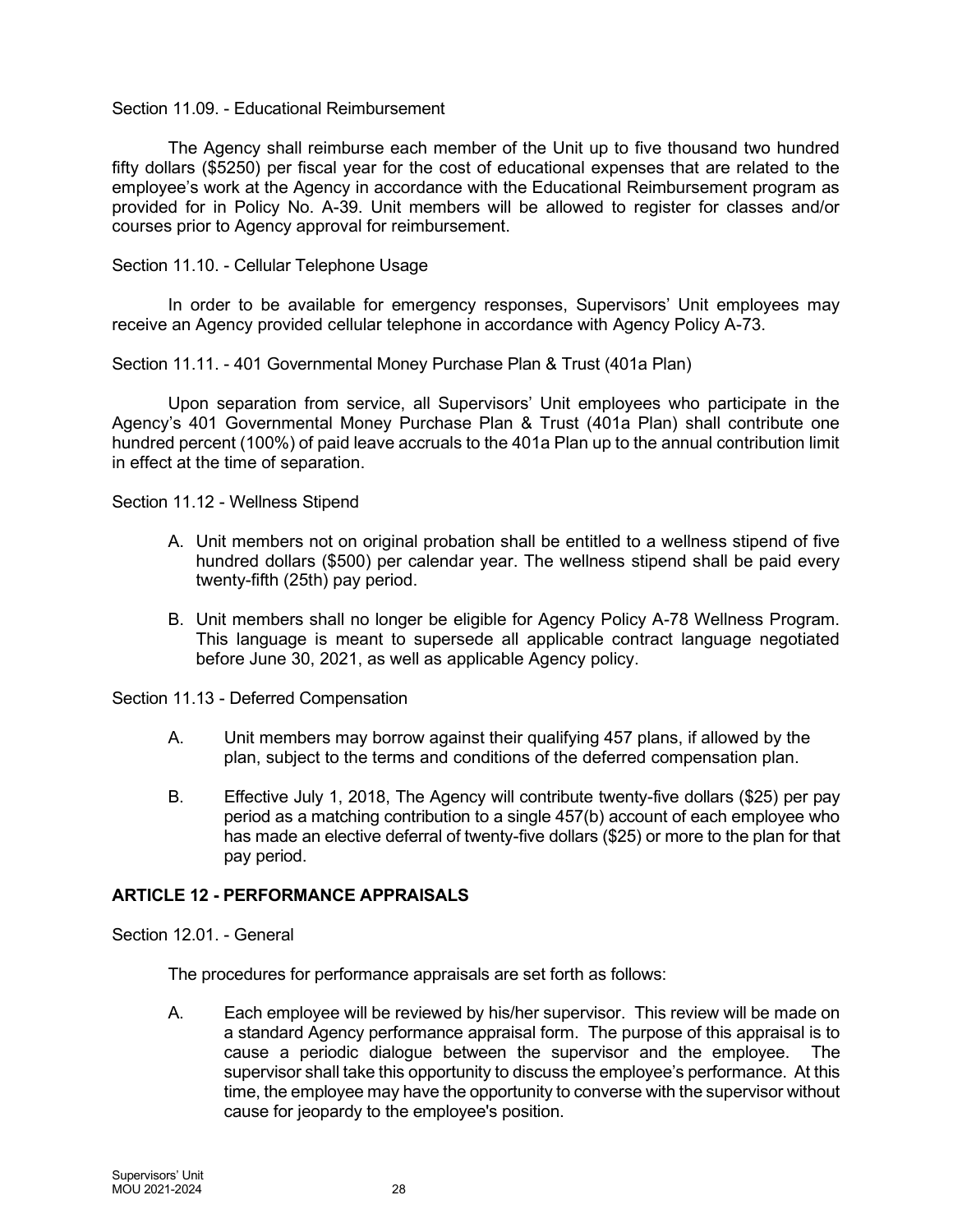- B. The performance appraisal shall become part of each employee's official personnel file.
- C. All Unit members shall have a performance appraisal review at least once a year on September 15, for the previous July 1 to June 30 appraisal review period. In the event an employee receives a Below Expectations or Unacceptable rating he/she will receive a follow-up review in ninety (90) days unless otherwise stipulated (see Section 12.01.F).
- D. The due date for a performance appraisal and/or a merit increase shall be extended by the number of days the employee is actually out on an authorized leave of absence, with or without pay, that exceeds thirty (30) continuous calendar days (i.e., the employee is off for thirty-one (31) calendar days, the date of the appraisal/merit date is advanced thirty-one (31) calendar days. If the employee is off thirty (30) calendar days or less, no adjustment is made.
- E. In cases where no performance appraisal is filed, the employee should contact the Human Resources Department.
- F. All employees who receive an overall appraisal rating of Below Expectations or Unacceptable shall be reviewed ninety (90) days after the Below Expectations or Unacceptable appraisal was received by the employee.

Section 12.02. - Duty of Departments

It is the duty of the Supervisor to evaluate the work accomplishments and conduct of employees, to inform employees of their appraisals in writing, and to provide positive assistance to employees in improving work effectiveness.

Section 12.03. - Employee's Responsibility

It is the responsibility of the employee to meet standards established for work accomplishment and conduct, and to strive to improve work effectiveness.

#### Section 12.04. - Grievance of Performance Appraisal

Any dispute arising out of the content of a performance appraisal may be processed in accordance with the Grievance Procedure up through the General Manager, Step 4.

#### Section 12.05. - Demotions

- A. If, in the opinion of an employee's supervisor, the employee is unable to perform duties and responsibilities which are within the requirements of his/her position, the supervisor may recommend a demotion without following the progressive discipline steps. The General Manager, or designated representative(s), shall have the authority to act on such recommendations and accept or reject such a demotion at his/her sole discretion in the best interest of the Agency.
- B. If an employee's classification or position is to be eliminated, in accordance with the Agency's classification plan, the employee may be offered a demotion to a lower classification or position for which the employee possesses the minimum qualifications.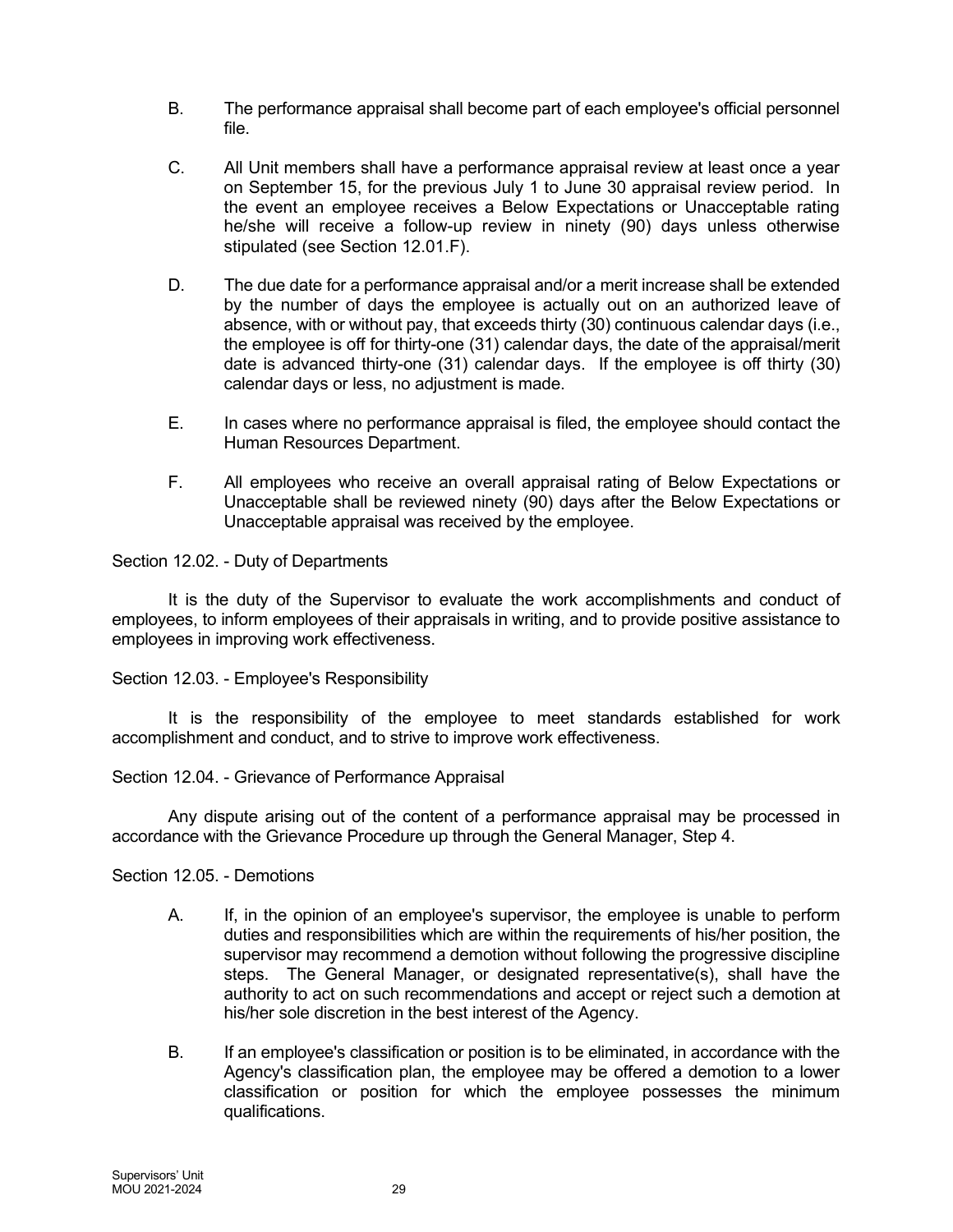- C. If an employee who is to be demoted has achieved regular status in his/her present position, such status shall be maintained after demotion. However, when demoted the regular employee's salary shall be adjusted to the salary range of his/her new position, representing a two (2) step salary reduction or Step 9, whichever is lower.
- D. Any demotion to prevent layoff may be reversed when the employee's previous position is reopened. In the case of preventing a layoff, the employee being demoted will accept the pay rate of the new position.
- E. An employee who is to be demoted shall be given at least two (2) weeks written notice prior to demotion and shall be advised of his/her Skelly Rights.

Section 12.06. - Step Advancement/Performance

- A. The advancement of an employee within a classification shall be based on the employee exhibiting an increased ability, experience or educational level coupled with a history of meritorious service. The employee's supervisor shall evaluate the employee's qualifications and if merited, shall recommend advancement. The General Manager, or designated representative(s), shall have the authority to grant or reject recommended advancements.
- B. Employees who receive an annual performance appraisal with an overall performance rating of Meets Expectations shall be eligible to receive a one (1) step advancement, employees who receive an overall performance rating of Exceeds Expectations shall be eligible to receive a two (2) step advancement, and employees who receive an overall performance rating of Outstanding shall be eligible to receive a three (3) step advancement. In no instance shall the advancement place the employee higher than Step "9" of his/her salary range.
- C. A Meets Expectations or better performance appraisal will not be considered as justification for automatic advancement for employees who pass original or technical probation. Should an employee not be awarded a step advancement upon conclusion of his/her probationary period, he/she shall be eligible for a step advancement upon completion of one (1) year in the position.
- D. Advancements that are delayed because of late filing of recommendations shall be retroactive to the employee's benefit date when approved.
- E. An early step advancement may be granted to employees who have exhibited Outstanding performance. The due date of the next merit increase shall be upon completion of one (1) year from the date of the early step advancement (and paid in accordance with Section 10.08.G).
- F. In addition to any step advancement, Unit members may receive a Performance Award (paid in one lump sum during pay period 22) of up to ten percent (10%) of the employee's base salary. Performance Awards when authorized by the Board of Directors shall be awarded based on performance during the previous fiscal year. All Performance Awards shall be awarded at the sole discretion of the General Manager. This Performance Award will be awarded to only those Unit members who are working for the Agency on the date the performance award is paid. The amount of the Performance Award to employees hired, promoted, or reclassified after the beginning of a fiscal year shall be pro-rated based on the number of pay periods remaining in the fiscal year. An employee on an authorized leave of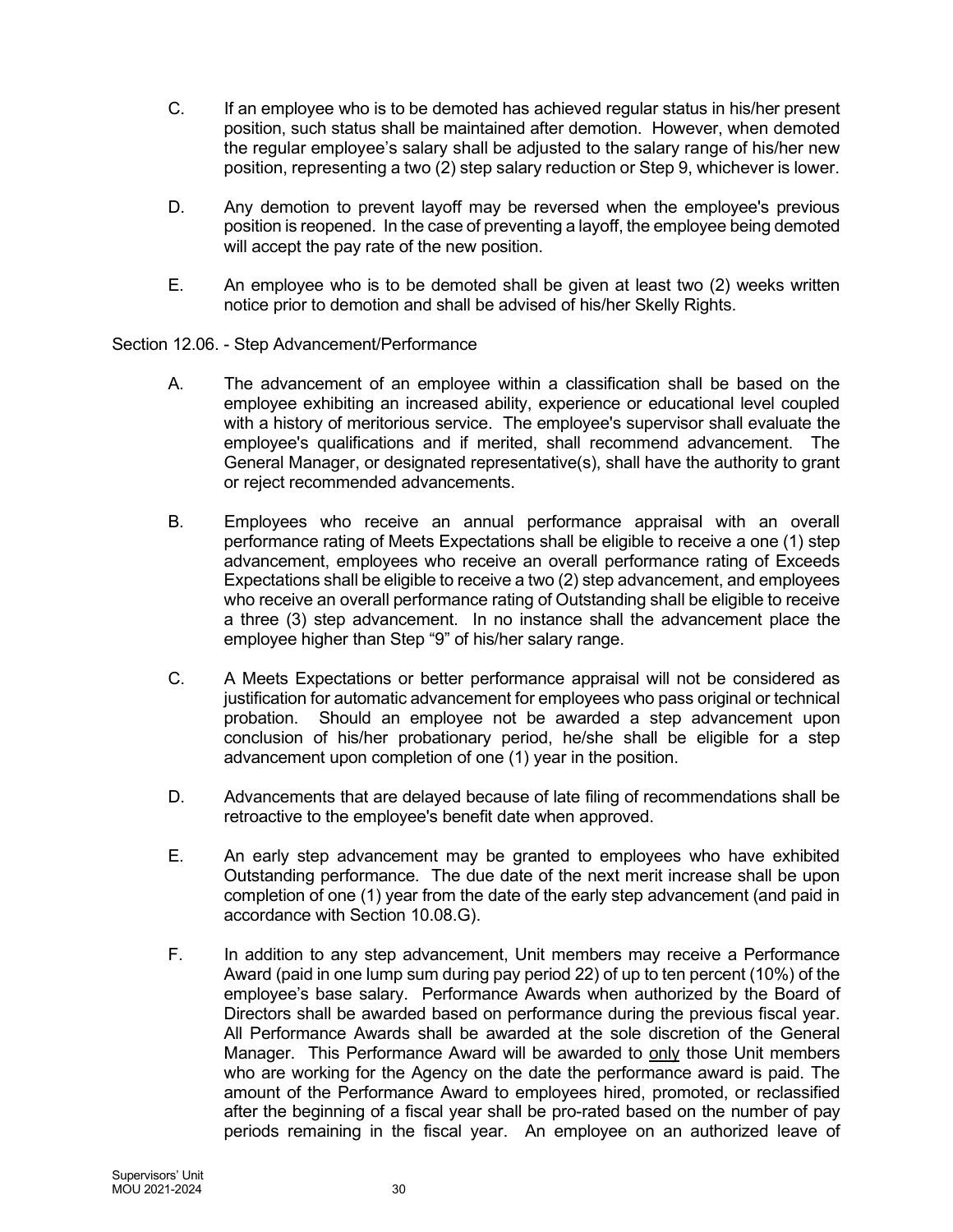absence, with or without pay, that exceeds thirty (30) continuous calendar days shall have his/her Performance Award pro-rated by the amount of pay periods actually worked in the fiscal year.

- G. Merit adjustments shall become effective as follows:
	- 1) If a merit increase is due during the first week of a pay period, the effective date of the merit increase shall be the first day of that pay period.
	- 2) If a merit increase is due during the second week of a pay period, the effective date of the performance appraisal/merit increase shall be the first day of the following pay period.

Section 12.07. - Denial of Step Advancement/Performance

- A. An employee who receives an overall rating of Below Expectations or Unacceptable shall be denied his/her step advancement. A written performance appraisal identifying the areas of weakness and what steps/actions the employee needs to take to improve his/her performance shall be provided to and discussed with the employee.
- B. After receiving an overall rating of Below Expectations or Unacceptable, the employee shall have a maximum of two 3-month feedback evaluations to attain an overall rating of Meets Expectations or better.
- C. At the end of the maximum two 3-month feedback evaluations, if the employee's performance is still not at an acceptable level, a formal performance appraisal will be prepared along with a written recommendation to extend the performance appraisal period up to a maximum of an additional six (6) months, or to discipline the employee in accordance with Article 17, as well as the reasons for the recommendation.

# ARTICLE 13 - LEAVES OF ABSENCE

Section 13.01. - Pre-approved Leaves of Absence

Pre-approved leaves of absence are leaves granted by the General Manager, or designated representative(s), in writing, before the absence, for any purpose, including but not limited to pregnancy, sickness, accident or other casualty, at the convenience of the Agency, provided that the employee returns to work before or at the expiration of such leave of absence or any extension thereof. Special cases will be at the discretion of the General Manager, or designated representative(s). The Agency in granting leaves of absence shall treat alike all participants in similar circumstances.

Section 13.02. - Leave of Absence With Pay

- A. Any supervisor may authorize leave to any employee within the supervisor's department. This includes granting vacation, sick, court leave, bereavement or floating holiday within the terms of this MOU except unpaid leaves of absence.
- B. The authority for granting of all other leaves with pay and non-routine leaves with pay is at the sole discretion of the General Manager, or designated representative(s).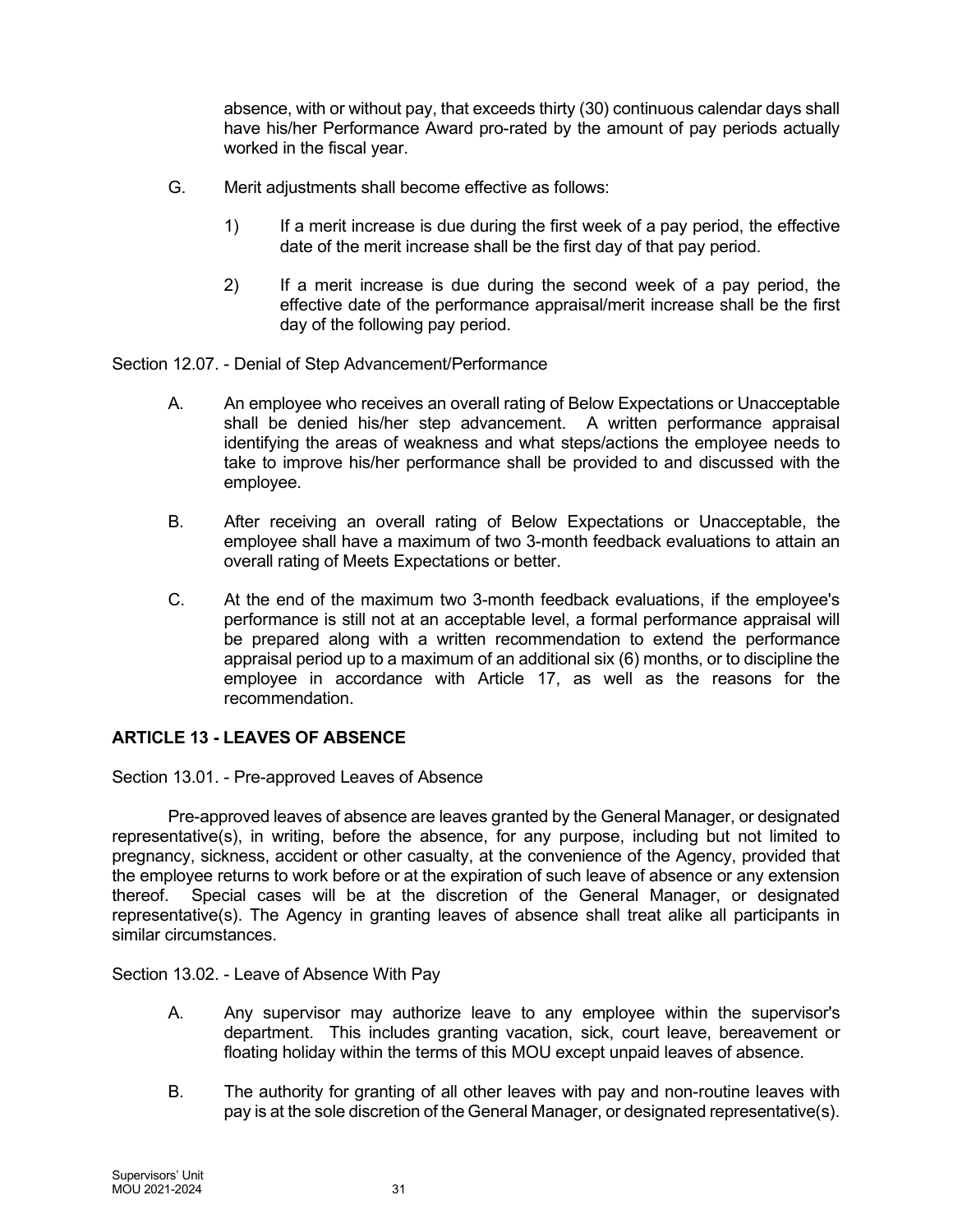## Section 13.03. - Leave of Absence Without Pay

- A. The General Manager, or designated representative(s), shall have the authority to grant leaves of absence without pay. No employee shall be eligible for a leave of absence without pay until the employee has two (2) or more years of continuous regular employment, except in cases where the law provides otherwise or as determined by the General Manager. In special cases, the General Manager, or designated representative(s), may waive the two (2) year employment requirement if in the best interest of the Agency.
- B. Unless otherwise provided by law, an employee shall not be eligible for a leave of absence without pay until all of the employee's accrued leave time with pay has been used, and he/she has obtained the prior approval of the General Manager, or designated representative(s).
- C. An employee on inactive status may request, in writing, to continue participation in the Agency's insurance plans, at the employee's own expense for a defined period of time; i.e., until return to work on "active" status, or until a terminating event; i.e. permanent and stationary disability.
- D. An employee granted leave must return to work not later than the start of the first working day following the end of the leave.
- E. During the period of a leave of absence without pay, the employee shall not accept any other employment except with express written permission of the General Manager, or designated representative(s).

Section 13.04. - Holidays

Subject to the conditions specified in this Section, the Agency designates the holidays specified as follows:

| Holiday                 | Date                     | Duration |
|-------------------------|--------------------------|----------|
| New Year's Day          | January 1st              | 1 day    |
| Presidents' Day         | 3rd Monday in Feb.       | 1 day    |
| <b>Memorial Day</b>     | Last Monday in May       | 1 day    |
| Independence Day        | July 4th                 | 1 day    |
| Labor Day               | 1st Monday in Sept.      | 1 day    |
| Thanksgiving Day &      | 4th Thursday & Friday    | 2 days   |
| Day After               | in November              |          |
| Christmas Day &         | December 25th &          | 2 days   |
| Day After               | December 26th            |          |
| <b>Floating Holiday</b> | <b>Employee's Choice</b> | 8 days   |

- A. All employees will be granted leave with pay for all holidays recognized by the Agency, with the exception of the following:
	- 1) Appointees whose first day of work would have fallen on the holiday.
	- 2) A non-exempt employee scheduled for a normal shift at Agency facilities on a holiday as defined above (with the exception of floating holiday) shall be paid a holiday premium of one and one-half (1½) times his/her hourly rate of pay for all hours actually worked, in addition to his/her holiday pay.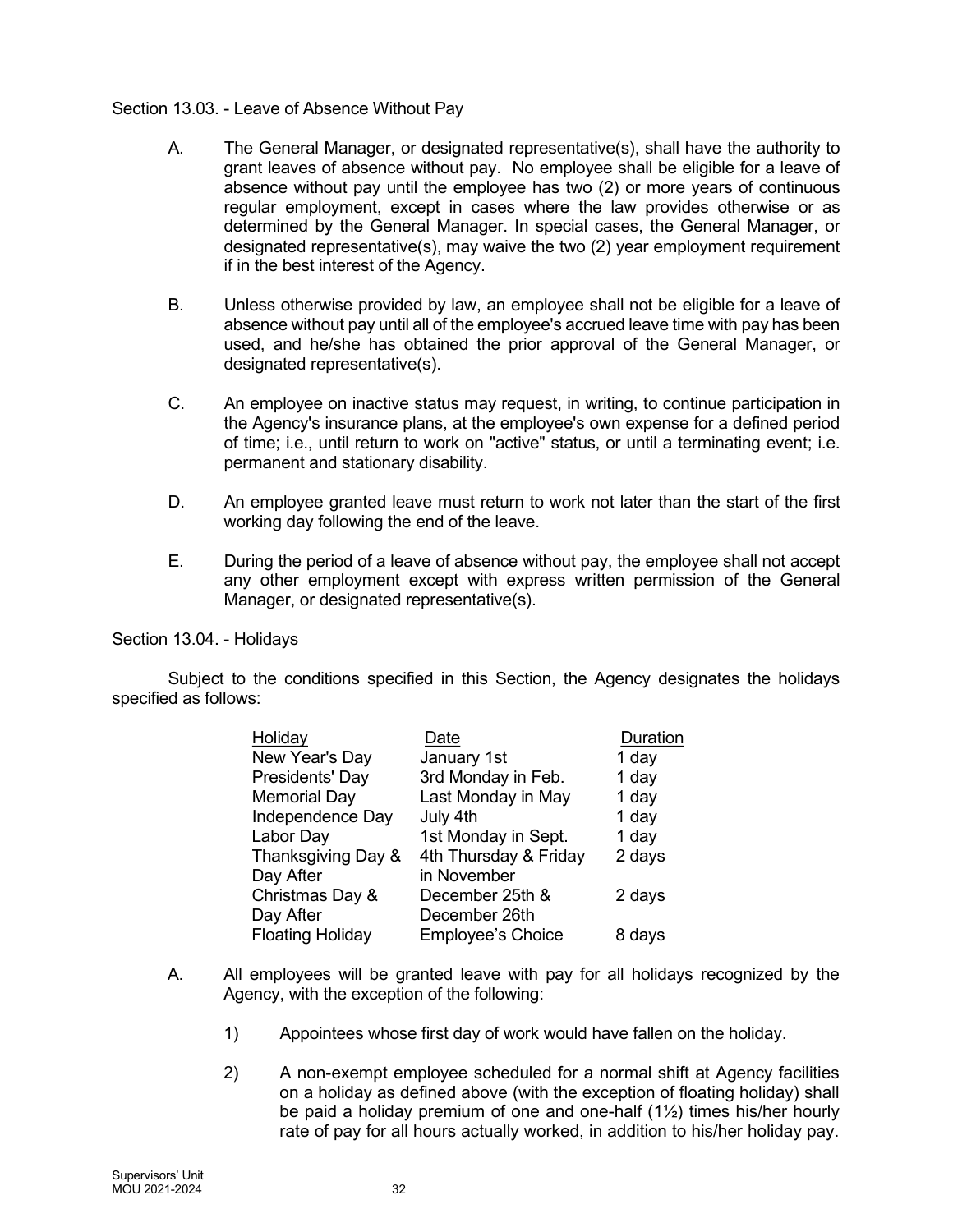If the day of the observed holiday is different from the day of the actual holiday, only those employees working on the day of the actual holiday shall be entitled to this premium pay. Employees shall be paid this premium pay for hours worked beginning at 12:00 a.m. and ending at 11:59 p.m. on the day of the actual holiday. This premium pay shall be paid to employees for a maximum of one shift unless an employee is requested to work overtime by his/her supervisor.

B. A non-exempt employee must work the entire scheduled workday before and after the holiday or be in approved pay status the entire scheduled day before and after the holiday (i.e., vacation) in order to receive pay for holiday leave. Unscheduled absences and sick leave shall not count as time worked on the day before and after the holiday unless medical certification is provided by a qualified medical examiner. In the event that the day before or after the holiday is the employee's regular flex day, the unscheduled absences and sick leave taken on the day before or after the flex day shall not count as time worked on the day before and after the holiday (e.g., The July  $4<sup>th</sup>$  holiday is Thursday and the employee's flex day is Friday, the employee must be in an approved paid status on Wednesday and Monday to receive the holiday pay).

If an exempt employee is sick the day before or after a holiday and is unable to provide verification of such illness from a qualified medical examiner, the employee shall be required to utilize vacation leave for the time missed.

- C. An employee whose regularly scheduled day off falls on an Agency recognized holiday who does not work due to the holiday, shall receive compensation or an increase in his/her vacation accrual, at the employee's option, equal to the number of hours of the employee's working day (e.g., Employee's flex day off is Friday and he/she works 8 hours on the other Friday of the same pay period, he/she will accrue an extra 8 hours of vacation time or holiday pay).
- D. For the purposes of holiday compensation, a day shall equal the number of hours that the employee normally would have worked other than for the holiday.
- E. Floating holidays will be credited to each employee on July 1. Floating holidays cannot be used during the Original Probationary period or during the first six (6) months of employment in the event of a one (1) year original probation and must be used by June 30 of the following year. Any remaining time will be forfeited. Prior approval to take floating holidays must be obtained from the employee's manager/supervisor. In cases where an employee must forfeit his/her floating holiday at the request of the Agency, the employee shall be compensated for his/her unused portion at his/her current rate of pay at the end of the pay period corresponding with the last pay date in June. The amount of floating holidays credited to employees hired or promoted after the pay period corresponding with the first pay date in July of each year shall be pro-rated based on the number of pay periods remaining in the fiscal year. Every effort will be made to allow those Supervisor Unit employees desiring Veteran's Day off the use of one floating holiday on Veteran's Day (November 11). Once an employee has tendered his/her resignation, he/she may not be permitted to utilize floating holidays. If he/she gives the Agency 30+ days advance notice of separation, he/she may be permitted to utilize. Unused floating holiday's time shall not be paid out upon separation from employment.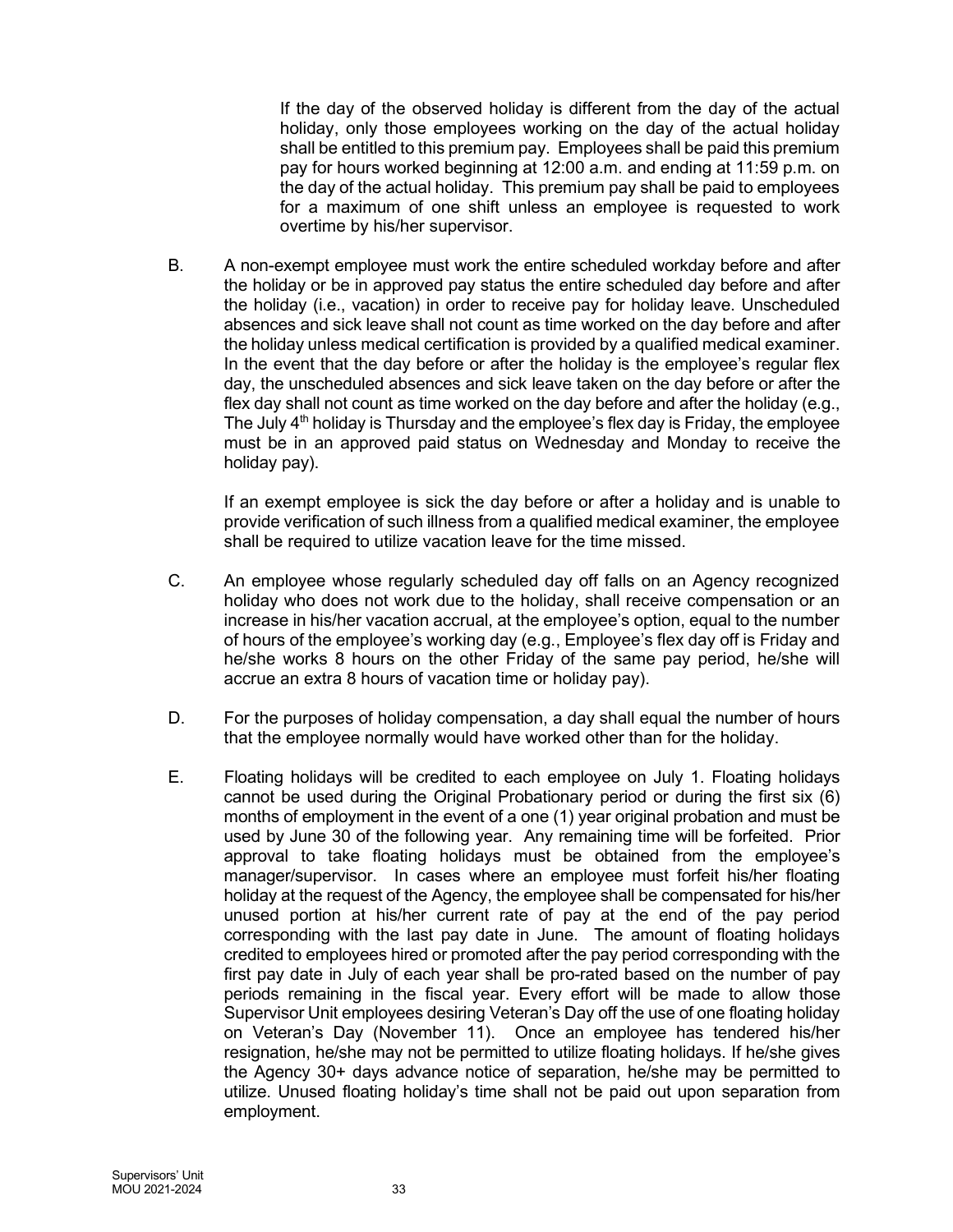F. Agency forms a Holiday Assessment Committee to evaluate current observed holidays. Increasing the number of holidays shall not be assessed, but rather the Agency's observed holidays. Committee shall be made up of 1 representative from each Association and the Employee and Labor Relations Advocate.

Section 13.05 - Vacation Leave

All employees shall accrue vacation leave time but may not use the accrued leave during the same pay period in which said leave is accrued. All original probationary employees shall accrue vacation leave but will not be able to use the accrued leave until completion of the original probationary period or completion of the first six (6) months of employment in the event of a one (1) year original probation. In case of a family emergency, an employee on original probation shall be permitted to utilize accrued vacation leave. Vacation leave is computed and administered as follows:

A. All employees shall be entitled to accrue vacation leave with pay as follows:

| <b>Duration of Continuous</b>                                  | <b>Hours Accrued</b> |
|----------------------------------------------------------------|----------------------|
| <b>Regular Employment</b>                                      | per Pay Period       |
| During 1st through 60th month                                  | 3.077                |
| During 61st through 72nd month                                 | 3.692                |
| During 73rd through 84th month                                 | 4.308                |
| During 85th through 108th month                                | 4.923                |
| During 109th month through 180 <sup>th</sup> month             | 6.154                |
| During 181 <sup>st</sup> month through 239 <sup>th</sup> month | 6.769                |
| During 240th month and thereafter                              | 7.692                |

- B. The maximum accrual of vacation leave time that may be accumulated without approval by the General Manager shall be as follows:
	- 1) During the 1st through the 60th month of employment (vacation accrual = 80 hours per year), the maximum amount of vacation that may be accumulated shall be 200 hours.
	- 2) During the 61st through the 72nd month of employment (vacation accrual = 96 hours per year), the maximum amount of vacation that may be accumulated shall be 288 hours.
	- 3) During the 73rd through the 84th month of employment (vacation accrual = 112 hours per year), the maximum amount of vacation that may be accumulated shall be 336 hours.
	- 4) During the 85th through the 108th month of employment (vacation accrual = 128 hours per year), the maximum amount of vacation that may be accumulated shall be 384 hours.
	- 5) During the 109th month and through the 180th month of employment (vacation accrual = 160 hours per year), the maximum amount of vacation that may be accumulated shall be 480 hours.
	- 6) During the 181st month and through the 239th month of employment (vacation accrual = 176 hours per year), the maximum amount of vacation that may be accumulated shall be 480 hours.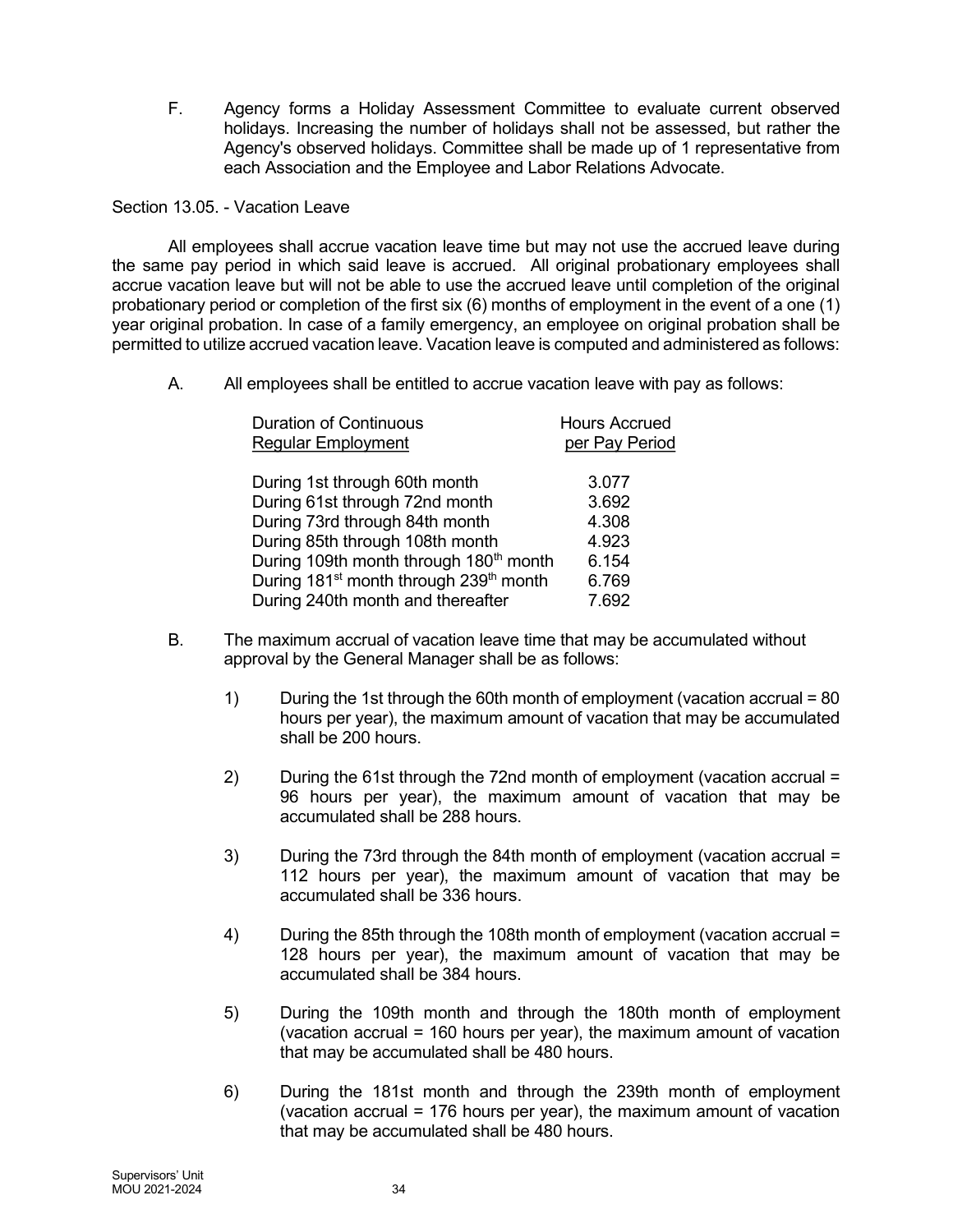- 7) During the 240th month and thereafter of employment (vacation accrual = 200 hours per year), the maximum amount of vacation that may be accumulated shall be 500 hours.
- C. The maximum length of a continuous vacation leave, which is not interrupted by working on the Agency's behalf, shall be equal to twenty (20) working days.
- D. Vacation leave periods which exceed the limits specified in Paragraph C above must be approved in writing by the General Manager, or designated representative(s), and in the best interest of the Agency.
- E. Vacation leave shall be limited to those days already earned by the last day of the vacation period. No advance of vacation leave shall be permitted, without the expressed written consent of the General Manager, or designated representative(s).
- F. Holidays that occur during an employee's vacation period shall not be considered as a vacation day.
- G. In cases where an employee forfeits vacation leave time at the request of the Agency, upon approval of the General Manager, said employee shall be compensated for forfeited vacation leave time at the employee's current rate of pay. It is the employee's responsibility to schedule vacation time well in advance to avoid forfeiting his/her vacation or to avoid any conflicts.
- H. Employees who are on vacation leave shall be compensated at their current rate of pay.
- I. Vacation leave shall be pre-approved by the employee's supervisor. The employee's wishes shall be considered in evaluating leave requests; however, the Agency's needs shall take precedence.
- J. Regular and probationary employees who leave Agency employment shall be compensated for all vacation leave time accrued but not yet taken to the maximum of the vacation leave the employee is entitled to accrue. Compensation shall be at the employee's rate of pay at the time of separation.
- K. An employee who is on unpaid status as defined in Section 4.30 shall not accrue vacation leave.
- L. Should an employee become ill or injured while on vacation leave, the employee shall be entitled to use sick leave upon approval of the employee's supervisor. The Agency reserves the right to investigate any illness or injury or require verification of any illness or injury for which an employee is claiming sick leave benefits.
- M. An employee must be in a paid status for a minimum of sixty (60) hours per pay period to receive the vacation accrual rates outlined in Section 13.05.A. Vacation accrual rates will be reduced for an employee who is not in a paid status for a minimum of sixty (60) hours per pay period using the following formula:

Accrual rate  $\div$  80 hrs/pay period = adjusted accrual rate Adjusted accrual rate x hrs paid = reduced accrual amount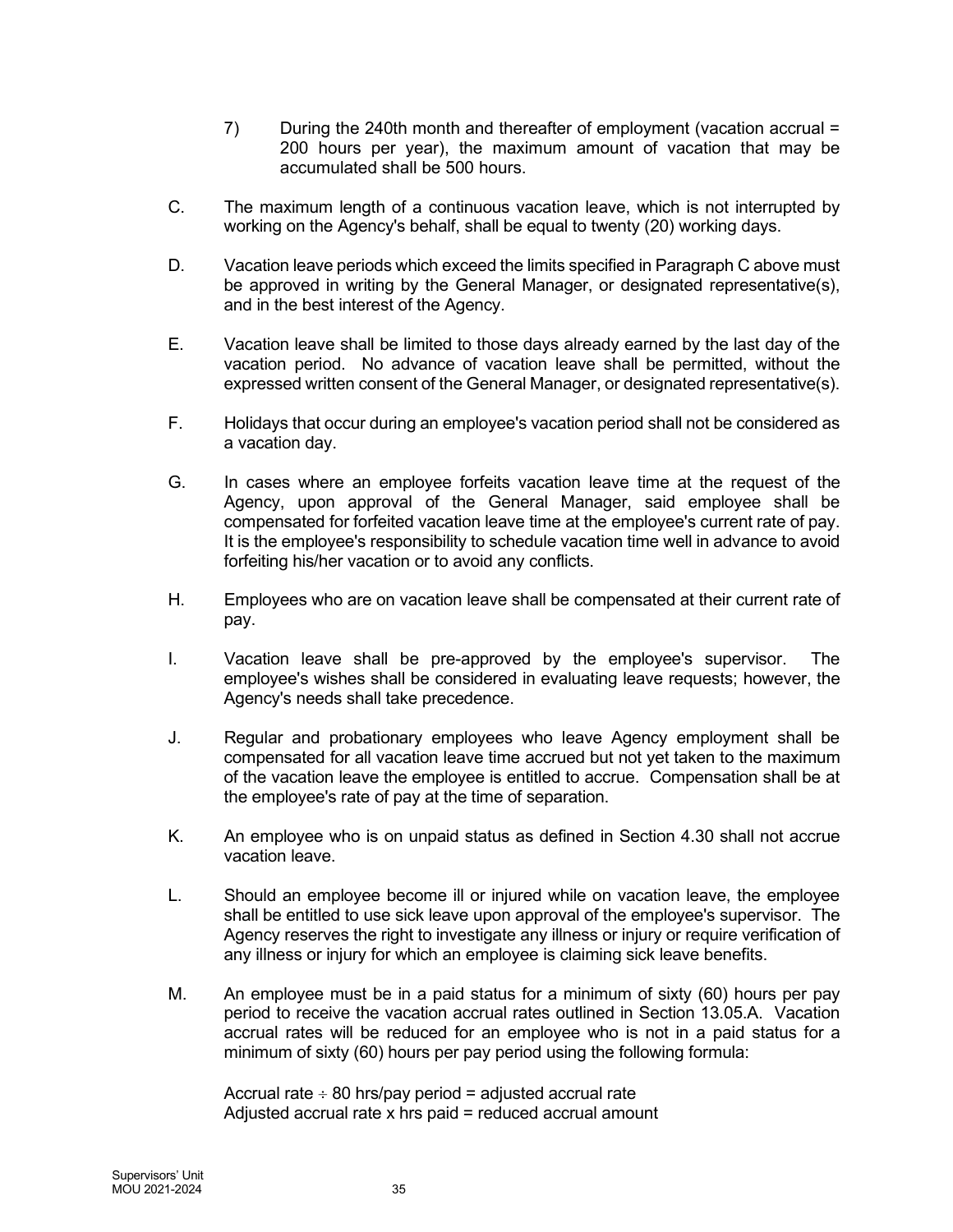For example: An employee in his/her 30th month of employment, who is receiving pay for 43 hours in a pay period, shall accrue vacation at the following rate:

 $3.077 \div 80$  hrs/pay period = 0.0385  $0.0385 \times 43$  hours = 1.6555

In this example, the employee would accrue 1.655 hours of vacation, rather than the regular amount of 3.077, for this pay period.

N. Vacation Leave Cash Out. During March of each year or as approved by the General Manager, an employee may, at his/her option, request to convert up to a maximum of seventy percent (70%) of his/her respective annual vacation leave accrual to receive a cash payment at their current rate of pay provided he/she has used at least thirty percent (30%) of his/her respective annual vacation leave accrual during the previous twenty-six (26) pay periods.

|                                                            | 43 hours in a pay period, shall accrue vacation at the following rate: |                             | ample: An employee in his/her 30th month of employment, who is receiving                                                                                                                                                                                                                                                                                                                 |
|------------------------------------------------------------|------------------------------------------------------------------------|-----------------------------|------------------------------------------------------------------------------------------------------------------------------------------------------------------------------------------------------------------------------------------------------------------------------------------------------------------------------------------------------------------------------------------|
| $\div$ 80 hrs/pay period = 0.0385<br>$x$ 43 hours = 1.6555 |                                                                        |                             |                                                                                                                                                                                                                                                                                                                                                                                          |
|                                                            | amount of 3.077, for this pay period.                                  |                             | example, the employee would accrue 1.655 hours of vacation, rather than the                                                                                                                                                                                                                                                                                                              |
|                                                            | I during the previous twenty-six (26) pay periods.                     |                             | on Leave Cash Out. During March of each year or as approved by the<br>al Manager, an employee may, at his/her option, request to convert up to a<br>um of seventy percent (70%) of his/her respective annual vacation leave<br>I to receive a cash payment at their current rate of pay provided he/she has<br>at least thirty percent (30%) of his/her respective annual vacation leave |
| <b>Hours Accued</b><br>per Pay Period                      | <b>Hours Accrued</b><br>per Year                                       | Minimum Hours<br>Used (30%) | Maximum Hours Cash-<br>Out (70%)                                                                                                                                                                                                                                                                                                                                                         |
| 3.077                                                      | 80                                                                     | 24                          | 56                                                                                                                                                                                                                                                                                                                                                                                       |
| 3.692                                                      | 96                                                                     | 29                          | 67                                                                                                                                                                                                                                                                                                                                                                                       |
| 4.308                                                      | 112                                                                    | 34                          | 78                                                                                                                                                                                                                                                                                                                                                                                       |
| 4.923                                                      | 128                                                                    | 38                          | 90                                                                                                                                                                                                                                                                                                                                                                                       |
| 6.154                                                      | 160                                                                    | 48                          | 112                                                                                                                                                                                                                                                                                                                                                                                      |
|                                                            | 176                                                                    | 53                          | 123                                                                                                                                                                                                                                                                                                                                                                                      |
| 6.769                                                      |                                                                        |                             |                                                                                                                                                                                                                                                                                                                                                                                          |

- 1) It is the employee's responsibility to track his/her own accruals and make a written request for said conversion by the conclusion of the last pay period in March or as approved by the General Manager. A payroll stuffer will be sent out to all employees during the last pay period in February or as approved by the General Manager reminding employees of this option.
- 2) Payment shall be made to qualified employees in April and/or in September or as approved by the General Manager.
- 3) Qualification for vacation leave cash out and payment shall be based on:

| 6.154<br>160<br>48<br>112<br>6.769<br>53<br>123<br>176<br>7.692<br>200<br>60<br>140                                                                                                                                                                                                                                                                                                              |
|--------------------------------------------------------------------------------------------------------------------------------------------------------------------------------------------------------------------------------------------------------------------------------------------------------------------------------------------------------------------------------------------------|
|                                                                                                                                                                                                                                                                                                                                                                                                  |
|                                                                                                                                                                                                                                                                                                                                                                                                  |
|                                                                                                                                                                                                                                                                                                                                                                                                  |
| 1)<br>It is the employee's responsibility to track his/her own accruals and make<br>a written request for said conversion by the conclusion of the last pay period<br>in March or as approved by the General Manager. A payroll stuffer will be<br>sent out to all employees during the last pay period in February or as<br>approved by the General Manager reminding employees of this option. |
| 2)<br>Payment shall be made to qualified employees in April and/or in September<br>or as approved by the General Manager.                                                                                                                                                                                                                                                                        |
| 3)<br>Qualification for vacation leave cash out and payment shall be based on:                                                                                                                                                                                                                                                                                                                   |
| Cash-Out<br>Accrual Rate as of:<br>Usage Timeframe<br>Year<br>Pay Date                                                                                                                                                                                                                                                                                                                           |
| April 8, and /or September 9, 2022<br>2022<br>February 19, 2022<br>2/21/2021 - 2/19/2022                                                                                                                                                                                                                                                                                                         |
| 2/20/2022 - 2/18/2023<br>February 18, 2023<br>April 7, and /or September 8, 2023<br>2023                                                                                                                                                                                                                                                                                                         |
| 2024<br>February 17, 2024<br>2/19/2023 2/17/2024<br>April 5, and /or September 6, 2024                                                                                                                                                                                                                                                                                                           |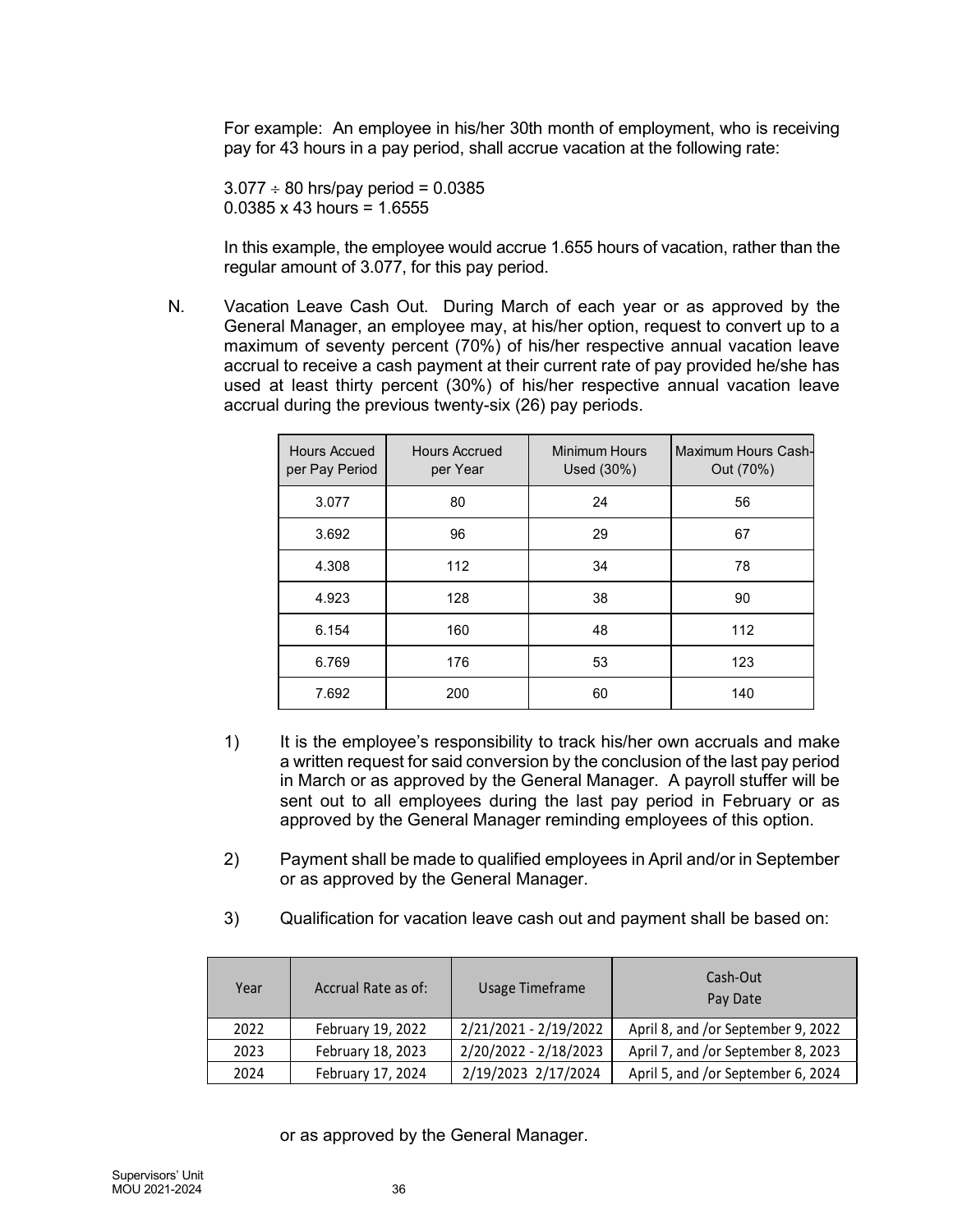4) Cashing out of vacation leave accrual shall only be available to employees who have completed thirty-six (36) months of service with the Agency as of the end of the pay period corresponding with the last pay date in February.

Section 13.06. - Sick Leave

All regular employees shall accrue sick leave time but may not use the accrued leave during the same pay period in which said leave is accrued. All original probationary employees shall accrue sick leave time; however, such employees will not be able to use the accrued leave until completion of the original probationary period or the first six (6) months in the event of a one (1) year original probation, except in emergency situations when approved in writing by the General Manager, or designated representative(s). Should an employee fail to complete the original probationary period, any advance of sick leave shall be deducted from the employee's final pay.

Paid sick leave is a privilege the Agency grants to employees to allow the continuation of pay and fringe benefits in case of personal (or family) illness and, as such, its usage should not be abused. Maintaining good attendance is a condition of employment and an essential function of your job. To minimize hardships that may result from illness or injury, the Agency provides paid sick time benefits in case of personal (or immediate family) illness/injury. However, periodic sick leave taken on a repeated basis may be viewed as abuse of the system. It is your responsibility to establish legitimate illness or injury to receive sick leave pay. This leave time is computed as follows:

- A. All regular and probationary employees shall accrue sick leave time at the rate of 3.692 hours per pay period or equivalent to ninety-six (96) hours per anniversary year.
- B. Regular employees shall be permitted to expend accrued sick leave time for the following reasons:
	- 1) Employee is suffering illness or injury.
	- 2) Employee is placed on quarantine due to exposure to contagious disease.
	- 3) Employee requires medical treatment or examination including, but not limited to, health, dental, or vision.
	- 4) Death in the employee's immediate family. Up to ten (10) working days of sick leave may be used for bereavement purposes
	- 5) Illness or injury in the employee's immediate family.
	- 6) Special cases require approval of the General Manager, or designated representative(s).
- C. An employee who is ill or injured may be required to take sick leave if, in the opinion of the employee's supervisor, the employee or co-workers are being exposed to the hazard of illness or injury.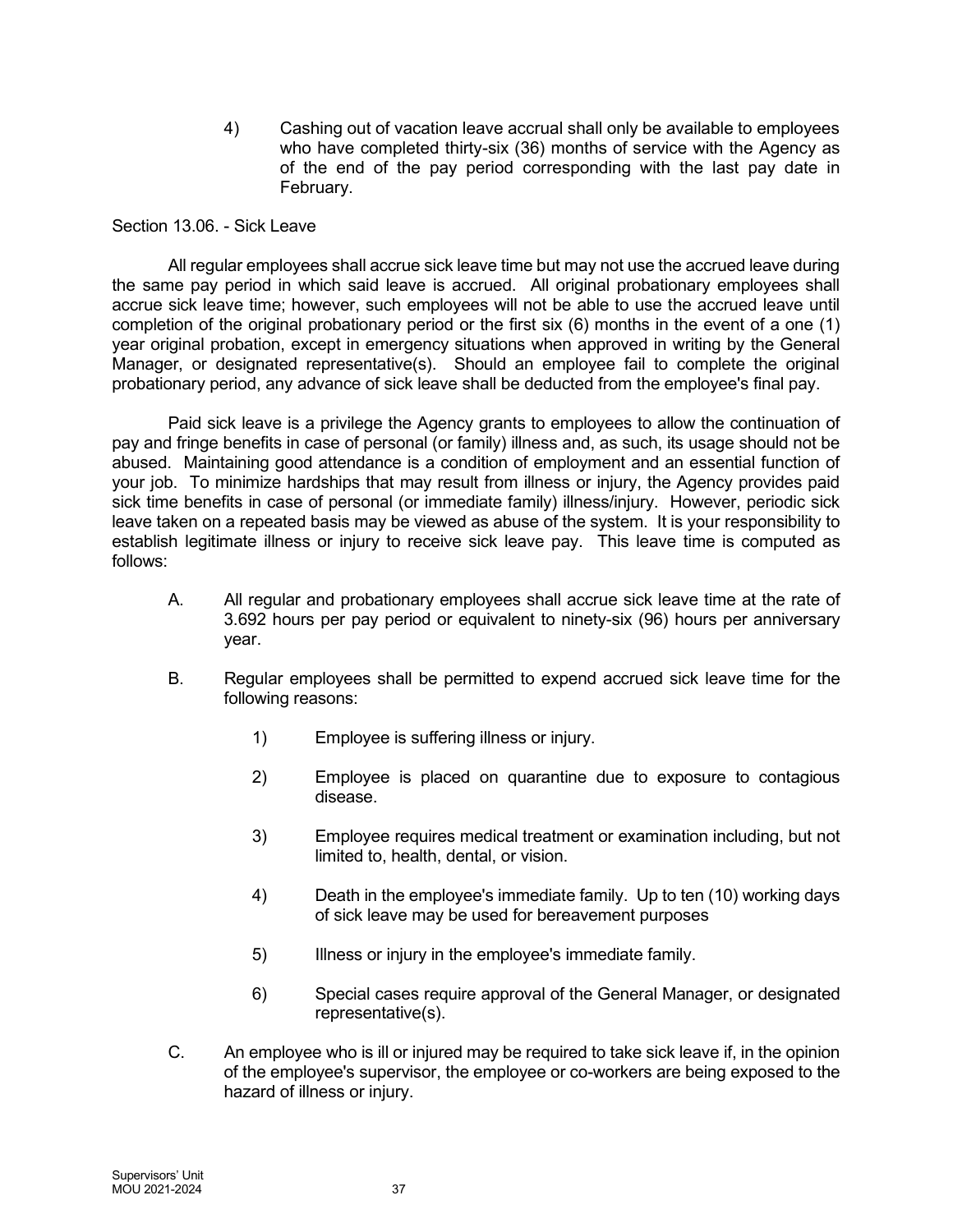- D. Any employee who needs to take advantage of sick leave benefits shall notify his/ her supervisor prior to or at the start of the employee's work shift on each day (unless he/she has submitted a physician's off work order or made prior arrangements with his/her immediate supervisor) when such benefits are desired. Failure to comply with this requirement may result in loss of benefits for the work shift in which proper notification was not provided.
- E. No employee is entitled to receive sick leave or benefits from the Agency for any condition arising from or due to employment or business dealings, other than Agency employment, that is undertaken for monetary gain or other consideration.
- F. The Agency reserves the right to investigate any illness or injury or require verification of any illness or injury for which an employee is claiming sick leave benefits including requiring verification by the employee's attending physician, dentist, or other involved medical practitioner. Any sick leave periods for illness or injury which are three (3) or more days in duration may be verified by the employee's physician, dentist, or other involved medical practitioner. If reasonable cause exists, the Agency may require verification from the employee's medical practitioner for absences of less than three (3) days.
- G. All regular and probationary employees may accrue sick leave to an unspecified maximum amount and all accumulated accruals may be carried from one anniversary year to the next.
- H. An employee who is recognized under the terms of this section as ill or injured shall use all accrued sick leave and vacation leave to receive compensation for the time that such illness or injury requires the employee to be absent from work (also see Section 13.03.B).

The total amount of compensation that will be paid by the Agency is limited to the value of the sum of the employee's accrued sick leave and vacation leave.

- I. Sick leave benefits shall be limited to the accumulated sick leave the employee has accrued by the end of the employee's sick leave period. No sick leave benefit will be paid in advance.
- J. Employees who resign or are laid off from Agency employment after being employed by the Agency for five (5) or more years of continuous regular employment, shall be compensated for accumulated, unused sick leave as follows:

| <b>COMPLETED</b>    | <b>MAXIMUM</b>         |                |
|---------------------|------------------------|----------------|
| YEARS OF CONTINUOUS | <b>REIMBURSABLE</b>    | <b>PERCENT</b> |
| <b>SERVICE</b>      | <b>HOURS ACCRUABLE</b> | <b>PAYABLE</b> |
| 5                   | 320                    | 25%            |
| 6                   | 360                    | 25%            |
|                     | 400                    | 35%            |
| 8                   | 440                    | 35%            |
| 9                   | 480                    | 35%            |
| 10                  | 544                    | 50%            |
| 11                  | 608                    | 50%            |
| 12                  | 672                    | 50%            |
| 13 & 14             | 736                    | 50%            |
| 15 through 19       | 800                    | 50%            |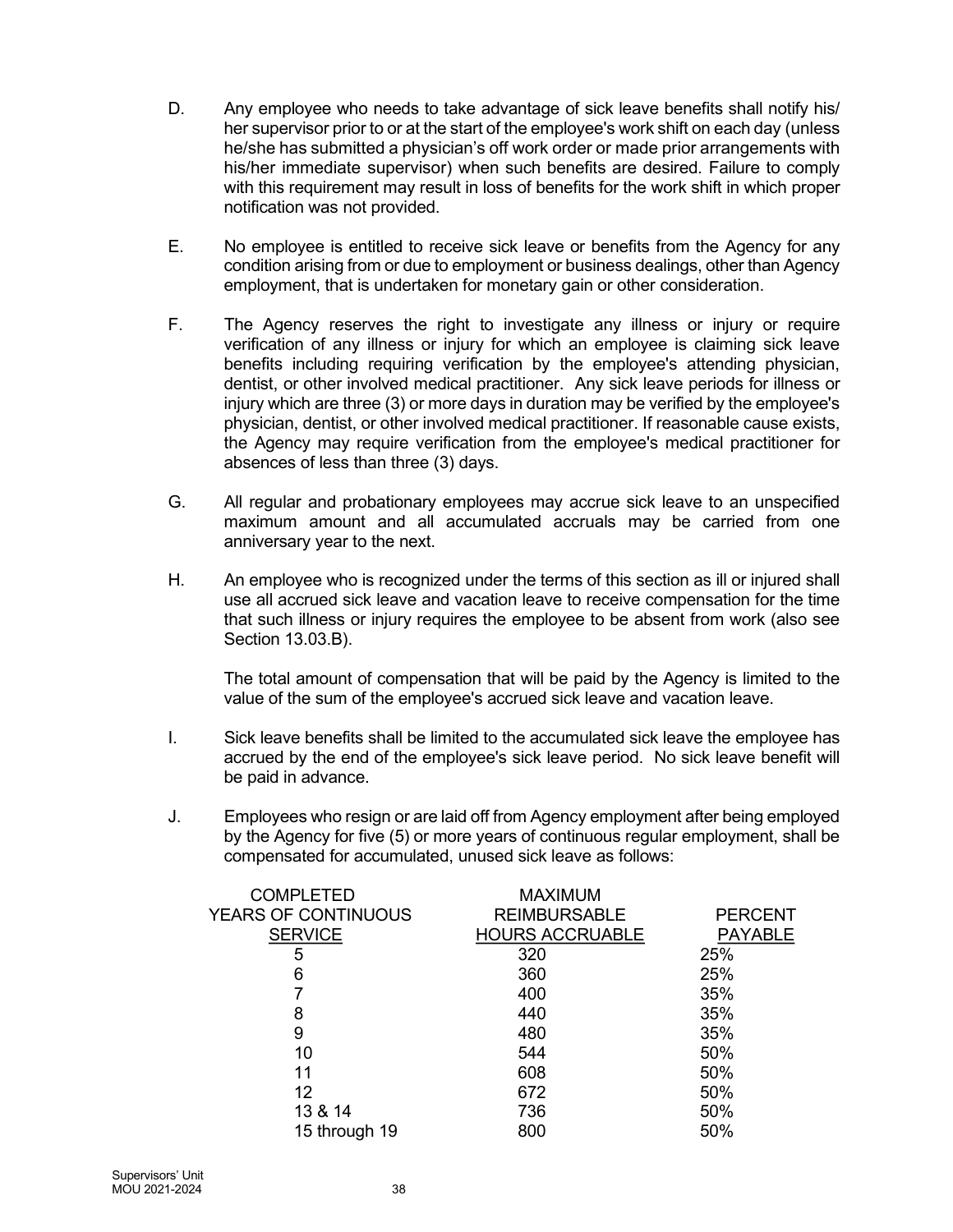| 20 and thereafter | 850 | 100% |
|-------------------|-----|------|
|                   |     |      |

Employees who are terminated from the Agency for cause, or who resign or retire in lieu of termination, shall not receive this benefit.

K. When an employee has been continuously employed by the Agency for a minimum of five (5) years, has reached age 55, and retires from the Agency and the California Public Employees' Retirement System (CalPERS), the employee shall be compensated for accumulated, unused sick leave based on the years of service as indicated below:

| <b>COMPLETED</b><br><b>YEARS OF CONTINUOUS</b><br><b>SERVICE</b> | <b>MAXIMUM</b><br><b>REIMBURSABLE</b><br><b>HOURS ACCRUABLE</b> | <b>PERCENT</b><br><b>PAYABLE</b> |
|------------------------------------------------------------------|-----------------------------------------------------------------|----------------------------------|
| 5                                                                | 320                                                             | 50%                              |
| 6                                                                | 360                                                             | 50%                              |
|                                                                  | 400                                                             | 50%                              |
| 8                                                                | 440                                                             | 50%                              |
| 9                                                                | 480                                                             | 75%                              |
| 10                                                               | 544                                                             | 100%                             |
| 11                                                               | 608                                                             | 100%                             |
| 12                                                               | 672                                                             | 100%                             |
| 13 & 14                                                          | 736                                                             | 100%                             |
| 15 through 19                                                    | 770                                                             | 100%                             |
| 20 and thereafter                                                | 850                                                             | 100%                             |
|                                                                  |                                                                 |                                  |

- L. An employee who is on unpaid status as defined in Section 4.30 shall not accrue sick leave.
- M. An employee must be in a paid status for a minimum of sixty (60) hours per pay period to accrue sick leave at the rate of 3.692 hours per pay period. The sick leave accrual rate will be reduced for an employee who is not in a paid status for a minimum of sixty (60) hours per pay period using the following formula:

 $3.692 \div 80$  hrs/pay period = 0.0462 0.0462 x hrs paid = reduced accrual amount

For example: An employee who is receiving pay for 43 hours in a pay period, shall accrue sick leave at the following rate:

 $0.0462 \times 43$  hours = 1.9866

In this example, the employee would accrue 1.986 hours of sick leave, rather than the regular amount of 3.692, for this pay period.

N. Employees shall be entitled to use up to 80 hours of accrued sick leave during any rolling 12-month period for absences that qualify for "bonding" leave under the Family Medical Leave Act and/or California Family Rights Act. Only employees eligible for "bonding" leave under these laws may utilize up to 80 hours of sick leave for such absences.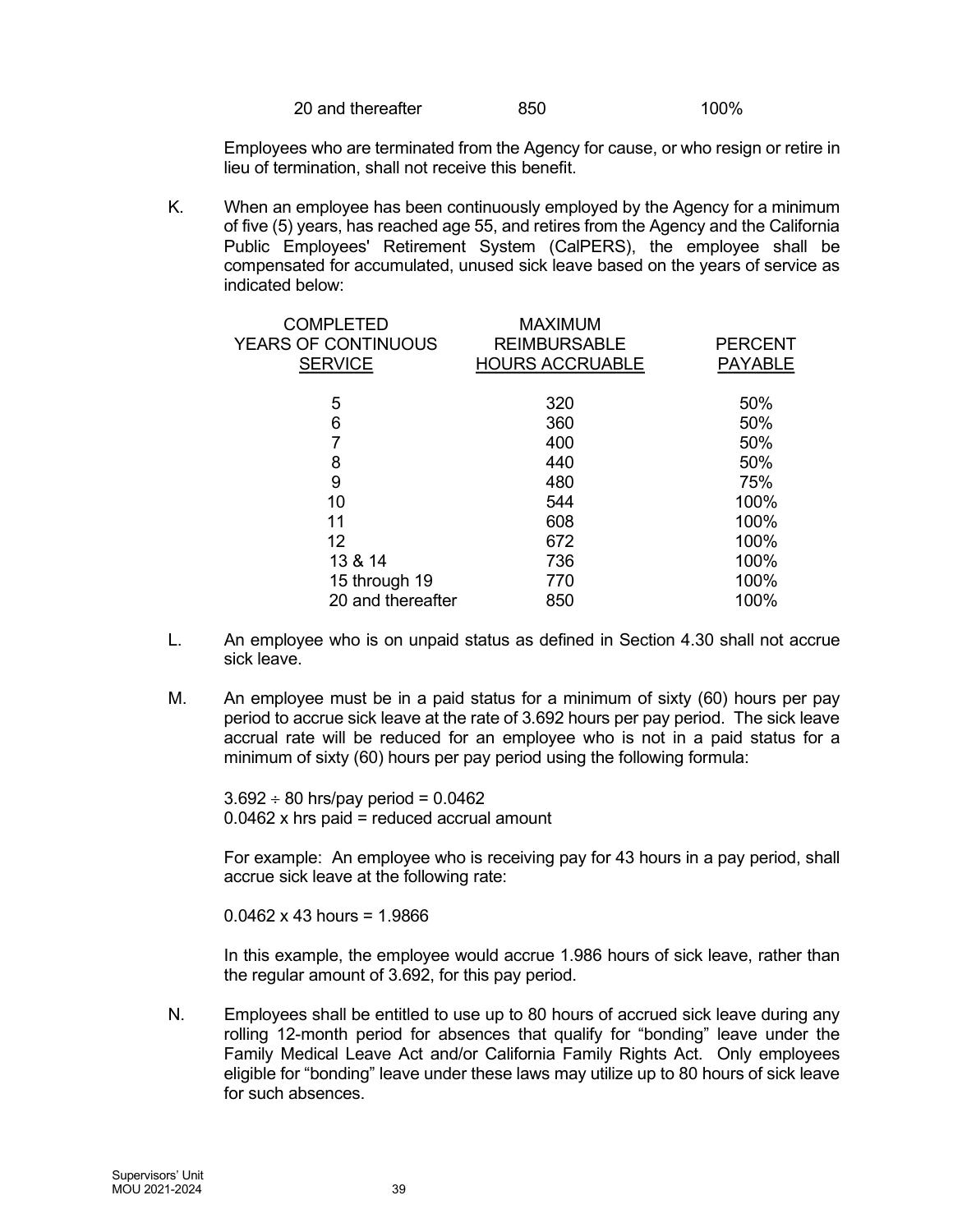- O. Compensation during an Absence from Work: The purpose of Agency Policy A-16 is to establish the procedures for use of sick leave, receipt of monetary compensation during an absence from work due to an illness or injury, and the receipt of leave donated or surrendered to the Agency leave sharing bank. This policy also establishes how employees who are ill or injured can supplement the monetary benefits received from the Agency's Workers' Compensation Program, the State Disability Insurance Fund/Paid Family Leave, and/or the Agency's Long-Term Disability Program.
- P. If an employee is not on approved paid status the day before or after a holiday because of illness, that employee shall nevertheless be eligible to receive holiday pay provided the employee provides a doctor's note proving that she/he was genuinely sick.

# Section 13.07. - Sick Leave Buy Back

Each November, an employee may, at his/her option, convert up to a maximum of ninetysix (96) hours of accrued sick leave to receive up to a maximum of seventy-two (72) hours cash at his/her current rate of pay; provided that at least four hundred eighty (480) hours of accrued sick leave remains on the books after the cash out. For each hour cashed out, sick leave accruals shall be reduced by 1 1/3 hours.

| Year | <b>Accrued Hours</b><br>as of: | <b>Request for Buy Back</b><br><b>Deadline</b> | <b>Buy Back</b><br>Pay Date |
|------|--------------------------------|------------------------------------------------|-----------------------------|
| 2021 | October 16, 2021               | November 12, 2021                              | December 3, 2021            |
| 2022 | October 15, 2022               | November 11, 2022                              | December 2, 2022            |
| 2023 | October 14, 2023               | November 10, 2023                              | December 1, 2023            |

A. To receive payment for the buyback of sick leave the individual must be a current employee on the day actual payment is made.

Section 13.08. - Bereavement Leave

- A. In the event of a death in the employee's immediate or extended family (see Section 4.10.A and Section 4.10B), the employee shall be granted up to five (5) workdays paid bereavement leave.
- B. In the event of a death in the employee's extended family (see Section 4.10.B), the employee shall be granted up to three (3) workdays of paid bereavement leave to attend funeral or related services.
- C. Agency employees may also be excused by immediate supervisors to attend the funeral of a deceased Agency employee who was an active employee at the time of death, without loss of pay.
- D. Vacation time can be used to attend the funeral of a person not included in the definition of immediate/extended family (see Section 4.10) or a former Agency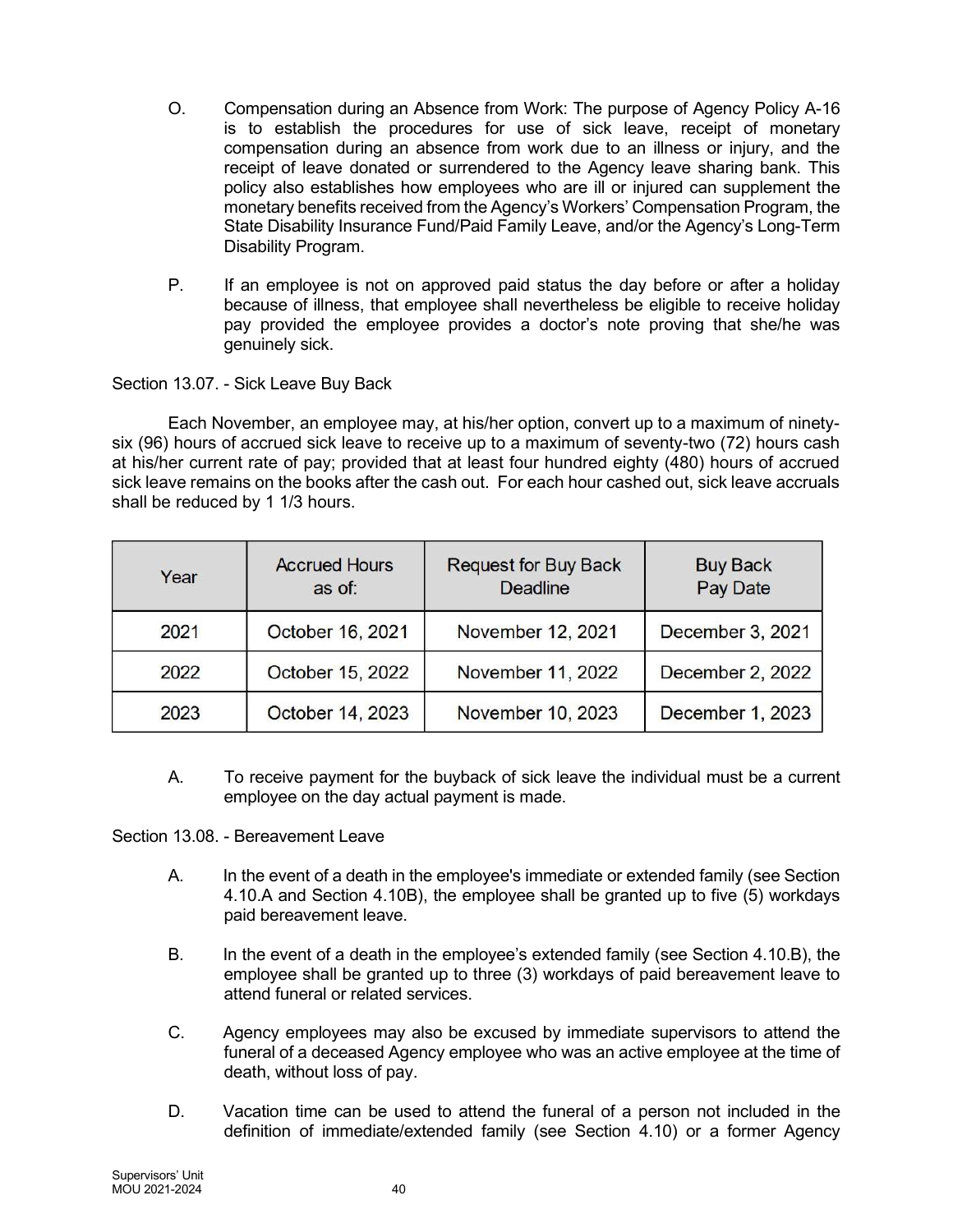employee.

E. All authorized bereavement leave shall be charged against the Agency's bereavement bank.

Section 13.09. - Industrial Injury Leave

Any employee who is injured within the scope of employment with the Agency will receive workers' compensation benefits as provided for under the California Labor Code.

Section 13.10. - Jury and Court Leave

A. Jury Leave - Any employee of the Agency who is called or required to serve as a trial juror, witness, or who is a victim of a crime or domestic violence will be excused from work during the period of such service or while present in court as a result of such a call. Any employee on such a call will continue to receive normal salary for a maximum of one hundred (100) work hours in any one calendar year or as required pursuant to FLSA, provided any and all consideration (except mileage) received for such service is relinquished to the Agency. If the employee receives pay from the court for time served on a day that would have been a scheduled day off for the employee, he/she may retain any compensation paid by the court for that day. Under special circumstances, the General Manager, or designated representative(s), may authorize additional paid time if said time will not interfere or become a burden to Agency activities. Upon return from court duty, the employee shall present a certificate of service to his/her supervisor. If the employee is excused by the court prior to 2:00 p.m., the employee shall be required to return to work.

The employee shall provide a minimum of ten (10) working days' notice prior to the date he/she is summoned to serve as a trial juror or witness to his/her supervisor in order for the supervisor to make arrangements to cover his/her normal shift.

B. Court Leave – Pursuant to Government Code Section 1230.1, an employee who is subpoenaed to appear in court as a witness, shall be allowed to do so without loss of compensation unless the employee is appearing as a party or an expert witness.

Section 13.11. - Military Leave

- A. Military leave is a temporary leave of absence for ordered military training or for active military duty in the Armed Forces of the United States or its Allies or of the National Guard or the Naval Militia, during a proclamation of war or national emergency by the President of the United States or congress, an order or request of the United Nations that the Armed Forces of the United States serve outside of the United States or their territories, or any national conscription act in effect.
- B. The Agency shall comply with all federal and state laws relative to military leaves.

Section 13.12. - Pregnancy, Childbirth & Other Related Medical Conditions Leave

- A. The Agency shall comply with all federal and state laws relative to pregnancy disability leave.
- B. Any employee who plans to take a leave of absence pursuant to this section shall give the Agency reasonable notice of the date such leave shall commence and the estimated duration of such leave.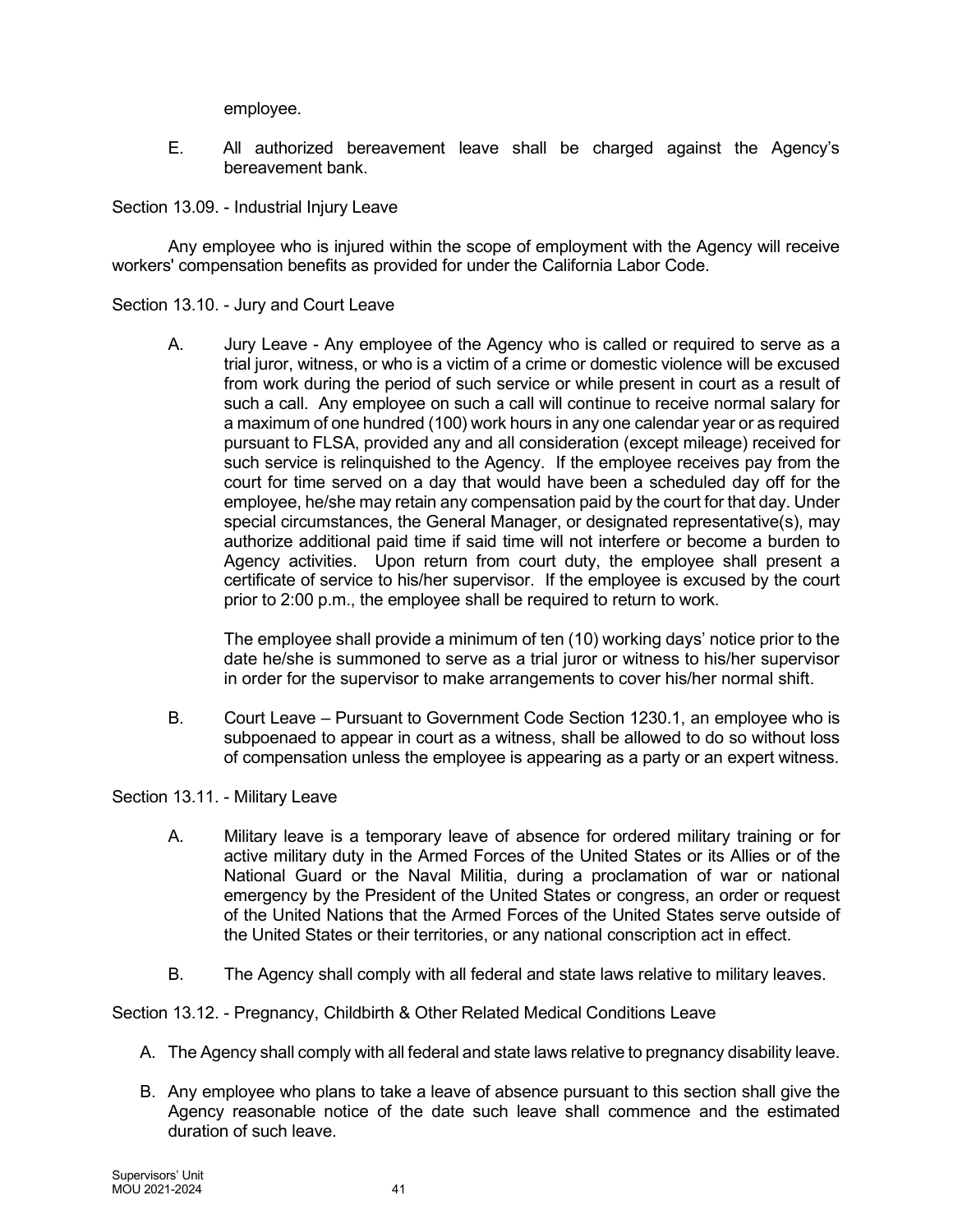C. If the employee requests a temporary transfer to a less strenuous or hazardous position for the duration of the pregnancy, with the written advice of her treating physician, the Agency will grant the request where such transfer can be reasonably accommodated.

Section 13.13. - Longevity Leave

Employees shall receive the following paid leave hours on the employees' designated anniversary dates:

| Year of Service | Hours of Leave |
|-----------------|----------------|
| 10              | 20             |
| 15              | 29             |
| 20              | 38             |
| 25              | 47             |
| 30              | 47             |
| 35              | 47             |
| 40              | 52             |
| 45              | 57             |
| 50              | 62             |

Longevity leave shall apply only to the employment year indicated and shall not carry over to intermediate years.

Section 13.14. - Leave of Absence to Vote

Employees who are registered voters may claim necessary time off to vote at elections as follows:

- A. If an employee does not have sufficient time outside of working hours to vote at an election, the employee may, without loss of pay, take off enough working time which, when added to the voting time available outside of working hours, will enable the employee to vote.
- B. No more than two (2) hours of the time taken off for voting shall be without loss of pay. The time off for voting shall be only at the beginning or end of the regular working shift, whichever allows the most free time for voting and the least time off from the regular working shift, unless otherwise mutually agreed.
- C. If the employee on the third working day prior to the day of election, knows or has reason to believe that time off will be necessary to be able to vote on election day, the employee shall give the Agency at least two (2) working days' notice that time off for voting is desired, in accordance with the provisions of this section.

Section 13.15. - Payment of Accrued Leave

Upon the death of an active employee, all wages earned in addition to all accrued vacation leave and/or sick leave shall be paid in accordance with the guidelines set forth in this MOU which apply to other types of employment separation. Such benefits shall be payable to the employee's beneficiary if designated, or if not, the employee's survivor(s) as follows:

- A. Spouse; or, if none,
- B. Child(ren); or, if none,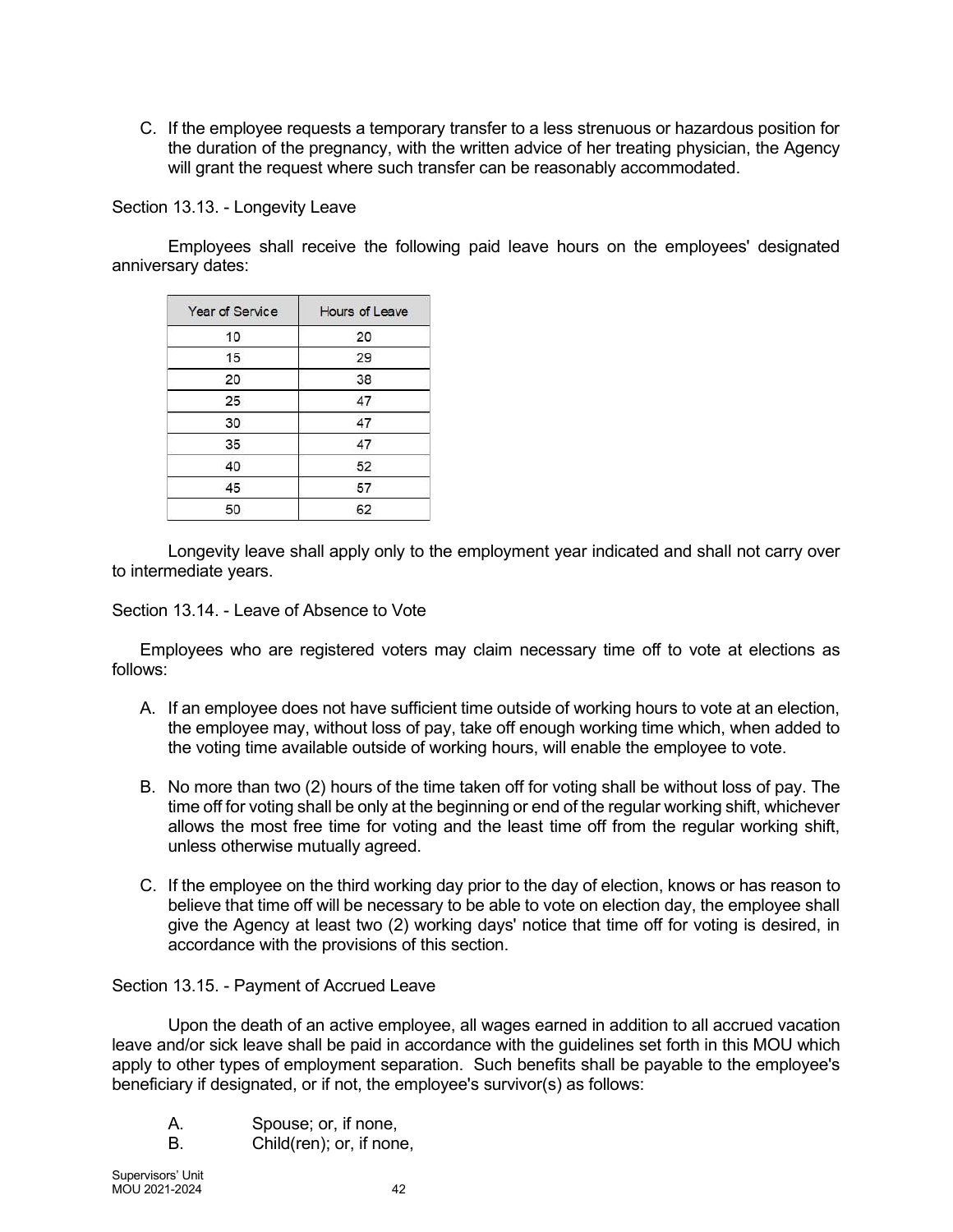C. Employee's estate.

# ARTICLE 14 - SEPARATION FROM SERVICE

Section 14.01. - Discharge During Probationary Period

An employee who is within the original probationary period may be discharged at any time without cause by the General Manager, or designated representative(s). The employee shall be compensated for accrued vacation leave as defined in Section 13.05.J of this MOU.

Section 14.02. - Layoff

- A. Any regular employee of the Agency may be laid off at any time as the result of a changed workload within the Agency. Any layoff which may occur for any reason will be based on ability and seniority at the discretion of the General Manager, or designated representative(s), and in the best interest of the Agency. Employees being laid-off shall receive four weeks (20 working days) notice and shall receive two (2) days of severance pay for every complete year of service for the Agency, up to a maximum of four (4) weeks. Severance pay shall be paid at the employee's current rate of pay.
	- 1) The Agency will meet and confer to consider the impact of any proposed layoffs.
	- 2) If layoffs are put into place, they will be affected by reverse seniority order (last hired, first laid off).
	- 3) Seniority is defined as time since the original hire date with the Agency.
	- 4) If a more senior employee is targeted for layoff, he/she may bump a less senior employee so long as he/she is qualified for the position being bumped to.
	- 5) If an employee is separated from the Agency because of layoff, he/she shall have first rights of rehire for a period of 365 calendar days to any position for which he/she is qualified. If the employee fails to respond within fourteen (14) calendar days to a certified notice of rehire, he/she shall be deemed to have waived this right of rehire.

# Section 14.03. - Resignation

An employee who wishes to leave the Agency's employment in good standing should file a written resignation with his/her supervisor at least two (2) weeks prior to the date of resignation. After the two (2) business day period, a resignation may not be rescinded by the employee without the approval of the General Manager. Should an employee who rescinds his/her resignation later resign, he/she shall not be permitted to withdraw future resignations.

# ARTICLE 15 - EMPLOYEE CONDUCT

Section 15.01. - Peaceful Performance of Duties

Members of the Unit may only participate in labor actions as provided for under State and/or Federal law or as provided for by a court of competent jurisdiction.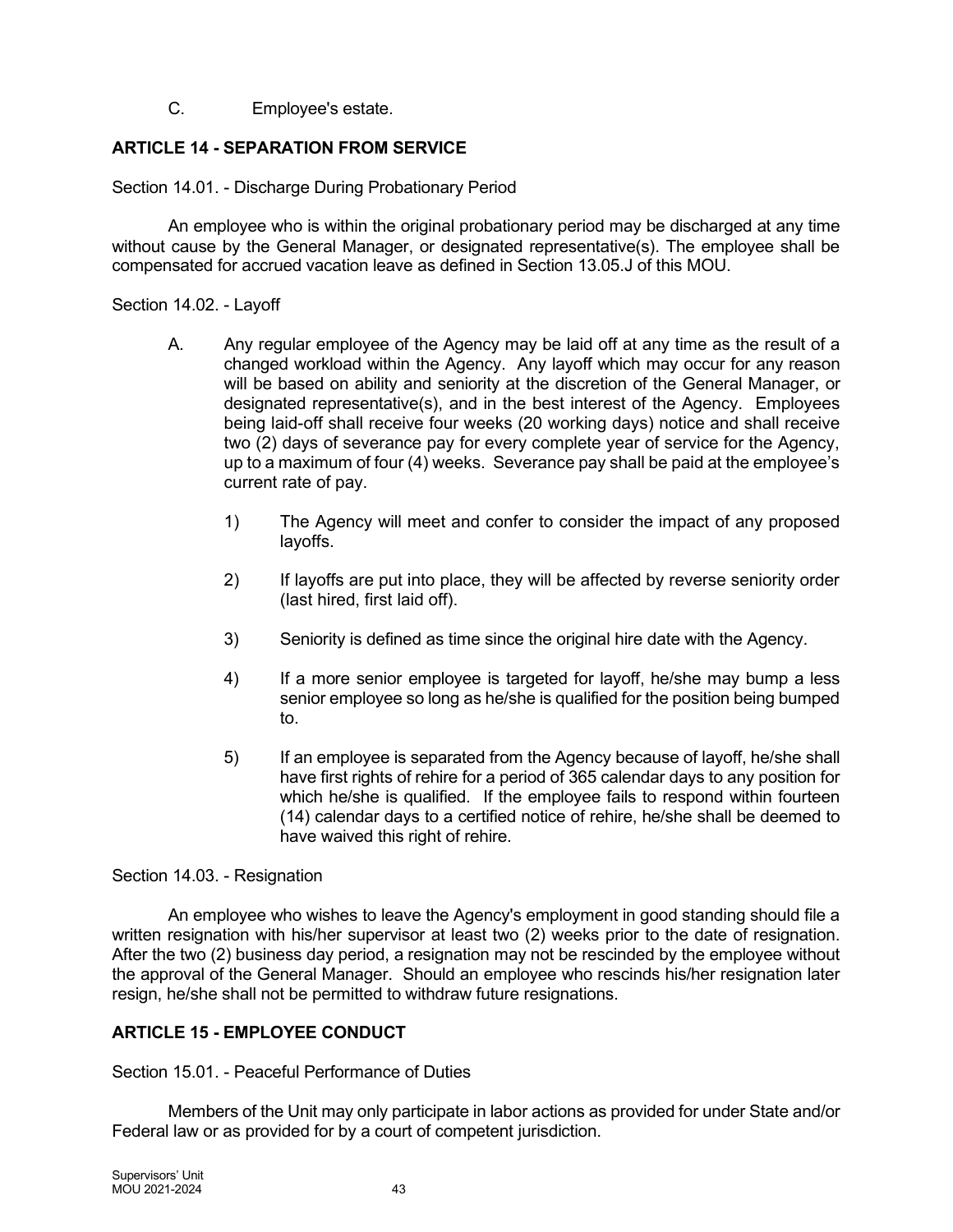#### Section 15.02. - Recognition of Boycotts

While on duty no employee shall support, instigate, or honor any boycott impressed on any company, agency, individual or employer, which the Agency normally deals with or provides services to.

#### Section 15.03. - Outside Employment

Full-time Agency employees may not carry on concurrently with their public service any private business or undertaking, attention to which affects the time or quality of their work or which casts discredit upon or creates embarrassment for the Agency. Outside employment must be authorized in writing by the supervisor and the General Manager, or designated representative(s).

#### Section 15.04. - Personal Conduct

Employees are required at all times to conduct themselves in such a manner as to reflect no discredit upon Inland Empire Utilities Agency.

#### Section 15.05. - Financial Affairs

Employees shall be required to conduct their personal financial affairs in such a manner that creditors and collectors will not have to make use of the Agency offices or employee times for the purpose of collecting legal debts.

#### Section 15.06. - Employees Acting as Agents of the Agency

Any employee who is required by the duties assigned to his/her position to act as an agent of the Agency shall not be empowered or authorized to bind the Agency to any expressed or implied contract. Any contract or offers that an agent of the Agency negotiates with a third party shall be subject to ratification by the Agency prior to acceptance. Any commitments made by an agent of the Agency shall be approved by the Agency prior to being consummated.

## ARTICLE 16 - GRIEVANCE PROCEDURE

Section 16.01 - General

- A. A grievance is an alleged violation, misinterpretation, inequitable application or noncompliance of Agency ordinances, resolutions, policies, and/or provisions of the MOU of a non-disciplinary nature. Refer to Article 17, Disciplinary Actions and Appeals Procedures, for disciplinary appeals.
- B. No punitive action will be assessed against an employee for utilizing the grievance procedure.
- C. An employee may select another person as his/her representative to assist the employee in processing a grievance at any step in the grievance procedure.
- D. In a hearing or meeting called to resolve a grievance, up to one (1) employee, in addition to the employee instituting the grievance, may be excused from work, with the exception of those called as witnesses, when both parties agree they are necessary to determine certain facts. In all instances, the supervisor, and/or Department Manager of the employee who has filed a grievance may be present. Names of Agency employees requesting pay for attendance to a hearing or meeting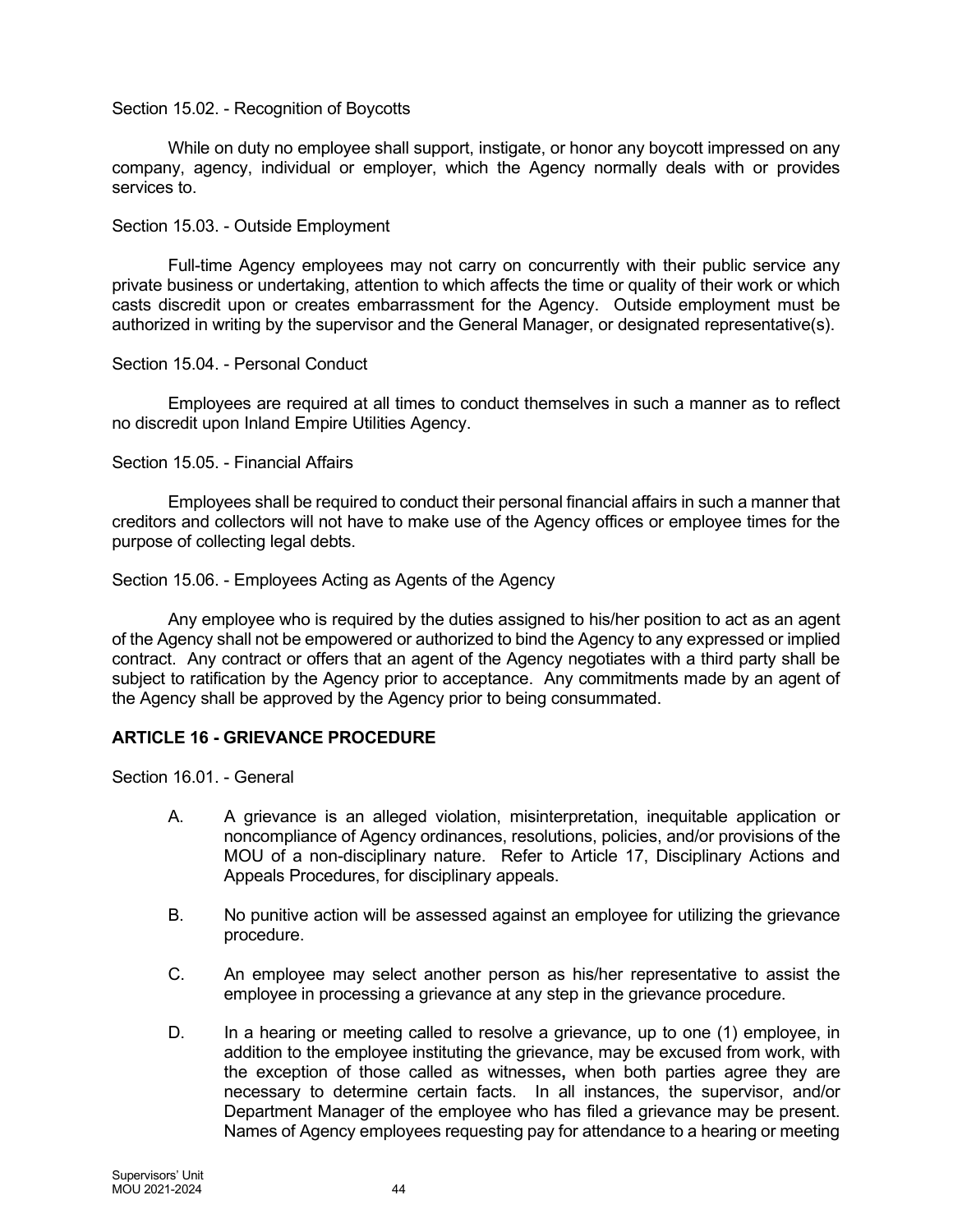should be given to the Manager of Human Resources three (3) working days prior to the hearing/meeting.

- E. A grievance is expected to be prepared on the employee's own time. However, the Agency recognizes that some tasks can only be accomplished during working hours. In recognition of this need, an employee may use up to two (2) hours (per grievance) to prepare his/her grievance.
- F. Organizational channels shall be utilized at all times during the grievance process. G. No individual member of the Board of Directors may be approached by the employee, or his/her representative, at any time regarding a grievance.
- G. The failure to process a grievance within the time limits set forth in this Article shall cause the grievance to be deemed settled in accordance with the Agency's last reply.
- H. Any limit may be extended upon the mutual agreement of both parties.
- I. An employee shall initially attempt settlement of a grievance at the employeesupervisor level.
- J. All grievances shall be treated as confidential by all parties, and no publicity will be given until the final resolution of the grievance.
- K. An employee's grievance must be submitted within thirty (30) calendar days after the event giving rise to the grievance. Grievances not presented within this thirty (30) calendar day period shall be considered untimely and ineligible for processing through the Grievance Procedure.

Section 16.02. – Purpose

- A. To promote harmonious labor relations by establishing procedures on grievance matters.
- B. To provide that grievances shall be settled as near as possible to the point of origin.
- C. To provide that the grievance procedure shall be as informal as possible.

Section 16.03. – Procedure

- A. Grievances involving salaries, promotions, and performance appraisals may be processed up through Step 4 of this procedure.
- B. There shall be an earnest effort on the part of both parties to settle grievances promptly through the steps listed below.
- C. The following procedures outlined herein constitute the steps necessary to address an employee's grievance:

Step 1:

A. An employee's grievance must be submitted to the Manager or Human Resources or designee within thirty (30) calendar days after the event giving rise to the grievance. Grievances not presented within this thirty (30) calendar day period shall be considered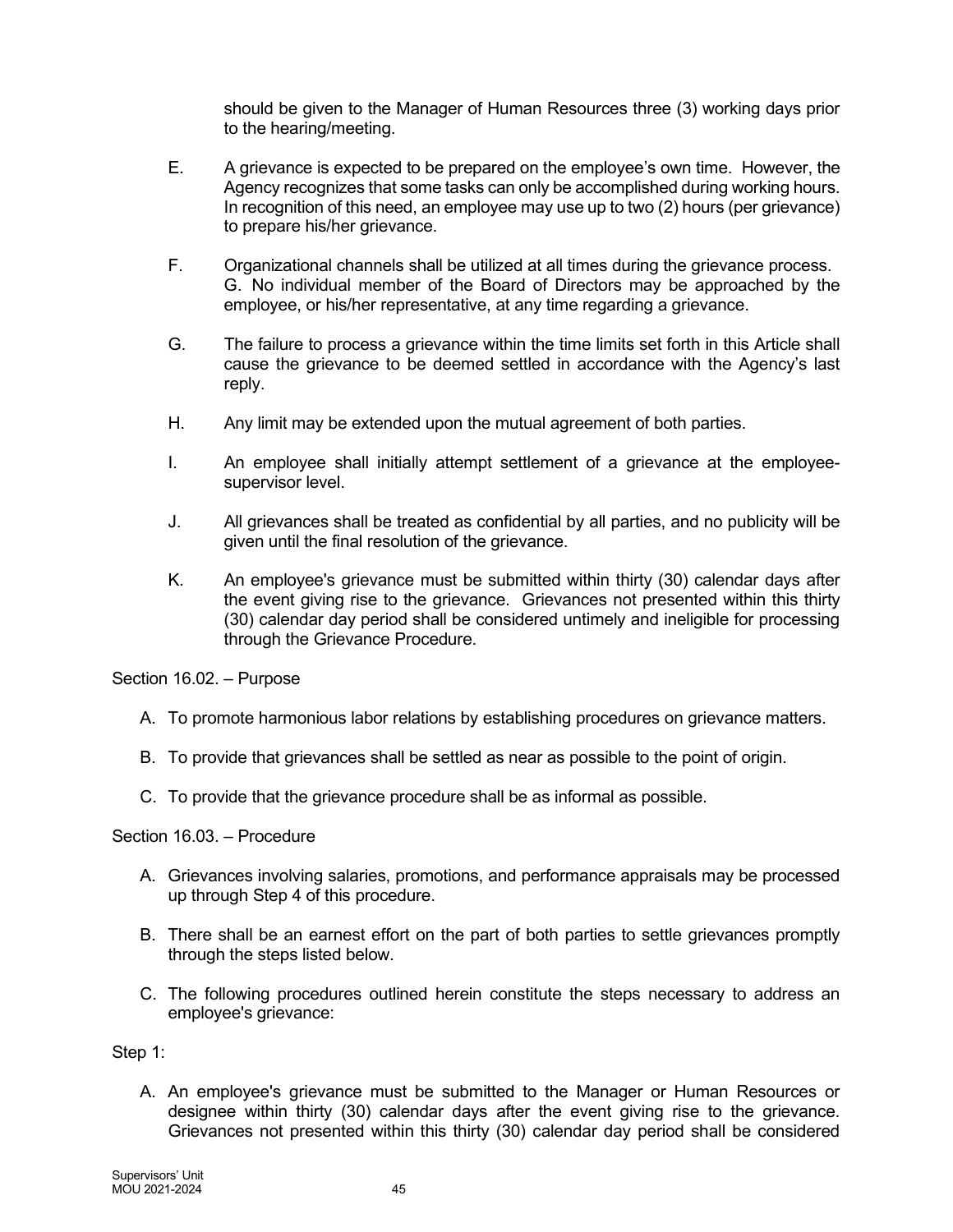untimely and ineligible for processing through the Grievance Procedure.

B. A meeting with the employee, Union Representative (if the employee chooses), the Supervisor or designee, and a representative from the Human Resources department will be arranged at a mutually agreeable location and time to review and discuss the grievance. Such meeting will take place within eight (8) business days from the date the grievance is received by the Manager or Human Resources or designee. The Supervisor or designee will give their written answer to the employee and Union Representative, if applicable, by the end of the eighth (8) business day following the presentation of the grievance and the giving of such answer will conclude Step 1. Should the Supervisor or designee fail to respond within the allotted timeframe, the employee may proceed to the next step.

## Step 2:

- A. If the grievance is not resolved in Step 1, the employee may proceed to Step 2. The employee will submit their grievance to the next level Management Representative, typically the Deputy Manager or designee by the end of the eighth (8) business day following the decision in step 1. Grievances not presented within this eight (8) business day period shall be considered untimely and ineligible for processing through the remainder of the Grievance Procedure.
- B. A meeting with the employee, Union Representative (if the employee chooses), the Deputy Manager or designee, and a representative from the Human Resources department will be arranged at a mutually agreeable location and time to review and discuss the grievance. Such meeting will take place within eight (8) business days from the date the grievance is received by the Deputy Manager or designee. The Deputy Manager or designee will give a written answer to the employee and Union Representative, if applicable, by the end of the eighth (8) business day following the date of the meeting, and the giving of such reply will conclude Step 2. Should the Deputy Manager or designee fail to respond within the allotted timeframe, the employee may proceed to the next step.

#### Step 3:

- A. If the grievance is not resolved in Step 2, the employee may proceed to Step 3. The employee will submit their grievance to the next level Management Representative, typically the Department Manager or designee by the end of the eighth (8) business day following the decision in step 2. Grievances not presented within this eight (8) business day period shall be considered untimely and ineligible for processing through the remainder of the Grievance Procedure.
- B. A meeting with the employee, Union Representative (if the employee chooses), the Department Manager or designee, and a representative from the Human Resources department will be arranged at a mutually agreeable location and time to review and discuss the grievance. Such meeting will take place within eight (8) business days from the date the grievance is received by the Department Manager or designee. The Department Manager or designee will give a written answer to the employee and Union Representative, if applicable, by the end of the eighth (8) business day following the date of the meeting, and the giving of such reply will conclude Step 3. Should the Department Manager or designee fail to respond within the allotted timeframe, the employee may proceed to the next step.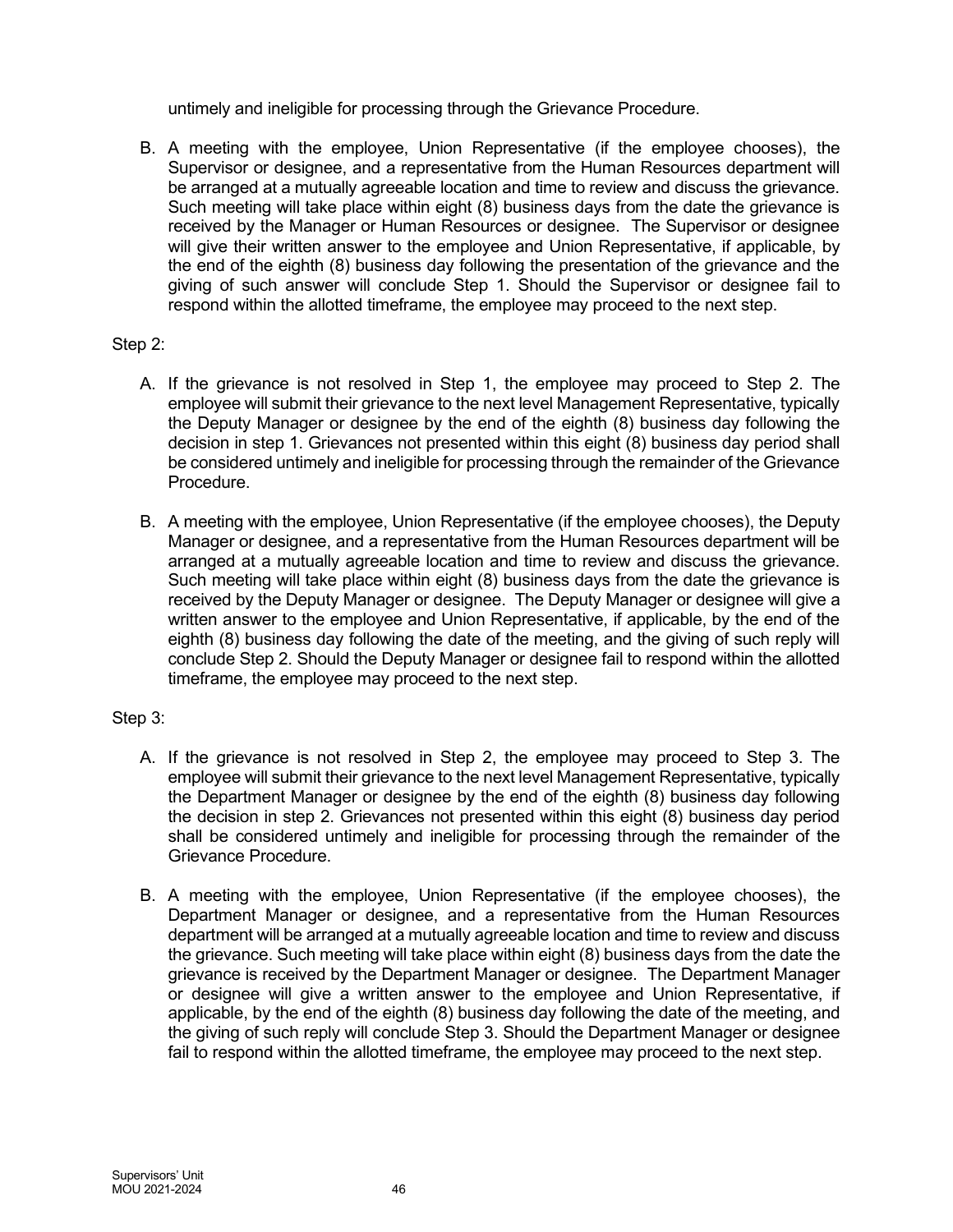# Step 4:

- A. If the grievance is not resolved in Step 3, the employee may proceed to Step 4. The employee will submit their grievance to the Manager of Human Resources or designee by the end of the eighth (8) business day following the decision in step 3. Grievances not presented within this eight (8) business day period shall be considered untimely and ineligible for processing through the remainder of the Grievance Procedure.
- B. A three-person committee will be organized by the Manager of Human Resources or designee. The three-person committee shall consist of; one (1) Association Representative selected by the Association, one (1) Management Representative selected the Agency, and one (1) Management Representative selected by mutual agreement, by the Association Representative and the Management Representative.
- C. A meeting with the employee, Union Representative (if the employee chooses), a representative from the Human Resources department, and the three-person committee will be arranged at a mutually agreeable location and time to review and discuss the grievance. Such meeting will take place within eight (8) business days from the date the grievance is received by the Manager of Human Resources or designee. The three-person committee will give a written answer to the employee and Union Representative, if applicable, by the end of the eighth (8) business day following the date of the meeting, and the giving of such reply will conclude Step 4. Should the three-person committee fail to respond within the allotted timeframe, the employee may proceed to the next step.
- D. Grievances involving salaries, promotions, and performance appraisals shall not be continued beyond Step 4.

# Step 5:

A. If the grievance is not resolved in Step 4, the employee may proceed to Arbitration. The employee will submit their grievance to the Manager of Human Resources or designee by the end of the eighth (8) business day following the decision in step 4. Grievances not presented within this eight (8) business day period shall be considered untimely and ineligible for processing through the remainder of the Grievance Procedure.

# Arbitration:

- A. As soon as possible and in any event not later than thirty (30) calendar days after the Agency has received written notice of the desire to arbitrate, the parties shall agree upon an arbitrator. If no Agreement is reached within said thirty (30) calendar days, an arbitrator shall be selected from a list of seven (7) arbitrators submitted by the California Mediation and Conciliation Service by alternate striking of names until one name remains. The party who strikes the first name from the panel shall be determined by lot.
- B. When timeliness is at issue, the arbitrator shall first decide on the timeliness issue. If the arbitrator determines that timelines were not adhered to, the arbitration shall not proceed further with a determination on the merits of the dispute. However, if the arbitrator determines that timelines were followed, the arbitrator may proceed to make a determination on the merits of the dispute.
- C. Either the Agency or the Association may call any employee as a witness, and the Agency agrees to release said witness from work if they are on duty. If an employee witness is called by the Agency, the Agency will reimburse them for time lost. Should the witness list create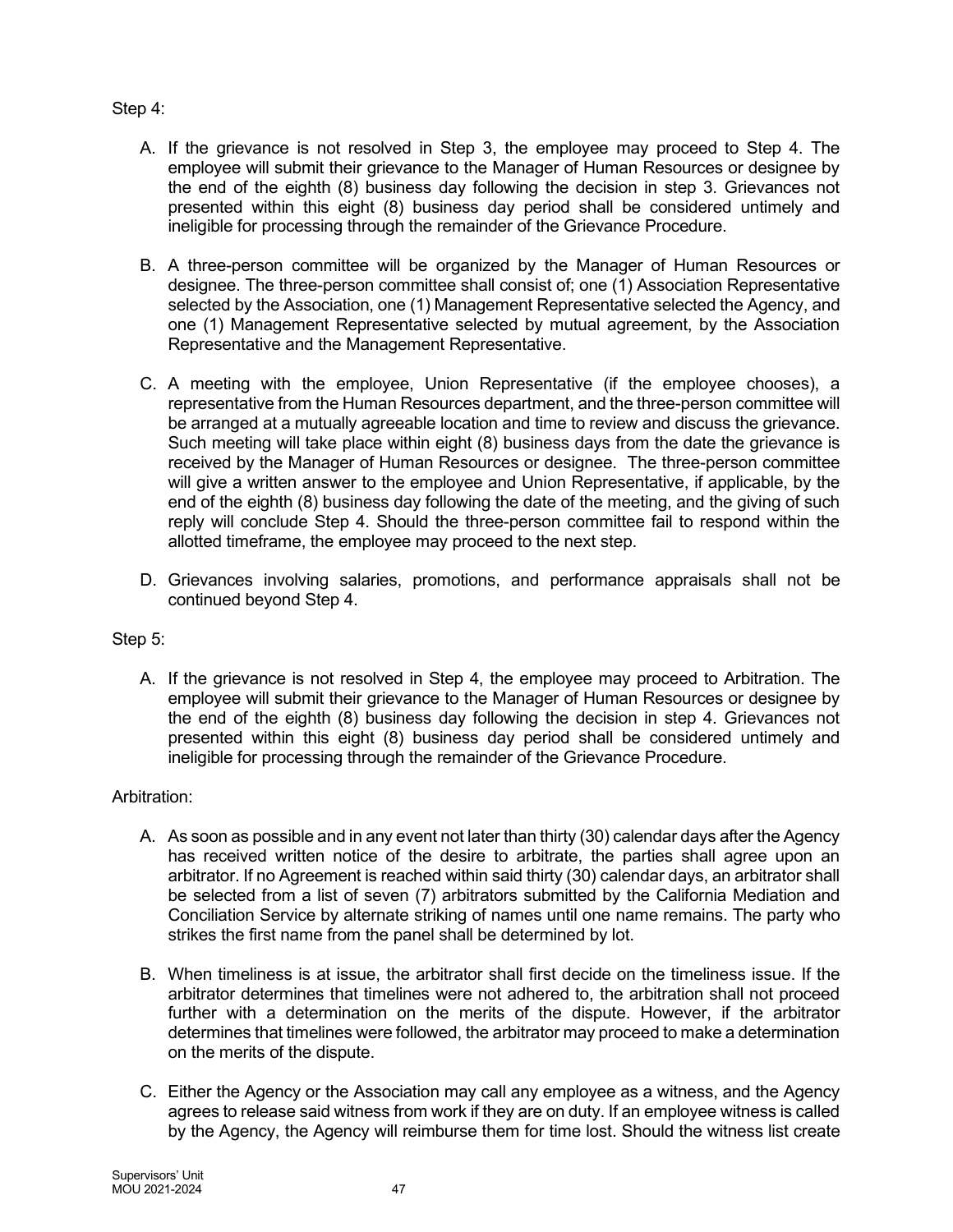an operational hardship for the Agency, the Association and Agency shall mutually agree on an appropriate remedy.

- D. The arbitrator shall have no power to alter, amend, change, add to or subtract from any of the terms of this Agreement. The decision of the arbitrator shall be based solely upon the evidence and arguments presented to them by the respective parties in the presence of each other and applicable briefs.
- E. The decision of the arbitrator within the limits herein prescribed shall be final and binding upon the parties to the dispute.
- F. The mutual decision of the parties and/or the arbitrator in any dispute shall be the final and binding decision on all parties and there shall not be any appeal to another board, authority, commission and/or agency.
- G. The parties shall share equally the expense of the cost of the arbitration, with the exception of counsel's fees.
- H. The Agency shall pay for the Unit's cost of one (1) arbitration, from July 1, 2021 June 30, 2023. This does not include legal fees, but rather it shall cover the fees of the Arbitrator. This includes arbitrations stemming from disciplinary appeals.

# ARTICLE 17 - DISCIPLINARY ACTIONS AND APPEALS PROCEDURES

No disciplinary action may be imposed on any employee covered by this MOU, with the exception of oral counseling, until said action has been reviewed by the Human Resources Department. In the event of a serious infraction, some or all steps of progressive discipline can be bypassed. The type of discipline imposed will be based upon the seriousness of the event and will be evaluated by the Department, in consultation with the Human Resources Department.

Section 17.01. - Types of Discipline

Where appropriate, discipline imposed by the Agency may consist of one or more of the following:

- A. Oral Counseling. Instruction to the employee by the employee's supervisor to correct workplace behavior or performance.
- B. Oral Reprimand. A warning from the employee's supervisor to the employee to correct workplace behavior or performance which is documented as having occurred.
- C. Written Reprimand. A written notice from the employee's supervisor to the employee that the employee must correct workplace behavior or performance or be subject to more serious disciplinary action.
- D. Suspension. The temporary separation from service of an employee without pay for disciplinary reasons.
- E. Reduction in Pay. A decrease in an employee's pay to a lower Step within the employee's current pay range for a specified period of time.
- F. Demotion. An involuntary moving of an employee to a lower-paying classification or position for disciplinary reasons. Failure to meet the requirements of promotional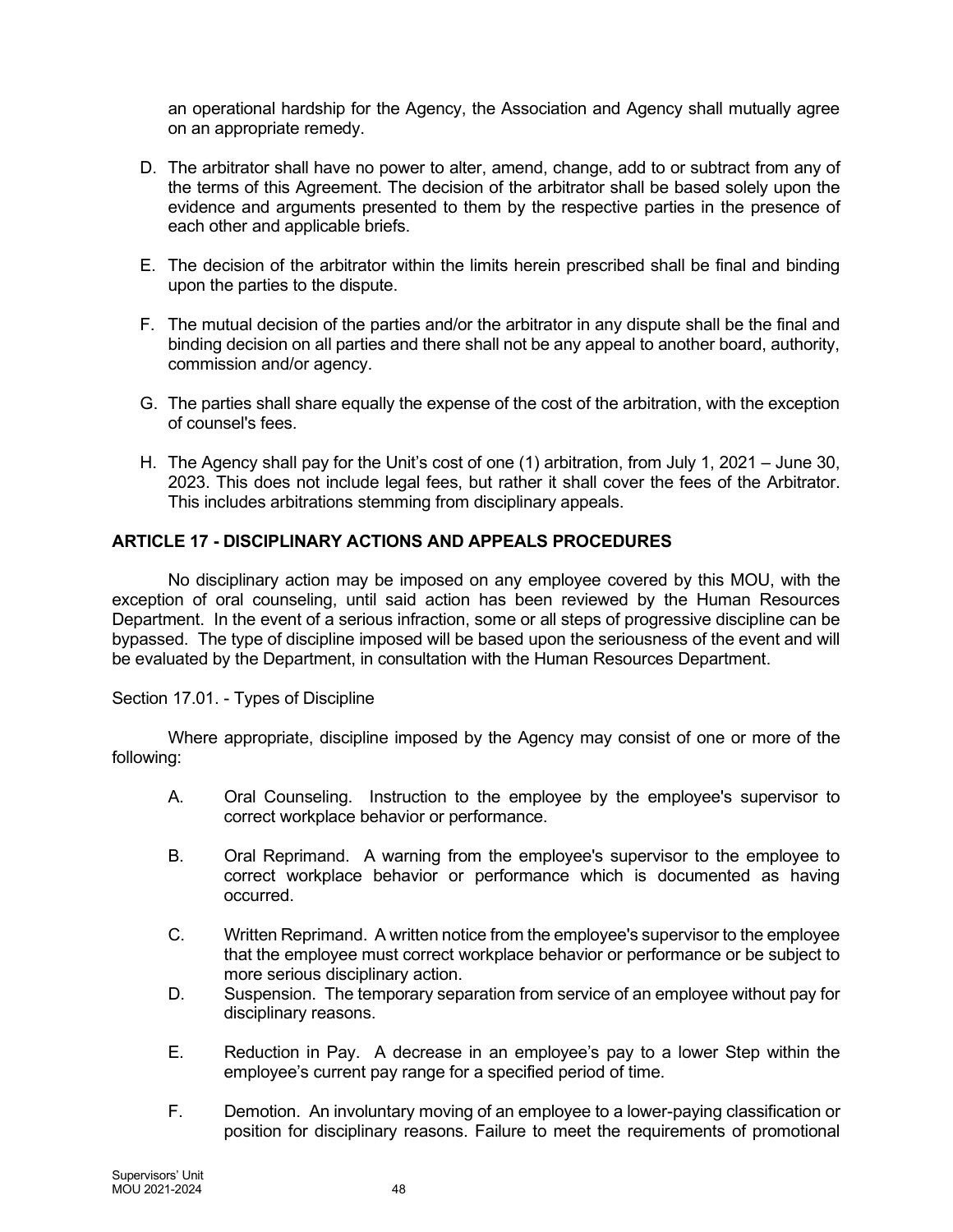(technical) probation is not considered a disciplinary demotion.

G. Termination. The discharge, for cause, of an employee at the discretion of the Agency.

Section 17.02. - Conduct Leading to Disciplinary Action(s)

Following are **examples** of conduct which could result in disciplinary action up to and including termination. This list is not exhaustive, and employees may be disciplined for other inappropriate activities or behavior:

- A. Absenteeism. Excessive unscheduled absences from the workplace.
- B. Tardiness. Arriving late for work, leaving work early without approval of the employee's supervisor, taking excessively long break and/or lunch periods.
- C. Job Abandonment (see Section 4.12) .
- D. Violation of Agency/Division/Department Rules and/or Policies.
- E. Uninsurability. Becoming uninsurable by the standards of the Agency's automobile insurance program for any reason if insurability is an essential requirement of the employee's job.
- F. Use of Work Phone and/or personal cell phone for Personal Business. The excessive receipt or placement of non-emergency personal telephone calls during working hours.
- G. Reading Non-Work-Related Material During Work Hours.
- H. Discourteous Treatment of the Public or Other Employees.
- I. Violation of MOU Provisions.
- J. Conduct Outside Working Hours. Any conduct outside of working hours that would have an adverse impact on the employee's job, would be injurious to the interests of the Agency, would be in a manner incompatible with the due and faithful discharge of the employee's duties or would be significantly prejudicial to the reputation of the Agency.
- K. Failure To Perform Job. Failure to perform assigned tasks that are within the scope of the employee's position in an effective and timely manner.
- L. Fraudulent Actions. Falsifying employment applications, timecards, production records, overtime sheets, or other work records or the practice of fraud of any type.
- M. Mishandling/Maintenance of Agency Materials or Equipment. Careless, negligent, or intentional mishandling of any Agency property, vehicles, materials or equipment or failure to maintain equipment assigned to the employee for use or operation.
- N. Careless or Negligent Actions. Careless, negligent, abusive, or other actions that endanger or threaten to endanger the employee or other employees or the public including placing the Agency in a position of liability for the damage or injury to another person or their property.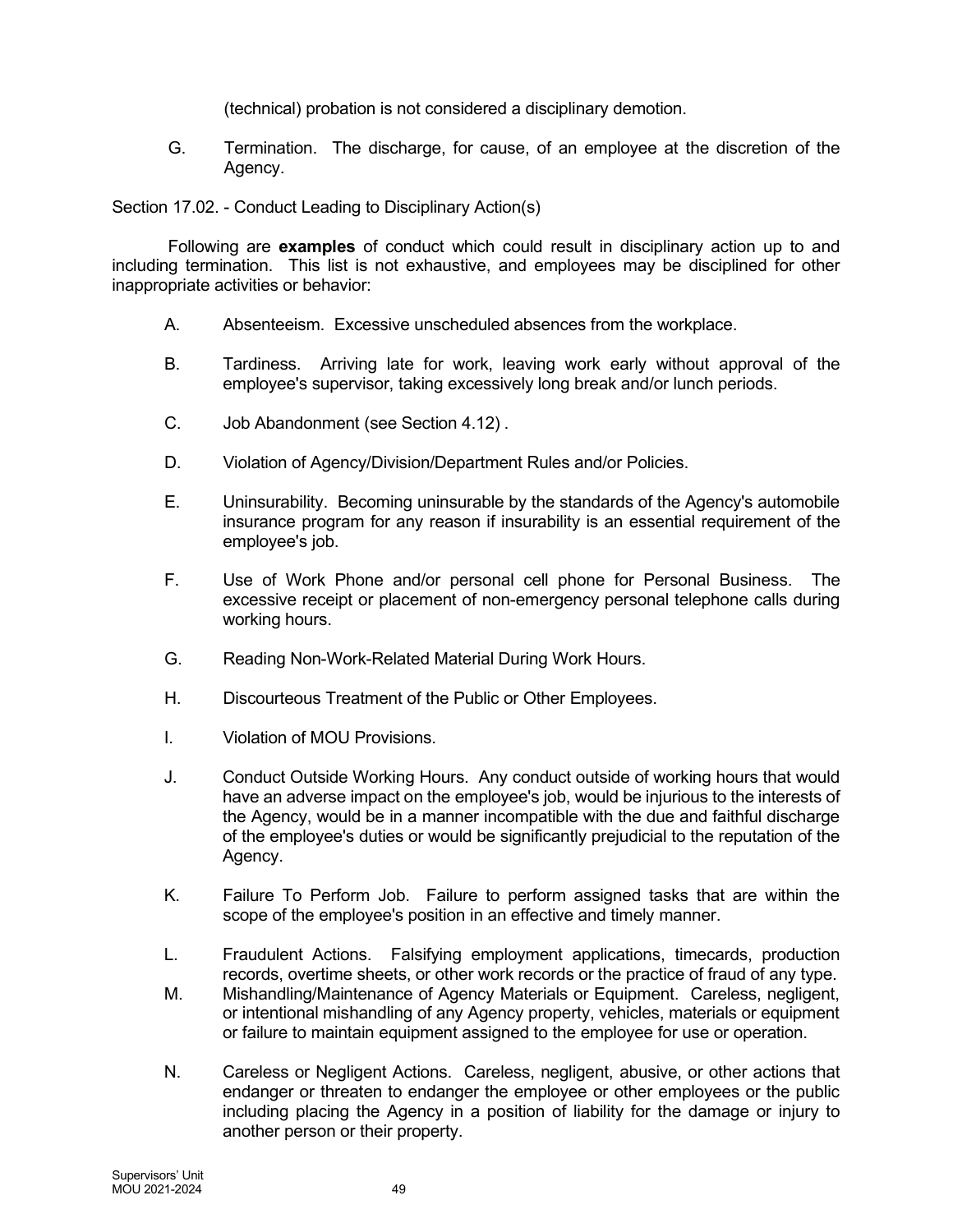- O. Violation of the Provisions of the Agency's Safety Manual.
- P. Sleeping on the Job.
- Q. Illegal Strike Against the Agency. Participating in an illegal strike, work stoppage or slow down against the Agency.
- R. Violations of Laws. A violation of any municipal, county, State or Federal law by an employee while acting as an agent or employee of the Agency.
- S. Carrying a firearm or other weapon while on Agency owned or controlled property or while on duty.
- T. Willfully or negligently damaging Agency property.
- U. Criminal Conduct. The commission of a felony or a misdemeanor committed during the course of employment, which jeopardizes the Agency's property, security, or its public reputation, the interests of the other employees, or results in the employee not being available for work. Also, the commission of a felony or a misdemeanor committed during the employee's off-duty hours which is related to the employment relationship between the Agency and the employee which significantly prejudices any one of these interests.
- V. Disruption of Agency business through willful misconduct.
- W. Altercations with a member of the public or another employee during working hours or while on Agency owned or controlled property.
- X. Action by or behavior of the employee which presents a danger to the safety or welfare of the employee, co-workers, or the public.
- Y. Sexual activity on the job.
- Z. Release of confidential information (i.e., Unauthorized release/distribution of confidential material/data, unauthorized opening of confidential/personal material data).
- AA. Insubordination. An employee's refusal or failure to obey a directive from a designated supervisor or to comply with an established work procedure. Under certain circumstances, use of objectionable language or abusive behavior toward supervisors may be deemed insubordination when it directly challenges or undermines management's authority.
- BB. Theft or misappropriation of any property or funds of the Agency or its employees.
- CC. Possess, sell, buy, distribute, offer to possess, sell, buy, distribute, or use, or having in the employee's system, any illegal or purported to be illegal substance, alcohol, or any legal drug or substance not properly obtained by the employee while on or about Agency time and/or property. Reference Agency Policy A-63, Drug/Alcohol Free Workplace.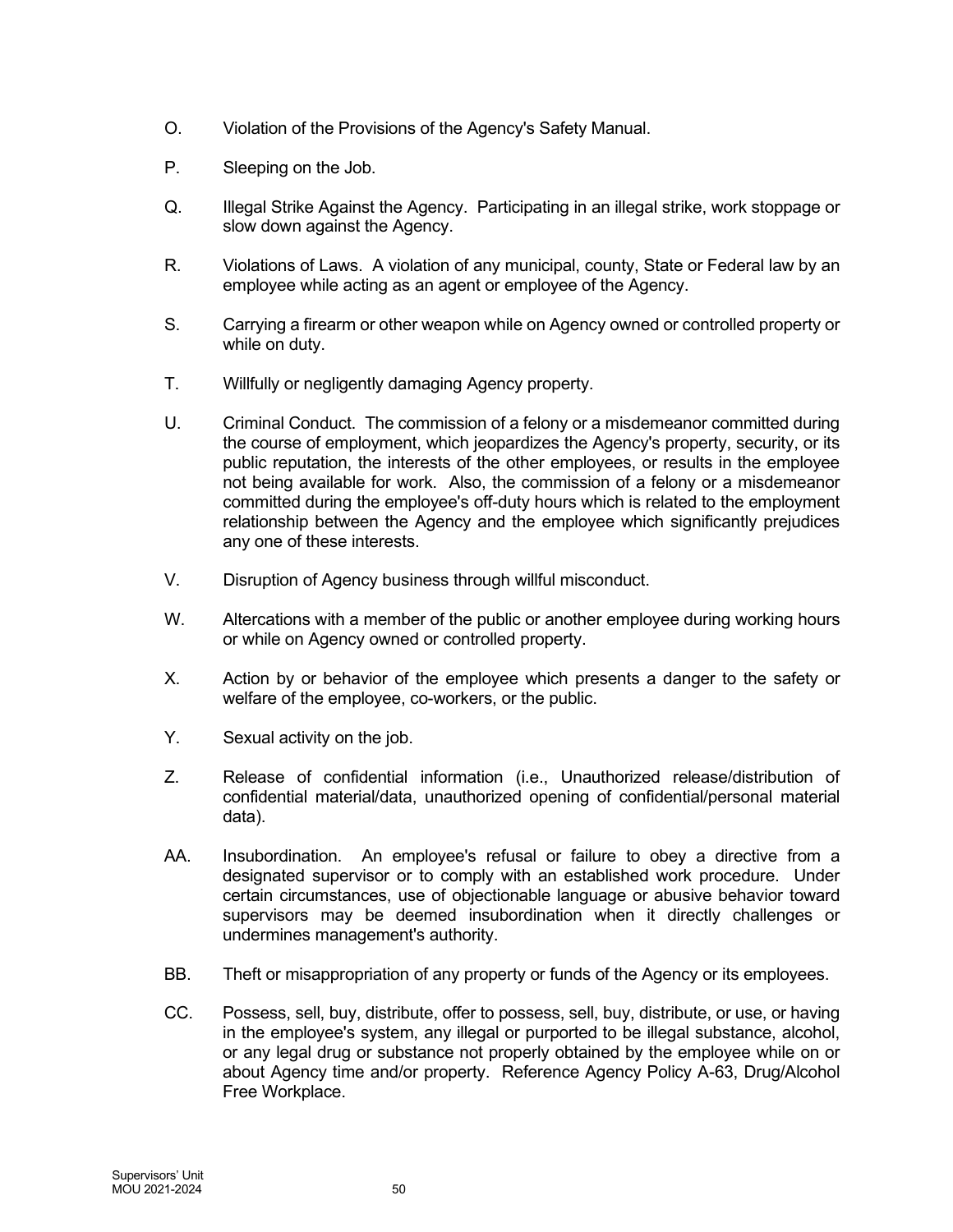## Section 17.03 - Administrative Leave

A. The Agency reserves the right to place any employee on administrative leave with pay pending an investigation of his/her acts, or failure to act, which may be grounds for disciplinary action. The placement of an employee on administrative leave is not a disciplinary act. The employee shall be considered as being on a paid leave of absence for purposes of pay, benefits, and seniority.

Section 17.04. - Agency Authority

- A. The Agency retains full authority for discipline and discharge. The Agency agrees that employees will only be disciplined for just cause, and that the principles of progressive discipline, where possible and reasonable, will be followed.
- B. It is understood that based on individual circumstances, and/or the nature or severity of an alleged violation, progressive discipline steps may be repeated or, in some cases, bypassed.

Section 17.05. - Employee's Receipt

Employee's receipt of any and all notices shall be defined as the date the notice was sent electronically, via Agency e-email or hand delivered.

Section 17.06. - Pre-Disciplinary Procedure and Disciplinary Appeal Procedure

Pre-Disciplinary Procedure:

If an employee is to be suspended for thirty-one (31) hours or more, receive a reduction in pay, be demoted or discharged, the employee shall:

- 1. Receive written notice of the intended action at least eight (8) business days before the date it is intended to become effective, stating the specific grounds and the particular facts upon which the action is based.
- 2. Receive copies of any materials, reports or other documents upon which the intended action is based.
- 3. Be afforded the right to respond in orally or in writing within eight (8) business days to the intended charges. Employee response shall be in accordance with the section below.
- 4. Be afforded the right to meet or schedule a meeting within eight (8) business days with the Agency's Skelly meeting reviewer. The Agency's Skelly meeting reviewer will be a representative from the Agency's management team, who is reasonably impartial and uninvolved from the underlying facts and circumstances of the employee.
- 5. Be given the written decision of the Agency Skelly meeting reviewer prior to the effective date of the disciplinary action and the giving of such written decision will conclude the predisciplinary procedure. Such action may not include discipline more severe than that described in the notice of intent; however, the Agency may reduce such discipline without the issuance of a further notice of intent.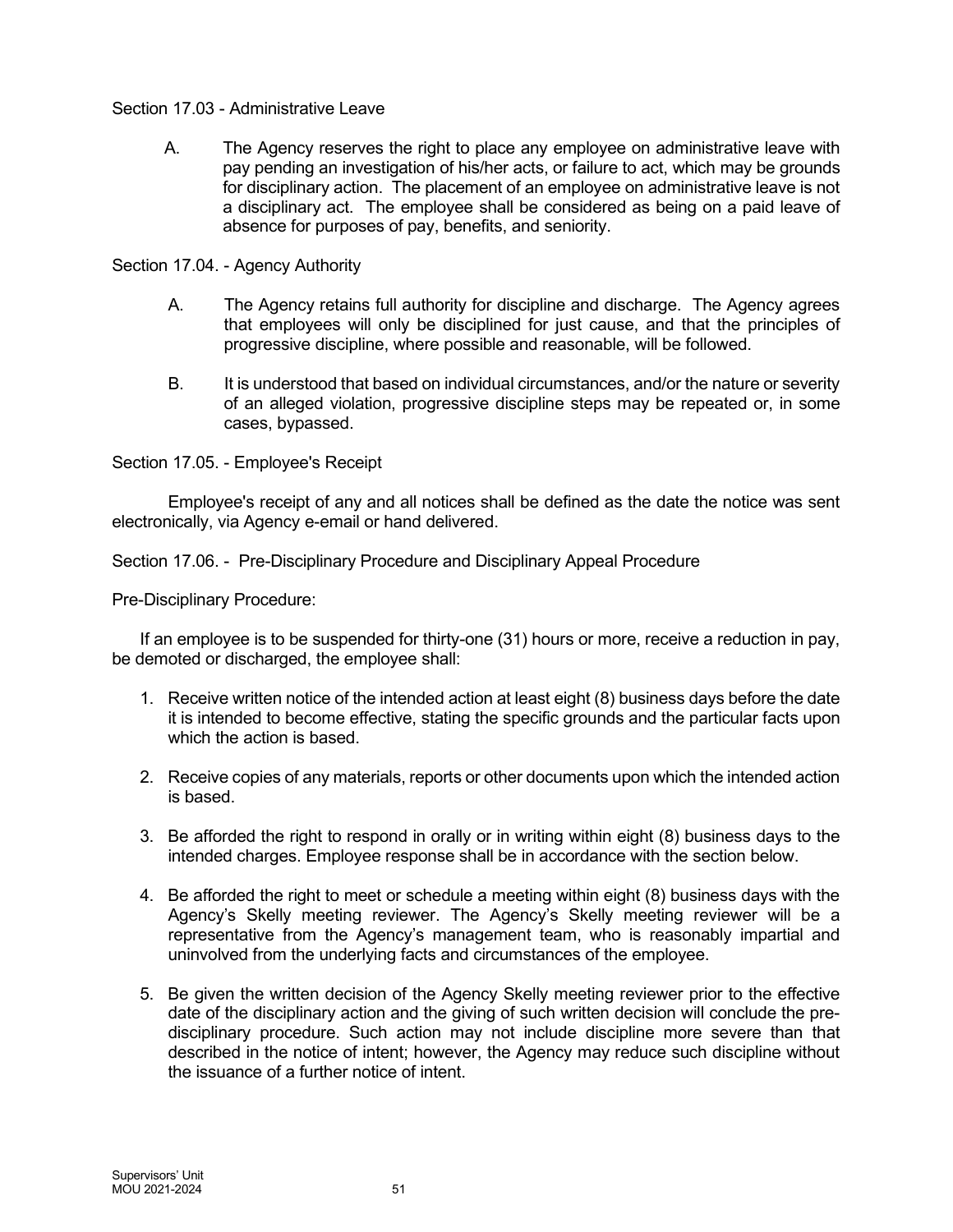Employee Response:

A. The employee shall be entitled to respond, orally or in writing, to the notice of intended action described above. Such response must be in accordance with the steps in the predisciplinary procedure. After review of the employee's timely response, if any, the Agency shall notify the employee of any action to be taken. If the employee chooses to respond orally, the employee may request and, if such request is made, have present a Union representative.

Disciplinary Appeal Procedure:

- A. Disciplinary actions of oral counseling and oral reprimands shall not be eligible for the disciplinary appeal procedure.
- B. Time limits for filing formal disciplinary appeals and their corresponding appeals, may be extended by mutual agreement of the parties. The mutual agreement of the parties shall be document in writing.

Step 1:

- A. An employee's disciplinary appeal must be submitted to the Manager of Human Resources, or designee within eight (8) business days after the issuance of the discipline. Disciplinary Appeals not presented within this eight (8) business day period shall be considered untimely and ineligible for processing through the Disciplinary Appeals Procedure.
- B. A meeting with the employee, Union Representative (if the employee chooses), the Management Representative, typically the Deputy Manager or designee, and a representative from the Human Resources department will be arranged at a mutually agreeable location and time to review and discuss the employee's disciplinary appeal. Such meeting will take place within eight (8) business days from the date the appeal is received by the Management Representative, typically the Deputy Manager or designee. The Management Representative, typically the Deputy Manager or designee will give their written answer to the employee and Union Representative, if applicable, by the end of the eighth (8) business day following the presentation of the disciplinary appeal and the giving of such answer will conclude Step 1. Should the Management Representative, typically the Deputy Manager or designee, fail to respond within the allotted timeframe, the employee may proceed to the next step.
- C. A disciplinary appeal of a written reprimand shall not be continued beyond Step 1. However, the employee may attach a written rebuttal to the written reprimand. The employee's written rebuttal must be submitted by the end of the eighth (8) business day following the written response from the Management Representative, typically the Deputy Manager or designee.
- D. Disciplinary actions of suspension of thirty-one (31) hours or more, reduction in pay, demotion or discharge may waive Step 1. The disciplinary appeal to the Department Manager of Human or designee, should include the employee's preference to start at Step 1 or Step 2.

# Step 2:

A. If the employee's disciplinary appeal is not resolved in Step 1, the employee may proceed to Step 2. The employee will submit their disciplinary appeal to the next level Management Representative, typically the Department Manager or designee by the end of the eighth (8)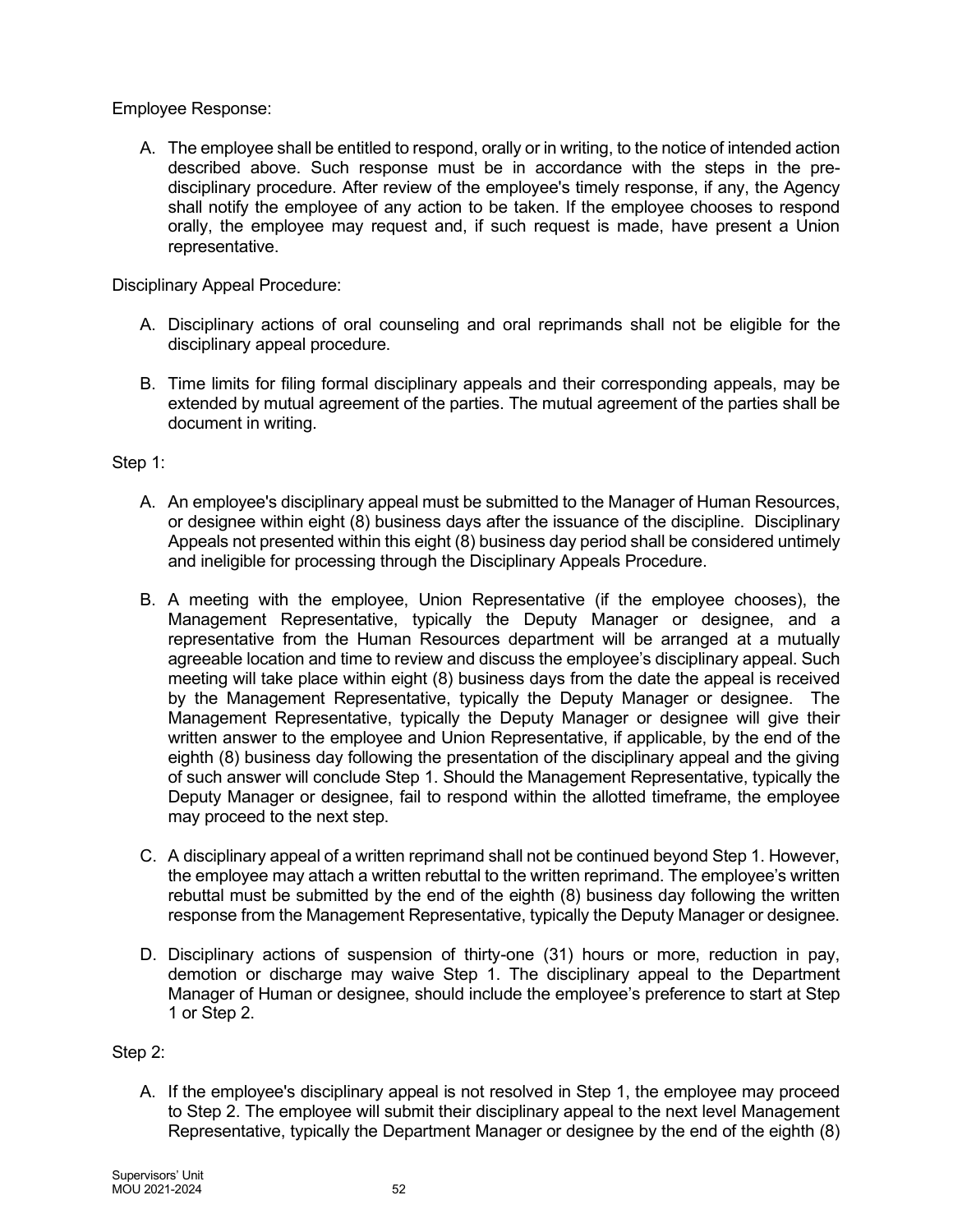business day following the decision in step 2. Disciplinary Appeals not presented within this eight (8) business days period shall be considered untimely and ineligible for processing through the remainder of the Disciplinary Appeals Procedure.

B. A meeting with the employee, Union Representative (if the employee chooses), the Department Manager or designee, and a representative from the Human Resources department will be arranged at a mutually agreeable location and time to review and discuss the employee's disciplinary appeal. Such meeting will take place within eight (8) business days from the date the appeal is received by the Department Manager or designee. The Department Manager or designee will give a written answer to the employee and Union Representative, if applicable, by the end of the eighth (8) business day following the date of the meeting, and the giving of such answer will conclude Step 2. Should the Department Manager or designee fail to respond within the allotted timeframe, the employee may proceed to the next step.

# Step 3:

- A. If the employee's disciplinary appeal is not resolved in Step 2, the employee may proceed to Step 3. The employee will submit their disciplinary appeal to the next level Management Representative, typically the Executive Manager or designee by the end of the eighth (8) business day following the decision in step 2. Disciplinary Appeals not presented within this eight (8) business day period shall be considered untimely and ineligible for processing through the remainder of the Disciplinary Appeals Procedure.
- B. A meeting with the employee, Union Representative (if the employee chooses), the Executive Manager or designee, and a representative from the Human Resources department will be arranged at a mutually agreeable location and time to review and discuss the employee's disciplinary appeal. Such meeting will take place within eight (8) business days from the date the appeal is received by the Executive Manager or designee. The Executive Manager or designee will give a written answer to the employee and Union Representative, if applicable, by the end of the eighth (8) business day following the date of the meeting, and the giving of such answer will conclude Step 3. Should the Executive Manager or designee fail to respond within the allotted timeframe, the employee may proceed to the next step.

# Step 4:

- A. If the employee's disciplinary appeal is not resolved in Step 3, the employee may proceed to Step 4. The employee will submit their disciplinary appeal to Manager of Human Resources or designee by the end of the eighth (8) business day following the decision in step 3. Disciplinary Appeals not presented within this eight (8) business day period shall be considered untimely and ineligible for processing through the remainder of the Disciplinary Appeals Procedure.
- B. A three-person committee will be organized by the Manager of Human Resources or designee. The three-person committee shall consist of; one (1) Association Representative selected by the Association, one (1) Management Representative selected by the Agency, and one (1) Management Representative selected by mutual agreement, by the Association Representative and the Management Representative.
- C. A meeting with the employee, Union Representative (if the employee chooses), a representative from the Human Resources department, and the three-person committee will be arranged at a mutually agreeable location and time to review and discuss the employee's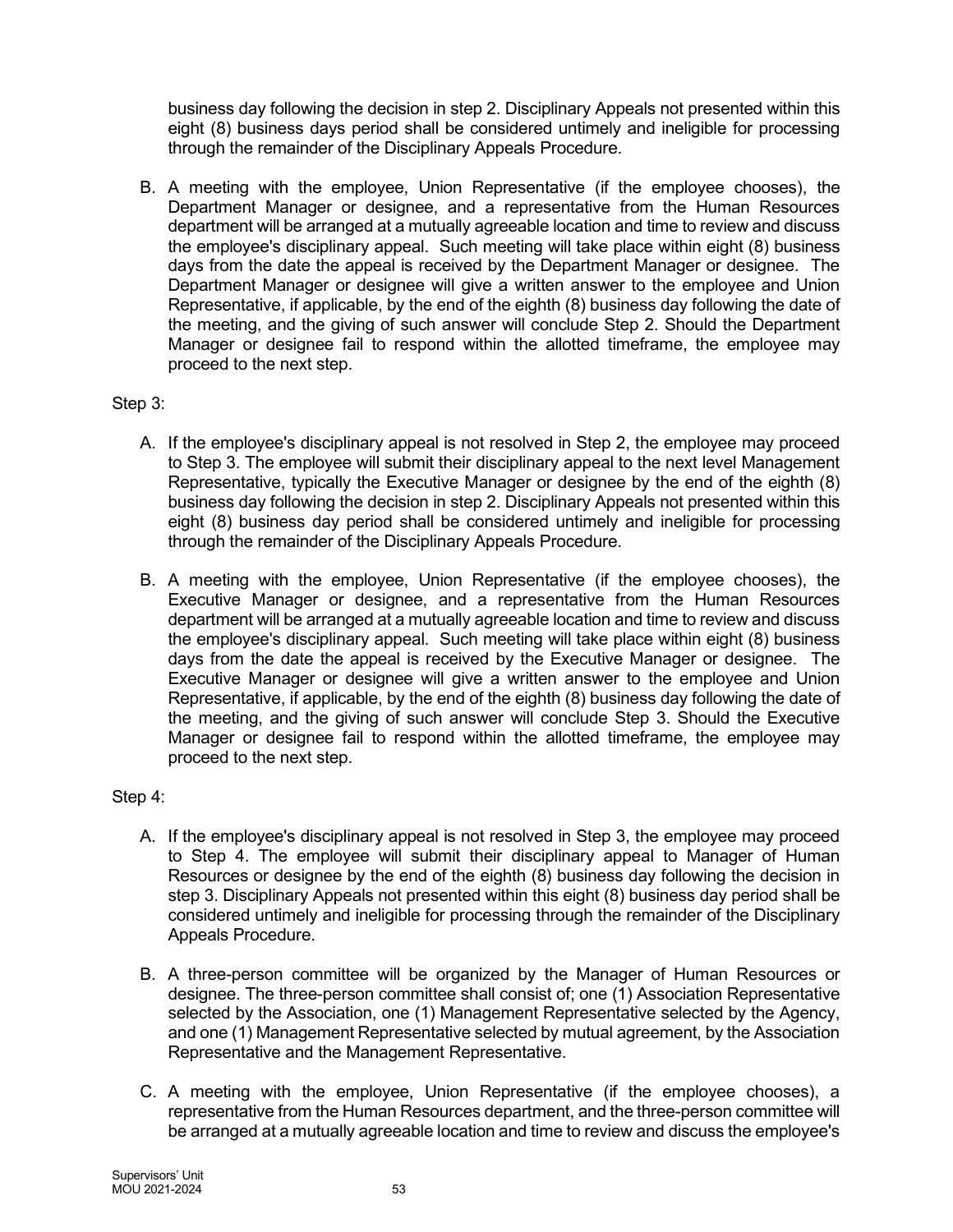disciplinary appeal. Such meeting will take place within eight (8) business days from the date the appeal is received by the Manager of Human Resources or designee. The threeperson committee will give a written answer to the employee and Union Representative, if applicable, by the end of the eighth (8) business day following the date of the meeting, and the giving of such answer will conclude Step 4. Should the three-person committee fail to respond within the allotted timeframe, the employee may proceed to the next step.

D. An appeal of discipline in the form of a suspension of thirty (30) hours or less shall not be continued beyond Step 4. However, the employee may attach a written rebuttal to the suspension of thirty (30) hours or less. The employee's written rebuttal must be submitted by the end of the eighth (8) business day following the written response from the Management representative.

# Step 5:

- A. Only disciplinary actions of suspension of thirty-one (31) hours or more, reduction in pay, demotion or discharge are appealable to Step 5.
- B. If the disciplinary appeal is not resolved in Step 4, the employee may proceed to Arbitration. The employee will submit their disciplinary appeal to the Manager of Human Resources or designee by the end of the eighth (8) business day following the decision in step 4. Disciplinary Appeals not presented within this eight (8) business day period shall be considered untimely and ineligible for processing through the remainder of the Disciplinary Appeals Procedure.

# Arbitration

- A. As soon as possible and in any event not later than thirty (30) calendar days after the Agency has received written notice of the desire to arbitrate, the parties shall agree upon an arbitrator. If no Agreement is reached within said thirty (30) calendar days, an arbitrator shall be selected from a list of seven (7) arbitrators submitted by the California Mediation and Conciliation Service by alternate striking of names until one name remains. The party who strikes the first name from the panel shall be determined by lot.
- B. When timeliness is at issue, the arbitrator shall first decide on the timeliness issue. If the arbitrator determines that timelines were not adhered to, the arbitration shall not proceed further with a determination on the merits of the dispute. However, if the arbitrator determines that timelines were followed, the arbitrator may proceed to make a determination on the merits of the dispute.
- C. Either the Agency or the Association may call any employee as a witness, and the Agency agrees to release said witness from work if they are on duty. If an employee witness is called by the Agency, the Agency will reimburse them for time lost. Should the witness list create an operational hardship for the Agency, the Association and Agency shall mutually agree on an appropriate remedy.
- D. The arbitrator shall have no power to alter, amend, change, add to or subtract from any of the terms of this Agreement. The decision of the arbitrator shall be based solely upon the evidence and arguments presented to them by the respective parties in the presence of each other.
- E. The decision of the arbitrator within the limits herein prescribed shall be final and binding upon the parties to the dispute.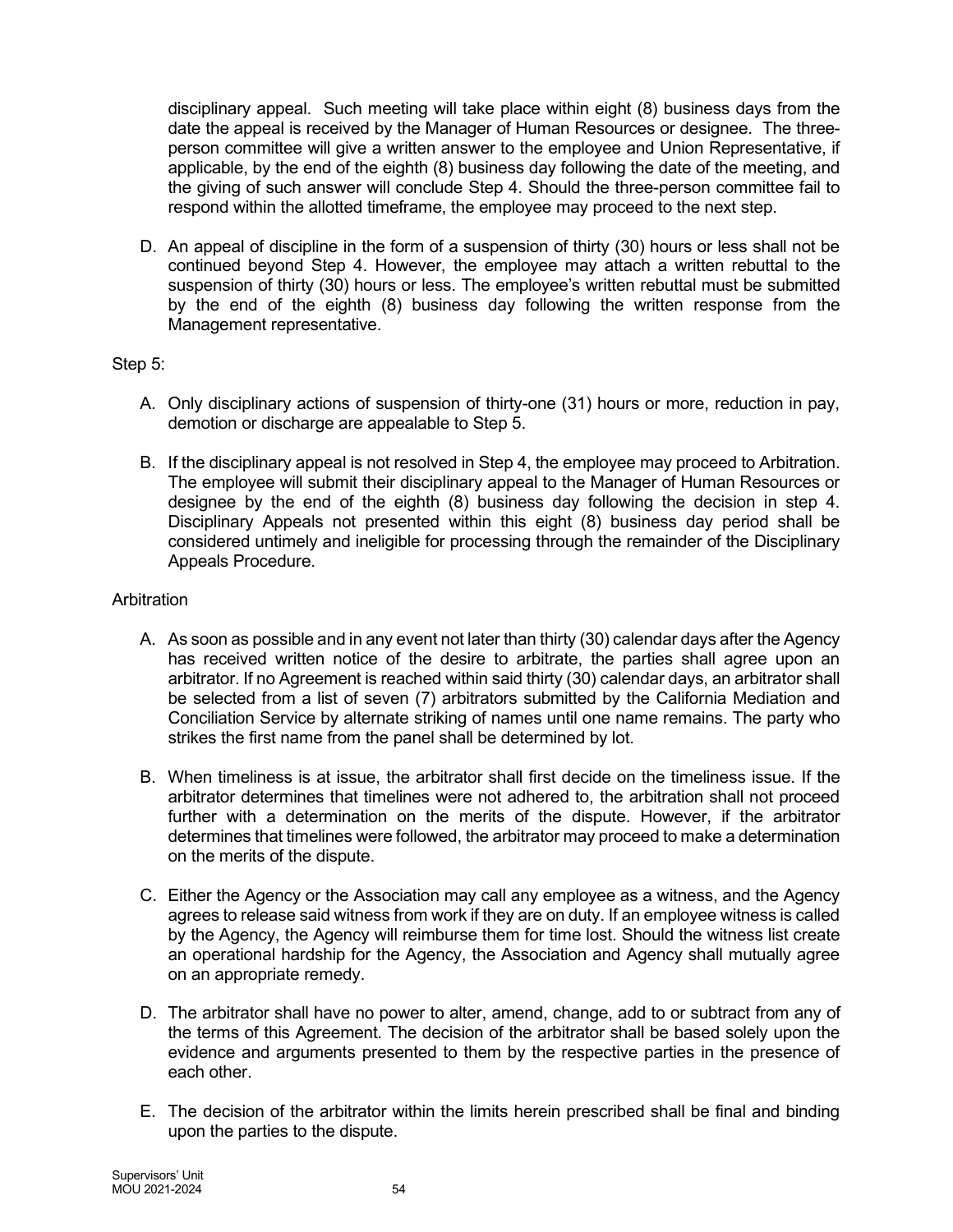- F. The mutual decision of the parties and/or the arbitrator in any dispute shall be the final and binding decision on all parties and there shall not be any appeal to another board, authority, commission and/or agency.
- G. The parties shall share equally the expense of the cost of the arbitration, with the exception of counsel's fees.
- H. The Agency shall pay for the Unit's cost of one (1) arbitration, from July 1, 2021 June 30, 2023. This does not include legal fees, but rather it shall cover the fees of the Arbitrator. This includes arbitrations stemming from grievances.

## ARTICLE 18 - RULE MAKING AUTHORITY

Section 18.01. - General

The General Manager, or designated representative(s), may adopt and administer personnel rules and regulations which are supplementary to and consistent with the terms set forth in this MOU and the policies of the Agency.

## ARTICLE 19 - NOTICE

Section 19.01. - General

Within ninety (90) working days of the adoption of this MOU a copy shall be presented to each Supervisor's Unit employee of the Agency, and to each newly hired Supervisors' Unit employee at the time of appointment.

# ARTICLE 20 – ASSOCIATION DUES DEDUCTION

During the term of this MOU, the Agency agrees to collect Association Dues, through payroll deduction. The Agency shall be held harmless by the Association in performing this responsibility.

- A. The Agency shall deduct Association membership dues and any other agreed-upon payroll deductions to the extent permitted by law from the pay of each member employee in accordance with the procedures set forth herein.
	- 1. At the direction of a recognized employee organization, the Agency may deduct dues from the paychecks of consenting members of the organization. Employees shall communicate their requests to begin or cancel membership deductions to the recognized employee organization, and the organization shall inform the Agency. Dues paying bargaining unit members who have affirmatively consented to or authorized dues deductions shall be entitled to have dues deducted by signing and filing with the Association an authorization form provided by the Association. The Association will notify the Agency of the employee name and amount of dues to be withheld. The dues deduction form currently in use may continue to be utilized by the Association.
	- 2. The Agency agrees to direct each member employee to the Association with regard to any questions or concerns related to membership dues or any other mutually agreed payroll deduction.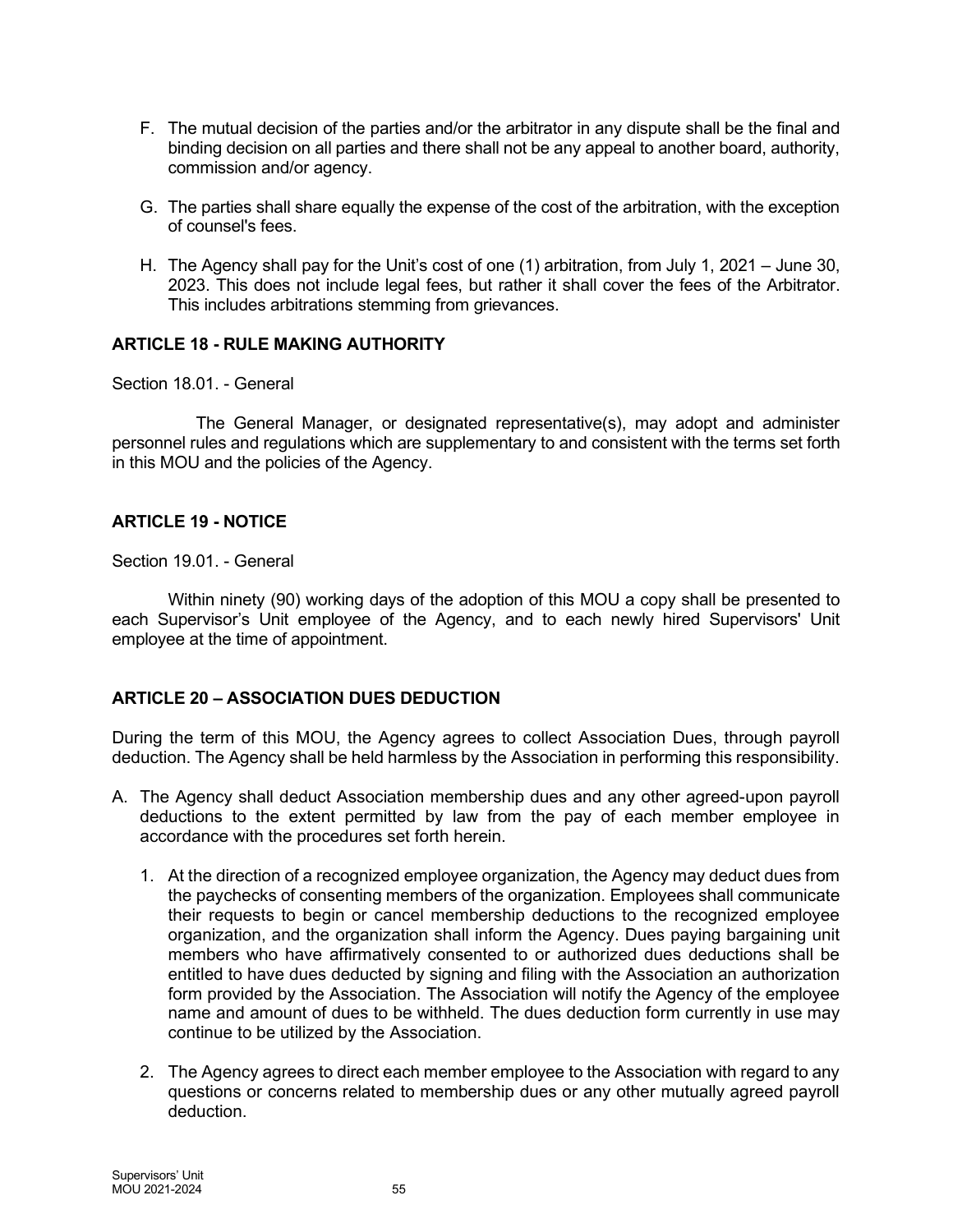- 3. The Association is responsible for providing the Agency with timely information regarding changes to member employees' dues and any other lawful Association related payroll deductions.
- 4. Dues withheld by the Agency shall be transmitted monthly to the Association officer designated in writing by the Association as the person authorized to receive the funds, at the address specified.
- 5. If dues deduction would result in a negative balance for an employee, the dues will not be withheld, and the Association will be notified.
- 6. The Association shall refund to the Agency any amounts paid to it in error upon presentation of supporting evidence. The Agency will pay to the Association any amounts which were not deducted in accordance with the procedures prescribed in this Section.
- B. The Agency shall make payroll deductions in reliance on the Association's certification that the Association has and will maintain an authorization signed by each member employee who affirmatively consents to pay Association membership dues. Similarly, the Agency shall only cancel or modify membership dues or any other mutually agreed payroll deduction for any member employee in reliance on information provided by the Association to the extent permitted by law.
- C. The Agency shall not request the Association to provide a copy of any member employee's authorization unless a dispute arises about the existence or terms of the authorization.
- D. The Association shall indemnify, defend, protect and hold harmless the Agency and its elected and appointed officials, officers, employees, officers and agents (collectively hereafter the "Indemnitees") from and against any and all claims, liabilities, losses, damages, fines, penalties, claims, demands, suits, actions, causes of action, judgments, costs, and expenses arising from the application of this section, including, but not limited to, any claims made by bargaining unit employees for the return of membership dues deductions the Agency made in reliance on the Association's certification, and any claims made by any bargaining unit employees for any deduction cancellation or modification the Agency made in reliance on the information provided by the Association.

# ARTICLE 21 - MANDATORY SUBJECTS OF BARGAINING

Section 21.01. - General

The parties agree that wages, hours and other terms and conditions of employment not specifically changed or modified by this MOU shall remain in full force and effect unless otherwise mutually agreed to by the parties.